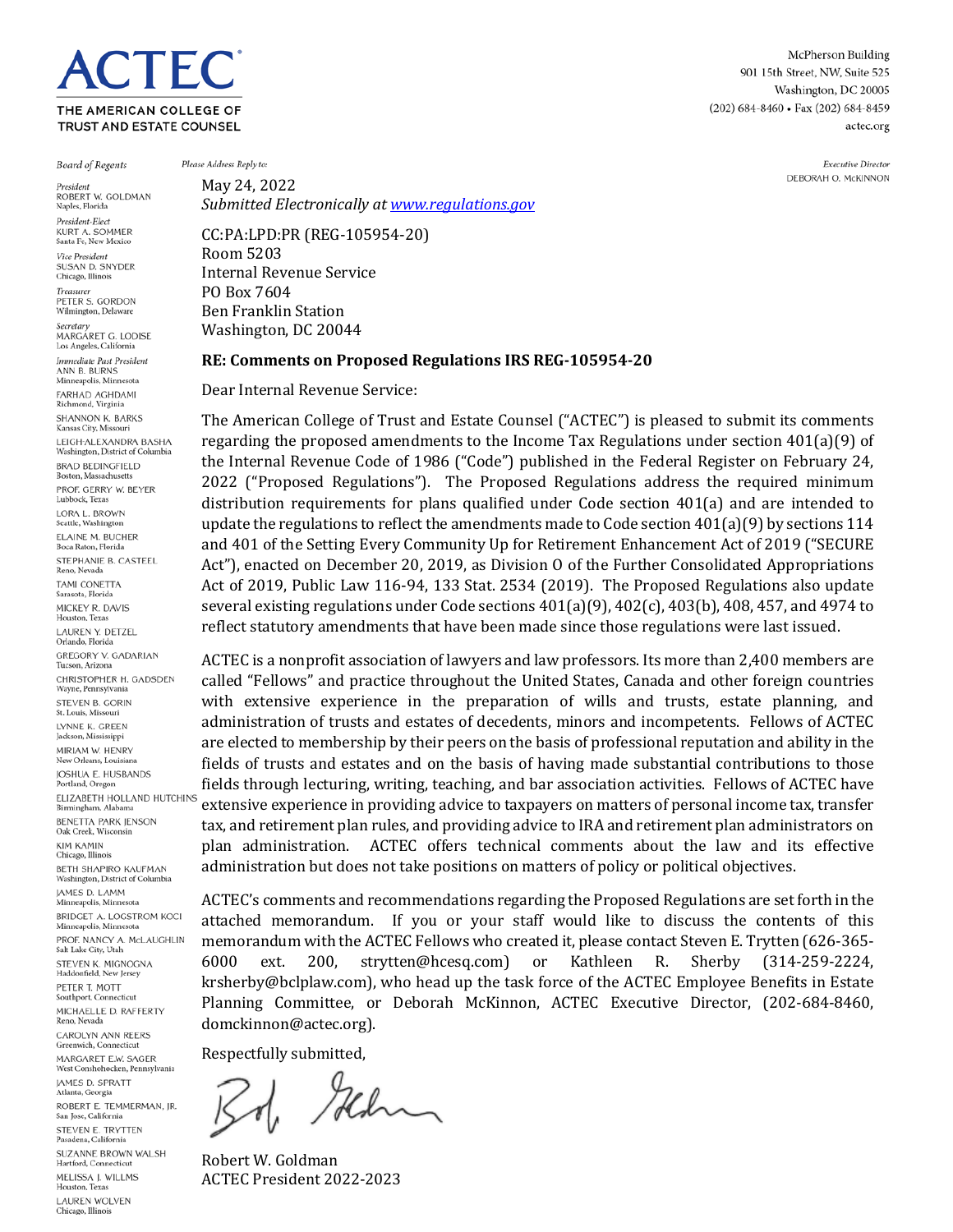### **American College of Trust and Estate Counsel ("ACTEC") Comments and Recommendations Regarding Proposed Regulations Published in IRS REG-105954-20**

This memorandum presents ACTEC's comments and recommendations regarding the proposed amendments to the Income Tax Regulations published in the Federal Register on February 24, 2022 ("Proposed Regulations"), which (i) propose amendments to the Income Tax Regulations under section  $401(a)(9)$  of the Internal Revenue Code of 1986 ("Code") to update the regulations to reflect the amendments made to Code section 401(a)(9) by sections 114 and 401 of the Setting Every Community Up for Retirement Enhancement Act of 2019 ("SECURE Act"), enacted on December 20, 2019, as Division O of the Further Consolidated Appropriations Act of 2019, Public Law 116-94, 133 Stat. 2534 (2019), and (ii) propose amendments to the Income Tax Regulations under Code sections  $401(a)(9)$ ,  $402(c)$ ,  $403(b)$ ,  $408$ ,  $457$ , and  $4974$  to reflect statutory amendments that have been made since those regulations were last issued.

ACTEC commends Treasury for these thoughtful and comprehensive Proposed Regulations. Many questions have been answered, but some questions remain. ACTEC hopes that the following comments and recommendations will help Treasury achieve even further clarity in these rules.

This memorandum begins with a Table of Contents that is intended to be in lieu of an Executive Summary. The memorandum then includes definitions and follows with detailed comments and recommendations. ACTEC appreciates the opportunity to provide these comments and recommendations to Treasury.

#### **TABLE OF CONTENTS**

#### PAGE

| A. |    |                                                                                                                                                              |  |
|----|----|--------------------------------------------------------------------------------------------------------------------------------------------------------------|--|
| B. |    |                                                                                                                                                              |  |
|    | 1. | Treasury Should Consider Confirming that the Separate Account Rule Applies to<br>the Effective Date Rule that Treats Designated Beneficiaries of an Employee |  |
|    | 2. | Treasury Should Clarify How the Regulatory Effective Date in $\S 1.401(A)(9)$ -                                                                              |  |
|    | 3. | Treasury Should Clarify How the RMD is Determined in the Year of the<br>Spouse's Death When an Employee Dies Prior to the RBD and the Spouse                 |  |
|    | 4. | Treasury Should Require Distribution No Earlier than the Tenth Year Following                                                                                |  |
|    | 5. | Treasury Should Provide an Alternative Method For Determining and                                                                                            |  |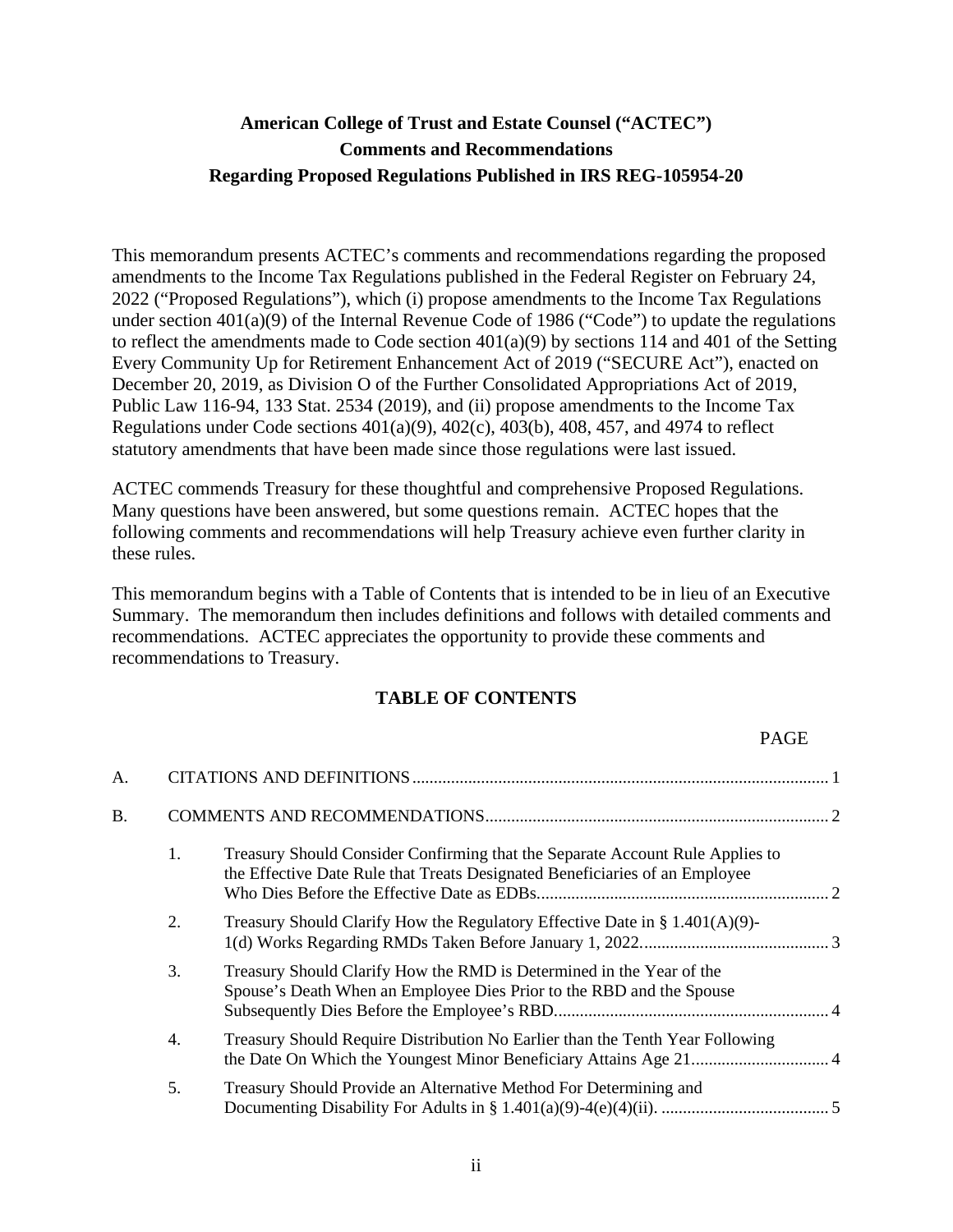<span id="page-2-0"></span>

| 6.  | Treasury Should Clarify the Methods Available For Determining and                                                                                                                                                                            |  |
|-----|----------------------------------------------------------------------------------------------------------------------------------------------------------------------------------------------------------------------------------------------|--|
| 7.  | Treasury Should Give Consideration to Permitting an Extended Date, Such as an<br>Alternate Age of 21, for Providing Proof of the Existence of a Minor's Disability                                                                           |  |
| 8.  | Treasury Should Clarify that a Beneficiary's Unilateral Withdrawal Right is                                                                                                                                                                  |  |
| 9.  | Treasury Should Clarify that a Beneficiary's Unilateral Withdrawal Right is                                                                                                                                                                  |  |
| 10. | Treasury Should Clarify Whether Certain Contingent Beneficiaries of an<br>Accumulation Trust Are Disregarded if the Trust Continues for Secondary                                                                                            |  |
| 11. | Treasury Should Allow Contingent Beneficiaries of Certain Accumulation Trusts<br>to be Disregarded Even Though the Secondary Beneficiaries May Receive                                                                                       |  |
| 12. | Treasury Should Clarify the Application of the Provisions in $\S$ 1.401(a)(9)-                                                                                                                                                               |  |
| 13. | Treasury Should Clarify How the Division of a Type I AMBT Is to Work.  19                                                                                                                                                                    |  |
| 14. | Treasury Should Clarify the Meaning of "Entitled to Benefits" in $\S 1.401(a)(9)$ -                                                                                                                                                          |  |
| 15. | Treasury Should Clarify the Provisions of Sections $1.401(a)(9)-3(d), 1.401(a)(9)$ -<br>$5(d)(3)(iv)$ , and $1.401(a)(9)-5(f)(1)(ii)$ When the Spouse is Sole Beneficiary of a                                                               |  |
| 16. | Treasury Should Clarify Whether Certain Trust Distributions For the Benefit of a<br>Disabled or Chronically Ill EDB Cause the Trust to Fail to be a Type II AMBT.  23                                                                        |  |
| 17. | Treasury Should Expressly Provide in $\S1.401(a)(9) - 4(g)(3)$ That an Inherited<br>IRA may be Transferred by a Disabled or Chronically Ill EDB to such<br>Beneficiary's First Party Special Needs Trust as was authorized in Private Letter |  |
| 18. | Treasury Should Clarify in § 1.401(a)(9)-5(d) the Requirement to Take the                                                                                                                                                                    |  |
| 19. | Treasury Should Reconsider Section $1.401(a)(9)-5(e)(5)$ , as this Section Appears                                                                                                                                                           |  |
| 20. | In the Event Treasury Determines to Retain § 1.401(a)(9)-5(e)(5) in the Final                                                                                                                                                                |  |
| 21. | Treasury Should Clarify How the Separate Interests of the Beneficiaries of a See-                                                                                                                                                            |  |
| 22. | Treasury Should Extend the Timeframe for the Automatic Waiver of Penalty                                                                                                                                                                     |  |
| 23. | Treasury Should Provide an Automatic Waiver of Penalty in § 54.4974-1(g) for<br>Certain 2021 RMDs Arising Due to Application of the At Least as Rapidly Rule<br>for a Designated Beneficiary to Whom the 10-Year Limit Also Applies 31       |  |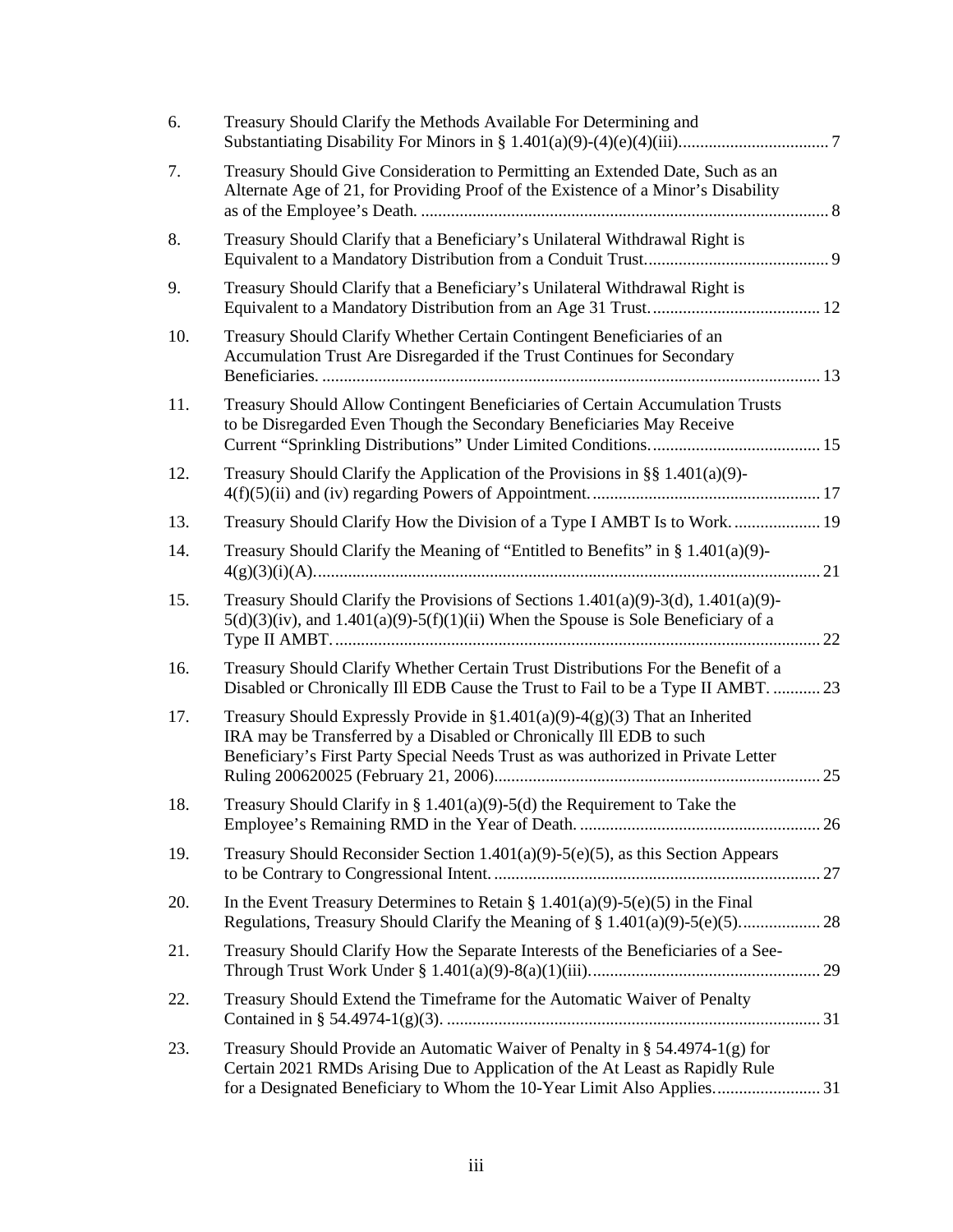### **A. CITATIONS AND DEFINITIONS**

For readability, these comments use certain citation conventions and define certain key terms that are frequently used. Defined terms are capitalized in these comments to indicate that the term as used has the meaning set out in these definitions.

Citation Conventions are as follows:

- (i) Existing Treasury regulations are cited as "Reg.  $\S 1.401(a)(9)$ -..." and
- (ii) Proposed Regulations are cited as "[Section or  $\S$ ] 1.401(a)(9)-..."

Defined Terms are as follows:

1. **"Accumulation Trust"** means a see-through trust that is not a Conduit Trust, as provided in § 1.401(a)(9)-4(f)(1)(ii)(B).

2. **"Age 31 Trust"** means a see-through trust for an individual as described in  $§ 1.401(a)(9)-4(f)(3)(B)$ , the terms of which provided for full distribution of amounts in the trust representing the Employee's interest in the Plan to the individual by the later of the end of the calendar year following the calendar year of the Employee's death and the end of the calendar year in which the individual attains age 31.

3. **"Applicable Multi-Beneficiary Trust" or "AMBT"** means a trust described in Code section  $401(a)(9)(H)(v)$  as a trust that has more than one beneficiary, all of whom are treated as Designated Beneficiaries, and at least one of such beneficiaries is disabled or chronically ill.

- **a. "Type I AMBT"** means an AMBT described in Code section  $401(a)(9)(H)(iv)(I)$ that is to be divided immediately upon the death of the Employee into separate trusts for each beneficiary.
- **b. "Type II AMBT"** means an AMBT described in Code section  $401(a)(9)(H)(iv)(II)$  that does not provide any interest in Employee's interest in the Plan to any beneficiary who is not a disabled or chronically ill EDB until the death of all beneficiaries who are disabled or chronically ill EDBs.

4. **"Conduit Trust"** means a see-through trust defined in § 1.401(a)(9)-4(f)(1)(ii)(A), the terms of which provide that with respect to the deceased Employee's interest in the Plan, all distributions will, upon receipt by the trustee, be paid directly to or for the benefit of specified beneficiaries.

5. **"Designated Beneficiary" or "DB"** is as defined in Code section 401(a)(9)(E)(i) meaning any individual designated as a beneficiary by the Employee.

6. "**Effective Date"** means January 1, 2020, which is the date on which the amendments contained in SECURE Act § 401(a) generally apply, as it is the date immediately following the date identified in SECURE Act § 401(b)(1) as December 31, 2019 after which the SECURE Act applies. For purposes of these comments, it can be assumed that any Employee or Plan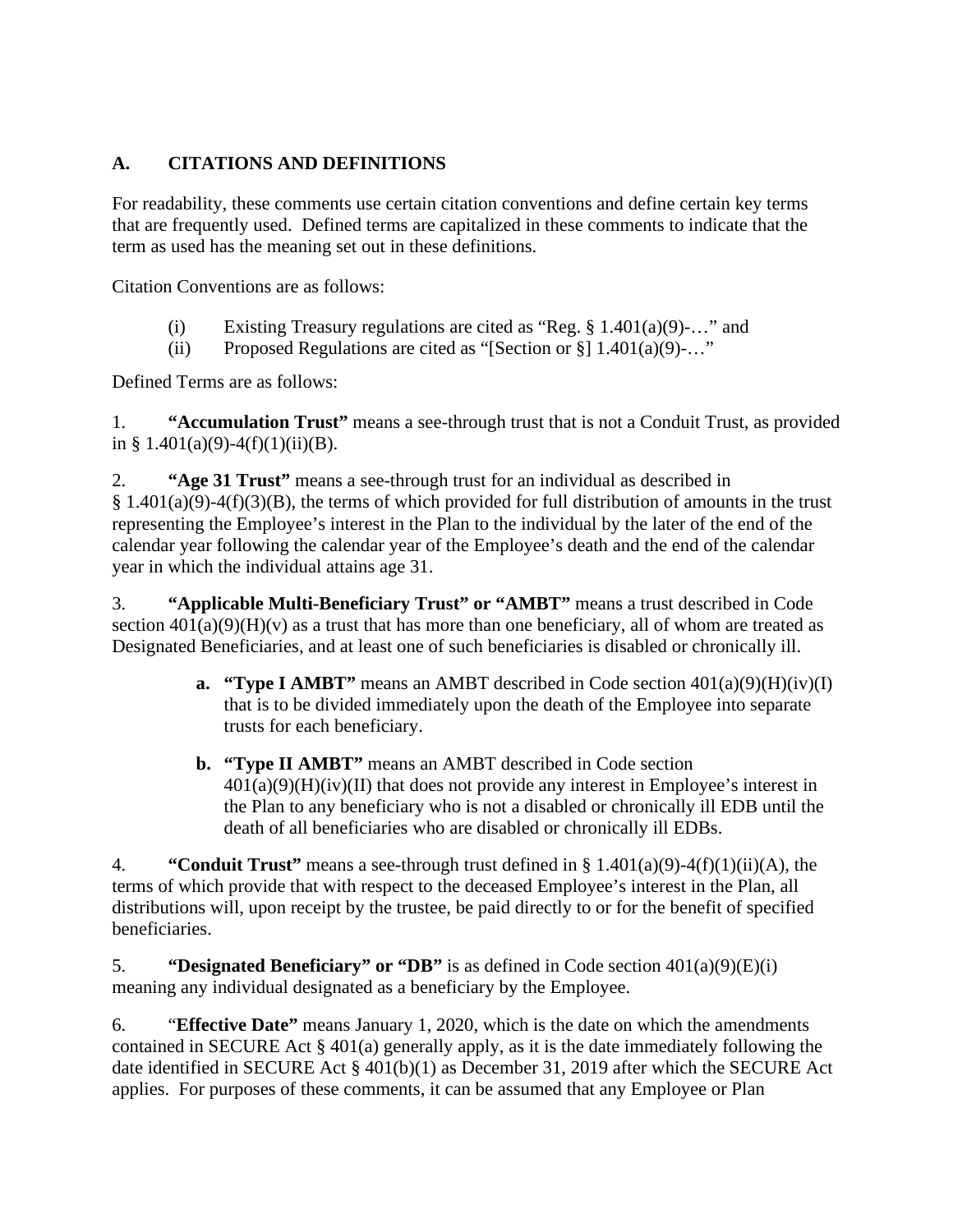discussed in this memorandum is subject to the general rule, and not the exceptions to the general rule for government plans and collectively-bargained plans provided in SECURE Act  $§$  401(b)(2)-(4).

7. **"Eligible Designated Beneficiary"** or **"EDB"** means any Designated Beneficiary who falls within any of the five categories described in Code section  $401(a)(9)(E)(ii)$  with respect to any Employee, specifically: (i) surviving spouse of Employee, (ii) child of Employee who has not reached majority, (iii) disabled individual, (iv) chronically ill individual, or (v) individual not more than ten years younger than Employee.

8. **"Employee"** refers broadly to an Employee, participant, account holder, IRA owner, or Roth IRA owner of any retirement account subject to the rules of Code section 401(a)(9).

9. **"Plan"** refers broadly to any retirement Plan, retirement Plan account, IRA, Roth IRA and any other retirement Plan or account subject to the rules of Code section 401(a)(9) and the regulations thereunder, as set forth in Reg. § 1.401(a)(9)-1, A-1 and to the Employee's interest in such Plan, as the context indicates.

10. **"Primary Beneficiary"** means a trust beneficiary described in § 1.401(a)(9)-  $4(f)(3)(i)(A)$ .

11. **"Required Beginning Date"** or **"RBD"** means the date specified in Code section 401(a)(9)(C) on which an Employee must start taking Required Minimum Distributions.

12. **"Required Minimum Distribution"** or **"RMD"** means the amount required to be distributed from a Plan in a given calendar year pursuant to the minimum distribution requirements of Code section 401(a)(9) and the regulations thereunder.

13. **"Secondary Beneficiary"** means a trust beneficiary described in § 1.401(a)(9)-  $4(f)(3)(i)(B)$ .

## <span id="page-4-0"></span>**B. COMMENTS AND RECOMMENDATIONS**

### <span id="page-4-1"></span>**1. Treasury Should Consider Confirming that the Separate Account Rule Applies to the Effective Date Rule that Treats Designated Beneficiaries of an Employee Who Dies Before the Effective Date as EDBs.**

Section  $1.401(a)(9)$ -1(b)(2)(iii) explains how the special rule of Code section  $401(a)(9)$ (H)(iii) applies when, with respect to an Employee who died before the Effective Date, such Employee's DB dies on or after the Effective Date. Upon the death of such a DB, Code section  $401(a)(9)(H)(iii)$  treats such DB as an EDB, with the result that full distribution of the employee's interest is required within 10 years after the death of such DB.

In the scenario where the Employee who died before the relevant Effective Date has multiple DBs, § 1.401(a)(9)-1(b)(2)(iii)(B) provides that Code section  $401(a)(9)(H)$ (iii) is applied based on the death of the oldest of those DBs if that DB is alive as of the Effective Date.

ACTEC believes that this rule for "multiple beneficiaries" under  $\S 1.401(a)(9)-1(b)(2)(iii)(B)$ does not apply in those situations where Code section  $401(a)(9)$  is to be applied separately to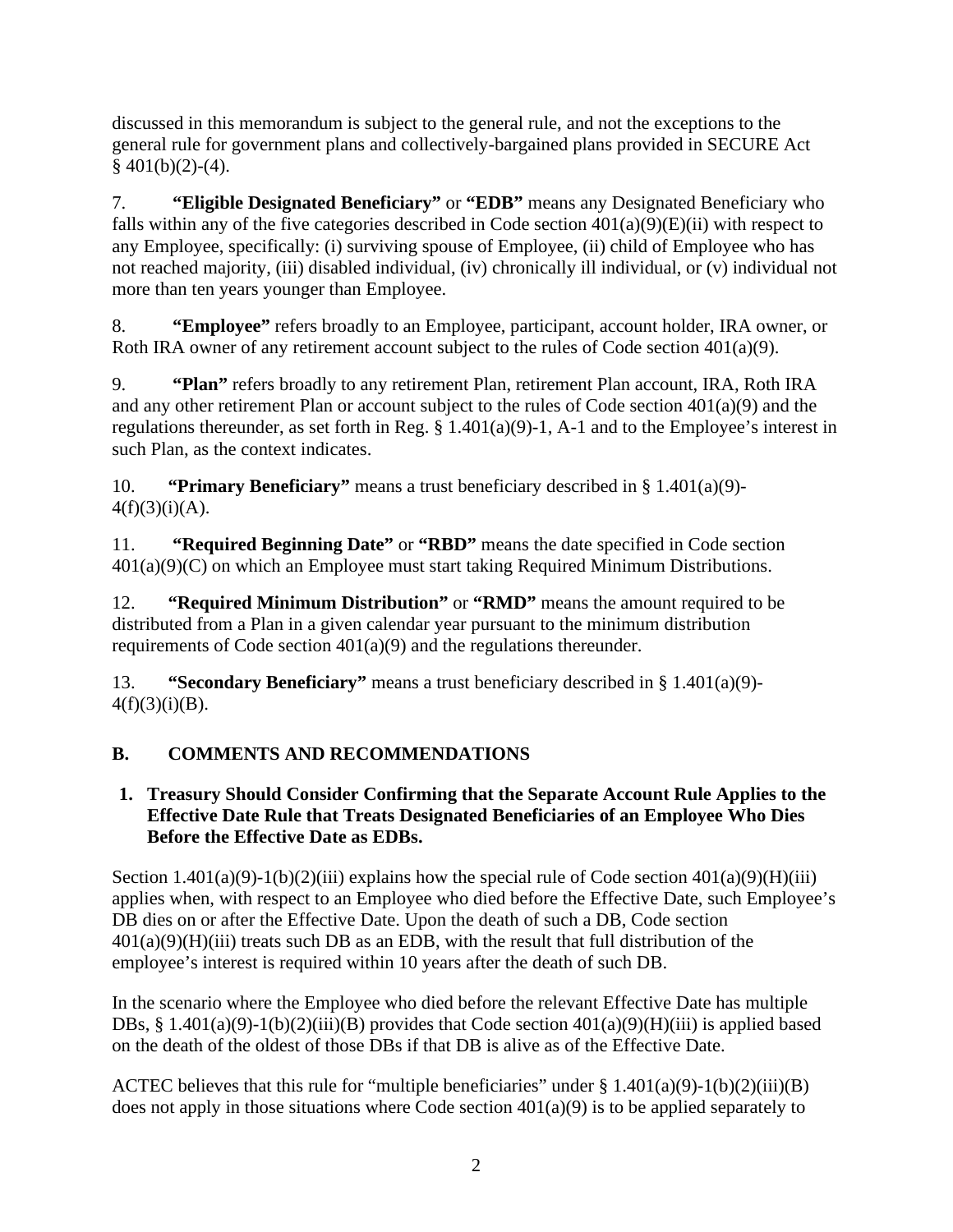each such beneficiary under the "separate account rule" (either under Reg. § 1.402(a)(9)-8, A-2 in effect as of the employee's death or under  $\S 1.401(a)(9) - 8(a)$ ). However, this is not explicitly stated in §  $1.401(a)(9)-1(b)(2)(iii)(B)$ .

ACTEC observes that other sections of the Proposed Regulations include explicit crossreferences to § 1.401(a)(9)-8(a), which ACTEC believes is helpful for clarity. See, for example, §§  $1.401(a)(9)-4(b)$ ,  $-4(e)(2)(i)$ ,  $-5(b)$ ,  $-5(f)(1)(i)$ , and  $-5(f)(2)(i)$ .

ACTEC recommends that § 1.401(a)(9)-1(b)(2)(iii) be revised to add an explicit cross-reference to the "separate account rule" (either under Reg.  $\S$  1.401(a)(9)-8, A-2 in effect as of the employee's death or under § 1.401(a)(9)-8(a) as Treasury determines appropriate). ACTEC believes this will minimize the risk of confusion and ease the burdens of compliance and enforcement.

#### <span id="page-5-0"></span>**2. Treasury Should Clarify How the Regulatory Effective Date in § 1.401(A)(9)-1(d) Works Regarding RMDs Taken Before January 1, 2022.**

Section 1.401(a)(9)-1(d) provides that for calendar years before January 1, 2022, the existing regulations for Code Section 409(a)(9) apply. However, those regulations do not deal with the 10-year rule imposed under new Code Section 401(a)(9)(H)(i) that was added by the SECURE Act.

Code section  $401(a)(9)(H)(i)$  simply adds to Code section  $401(a)(9)(B)(ii)$  (the 5-year rule provision), the new 10-year rule for all designated beneficiaries by substituting "10 years" for "5 years" for all Designated Beneficiaries regardless of whether the Employee had begun taking distributions from the Employee's Plan. Reg.  $\S 1.401(a)(9)-3$ , Q&A-2 provides that the 5-year rule is satisfied if the Employee's entire interest in the Plan is distributed by the end of the calendar year containing the fifth anniversary of the date of the Employee's death. Reg. § 1.401(a)(9)-3, Q&A-3 and Reg. § 1.401(a)(9)-5, Q&A-5, both of which set out the requirement for taking annual distributions the year following the year of death, only apply under the life expectancy rule. Importantly, there is no 5-year rule applicable when the Employee dies on or after the Required Beginning Date. Accordingly, there is no guidance in the existing regulations as to how the new 10-year rule is to work for a Designated Beneficiary when the Employee dies on or after the Employee's RBD.

ACTEC requests Treasury to provide an example in §  $1.401(a)(9)-1(d)$  as to how the 10-year rule is to work under the existing regulations before the regulatory effective date of January 1, 2022. ACTEC suggests Treasury use one of the following two examples for this purpose.

*Example 2, Option A*: Employee A was the owner of IRA B, and died in 2020 at the age of 74. A designated A's 40-year-old non-disabled, non-chronically ill son, S, as the sole beneficiary of A's interest in IRA B. S did not take any distributions in 2021, concluding that no minimum distribution was required for 2021 under the 10-year rule.

*Analysis of Example 2, Option A:* Pursuant to Reg. § 1.401(a)(9)-3, Q&A-2, since the SECURE Act substituted "10 years" for "5 years" when enacting Code section § 401(a)(9)(H)(i), the 10-year rule would work the same as the 5-year rule under the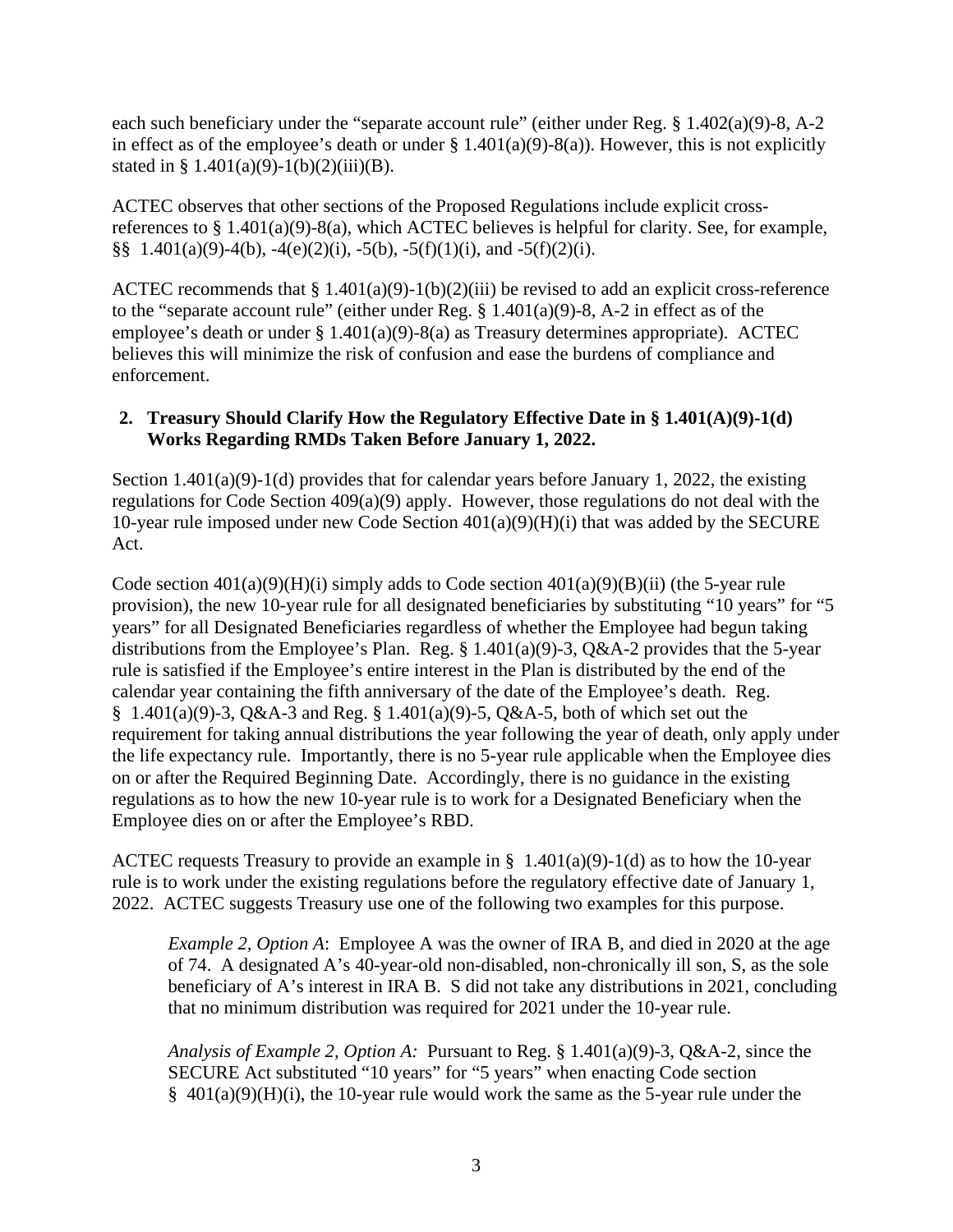existing regulations so as not to require any distributions until the end of 2030. Thus, S was not required to take a minimum distribution in 2021.

*Example 2, Option B*: The facts are the same as in Example 2, Option A.

*Analysis of Example 2, Option B*: Pursuant to Reg. § 1.401(a)(9)-5, Q&A-5, which applies when the Employee dies on or after the Employee's RBD, the Designated Beneficiary must begin taking distributions over the longer of the Designated Beneficiary's remaining life expectancy or the Employee's remaining life expectancy no later than the year following the year of the Employee's death. S failed to take the RMD in 2021, and must take this RMD as soon as practicable in 2022. Unless there is an automatic waiver of the 50% penalty for failure to take a Required Minimum Distribution, S must file a Form 5329 to request a waiver of the penalty for 2021.

#### <span id="page-6-0"></span>**3. Treasury Should Clarify How the RMD is Determined in the Year of the Spouse's Death When an Employee Dies Prior to the RBD and the Spouse Subsequently Dies Before the Employee's RBD.**

Section 1.401(a)(9)-4(d) provides guidance when the Employee dies before the RBD and the sole beneficiary is the Employee's surviving spouse, who also dies before the Employee's RBD. ACTEC suggests that including the following example using specific dates of death for the Employee and the Employee's spouse to clarify when RMDs would be needed:

*Example 3*: Employee A died on February 1, 2021 at age 70, naming her 70 year old spouse, B, as the sole beneficiary of her Plan account. On September 30, 2022, B remains the sole beneficiary of A's Plan. On November 1, 2022, before taking any distributions and before A would have reached Employee A's RBD, B dies. Under  $§ 1.401(a)(9)-(4)(d)$ , the determination of the beneficiary of the account is now determined by who the beneficiary is on September 30, 2023 (the year following B's death). The Plan provides that upon the surviving spouse's death, the children of the A are the successor beneficiaries in equal shares. A has 2 surviving children on September 30, 2023, C who is aged 50 and D who is age 52. Neither C nor D is disabled or chronically ill.

*Analysis:* For 2021, B is not required to take any RMD because A had not yet reached her RBD. For 2022, C and D are not required to take any RMD because the B was not required to take an RMD until A would have reached her RBD. After 2022, the 10-year rule applies as to each of C and D, requiring that all assets be withdrawn from the Plan no later than December 31, 2032.

#### <span id="page-6-1"></span>**4. Treasury Should Require Distribution No Earlier than the Tenth Year Following the Date On Which the Youngest Minor Beneficiary Attains Age 21.**

In the proposed regulations, two sections, namely  $\S$  1.401(a)(9)-4(e)(2)(ii) and  $\S$  1.401(a)(9)- $5(f)(2)(ii)$ , taken together appear to result in a peculiar difference in treatment for the same minor beneficiary depending on the age of the minor's oldest minor sibling on the date of the Employee's death. Consider the following scenarios: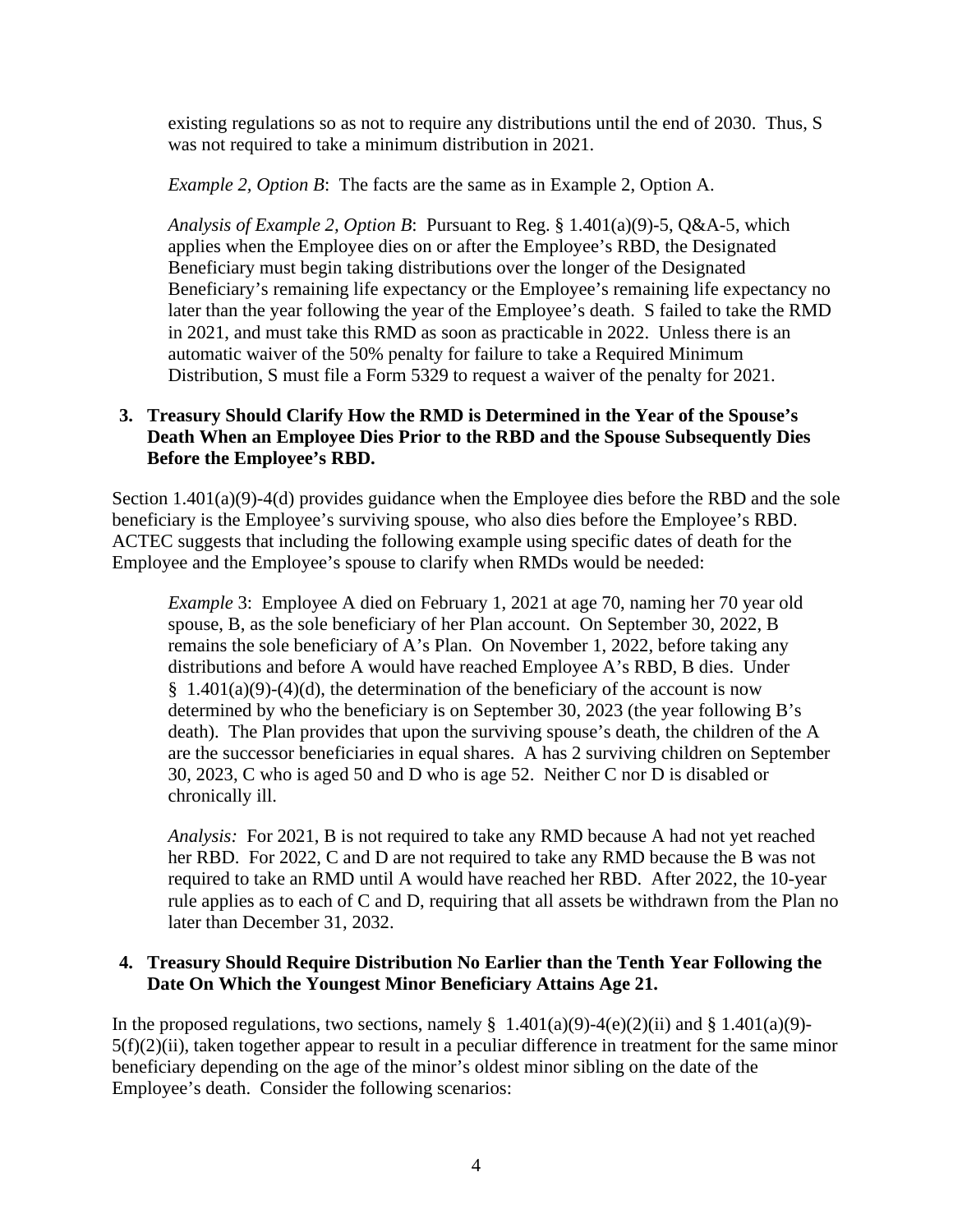In one scenario, Employee A, who was born on January 1, 1965, died on March 1, 2027, having named a Conduit Trust for the benefit of his children, B (aged 25), C (aged 23), D (aged 11) and E (aged 9) as the beneficiary of his Plan. The Conduit Trust requires the payment of the RMD equally to the four children as the RMD is withdrawn so only those four children are countable beneficiaries. Under § 1.401(a)(9)-4(e)(2)(ii), although B and C are not EDBs, A is treated as having named an EDB because D and E are minors. Pursuant to  $\S 1.401(a)(9)-5(f)(1)(i)$ , RMDs are calculated based upon the life expectancy of B, who is the oldest DB. However, pursuant to  $§ 1.401(a)(9)-5(f)(1)(i)$  all assets must be distributed no later than the end of the tenth calendar year after D, as the oldest minor EDB, attains age 21.

Another scenario involves the same facts except that Employee A died in 2022, when his children were ages 20, 18, 6 and 4. Under §  $1.401(a)(9) - 5(f)(2)(ii)$ , the RMDs would still be computed using B's life expectancy, but all assets in the Plan would have to be distributed no later than the end of the tenth calendar year after B (and not D) attains age 21. This would result in forcing all of the assets out of the Plan when D is age 17 and E is age 15, rather than when D is age 31 and E is age 29. If the trust is a Conduit Trust, the trustee of the trust would have to distribute D's full share and E's full share of their respective Plan balances to D at age 17 and to E at age 15, an undesirable result that may require the intervention of a court to appoint a guardian to receive and manage the funds for the minors. Such a result would not have been necessary if the rule in § 1.401(a)(9)-5(f)(2)(ii) required complete distribution only by the end of the calendar year that is ten years after the youngest minor EDB reaches age 21.

A fifteen year age gap among children in a family is not unusual, particularly with multiple marriages, and it is often desirable for a single trust to benefit all the children until the youngest reaches adulthood, to make sure that there are sufficient assets to support the youngest. It seems arbitrary that the treatment would be different for the youngest minor depending on the age of the older sibling when the participant dies.

ACTEC requests that the IRS revise  $\S 1.401(a)(9) - 5(f)(2)(ii)$  to require the Employee's interest in the Plan to be distributed no later than the tenth year following the date on which the youngest minor attains age 21.

#### <span id="page-7-0"></span>**5. Treasury Should Provide an Alternative Method For Determining and Documenting Disability For Adults in § 1.401(a)(9)-4(e)(4)(ii).**

Section  $1.401(a)(9)-(4)(e)(4)(ii)$  appears to rely solely on the Social Security Administration's findings regarding disability for adults (those over age 18) and provides no alternative path for determining disability. This narrow approach could prevent many individuals, genuinely disabled at the time of the Employee's death, from qualifying as EDBs. For the reasons stated below, ACTEC recommends that Treasury broaden this section to allow for reasonable alternatives for determining and documenting disability.

A surprising number of disabled adults are ineligible to apply for or receive a formal determination of disability by the Commissioner of Social Security because they lack a sufficient work record or are not indigent at the time of application. SSDI DIB benefits (the most common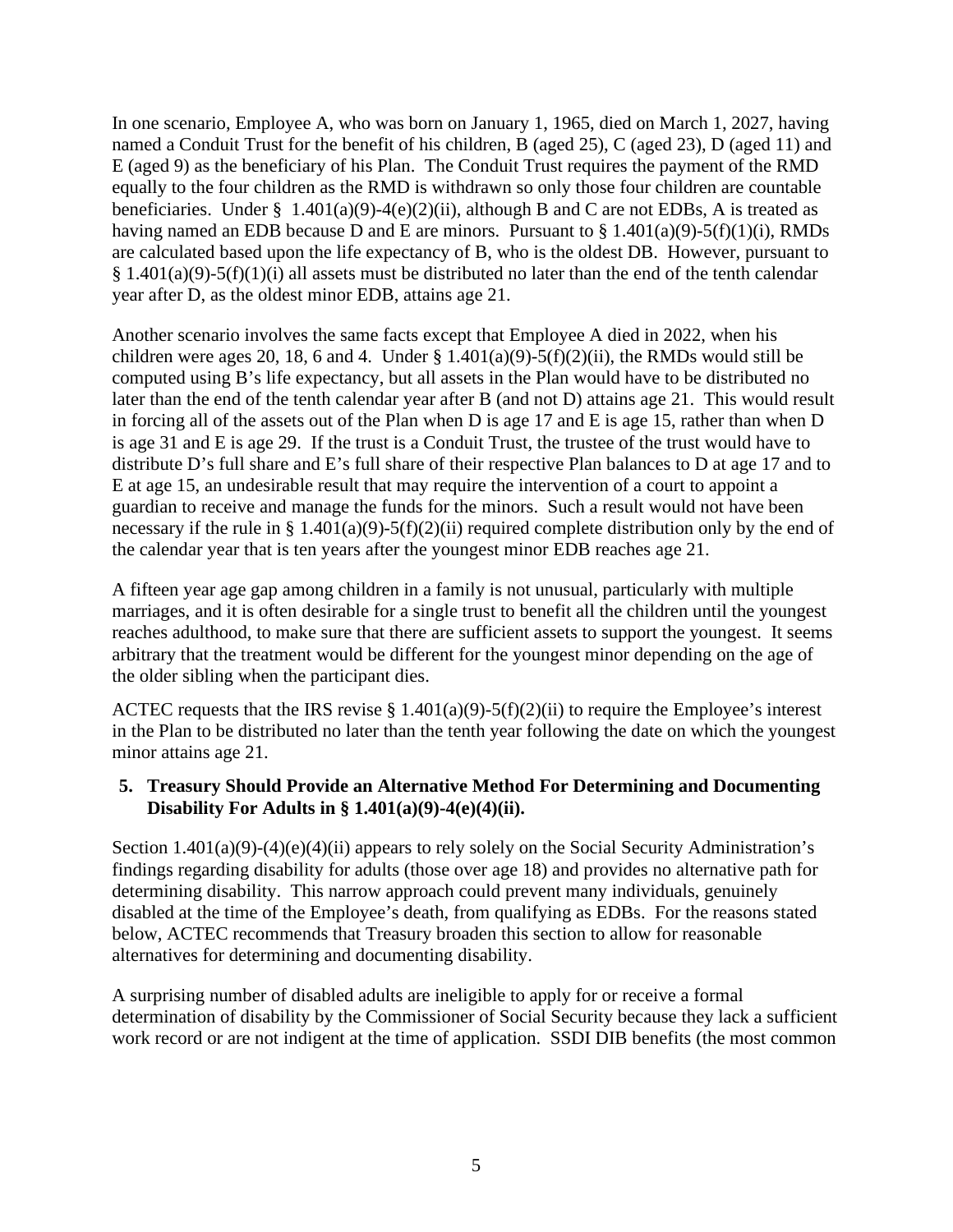type of disability benefits) are based on premiums paid through quarters of work.<sup>[1](#page-8-0)</sup> Homemakers and stay at home parents may be seriously disabled but fail to meet the required work record tests. The next most common type of disability benefits, Supplemental Security Income ("SSI"), are an alternative for individuals who are disabled but do not meet the work tests sufficient to qualify for SSDI DIB. SSI is a means tested program and a condition for SSI eligibility is that the individual must have subsistence level income and assets.[2](#page-8-1) Further, family income is "deemed" to belong to the applicant, so again, many homemakers and stay at home parents are not eligible. They still may be disabled, however, under the SECURE Act and Proposed Regulations definition.

Treasury has recognized the need for alternative means of determining disability in its final regulations under Code section 529A, relating to ABLE accounts. Recognizing that the Social Security Administration is limited in assessing disability in some circumstances, Code section  $529A(e)(2)$  and Reg. § 1.529A-2(d) recognize the need for an alternate method to certify disability. Those sections allow a procedure whereby a 'disability certification' is signed by a licensed health care provider described in (e)(1) of those regulations. For purposes of determining eligibility status, the filing of a disability certification will be deemed to have been made once the qualified ABLE program has received the disability certification. This procedure parallels the SECURE Act certification of chronically ill status, which is certified by a licensed health care provider. This procedure is referred to in these comments as the "ABLE Safe Harbor Method."

Further, to safeguard the privacy of personal medical information that financial institutions are not qualified to properly protect, please note that the ABLE regulations require only that a certification of disability be filed with the account provider. The burden to produce the underlying documentation of disability to Treasury lies with the disabled individual and his or her medical providers. Because financial institutions are not medical facilities, they do not have the means to protect personally identifiable health information. This could place them at risk of inadvertent health act or HIPAA violations, and places an undue burden on them. The ABLE Act regulations have taken that into account, and appear to present an appropriate solution.

Other programs under state and federal benefits law recognize the need for alternative methods for determining and substantiating disability due to the limitations of the Social Security Administration's determinations explained above. Accordingly, most states provide for alternate documentation of disability through a separate state agency or state contractor based on the identical definition of disability as in the federal statutes, including the SECURE Act.

ACTEC suggests that a determination of disability by a "disability certification" similar to the ABLE Safe Harbor Method, or by a state agency or contractor would be reasonable alternatives for Treasury to include in § 1.401(a)(9)-(4)(e)(4)(ii). ACTEC further recommends that only the certification of disability be required to be provided to the account provider to protect the

<span id="page-8-0"></span> $1$  In order to qualify for SSDI DIB benefits, an individual must meet both the duration of work test (i.e., sufficient quarters worked to be insured) and the recent work test (a certain number of quarters worked in the most recent years, e.g., 5 out of the past 10 years).

<span id="page-8-1"></span> $2$  The current asset limit for SSI is \$2000 in countable assets. The current income limit is \$841 per month.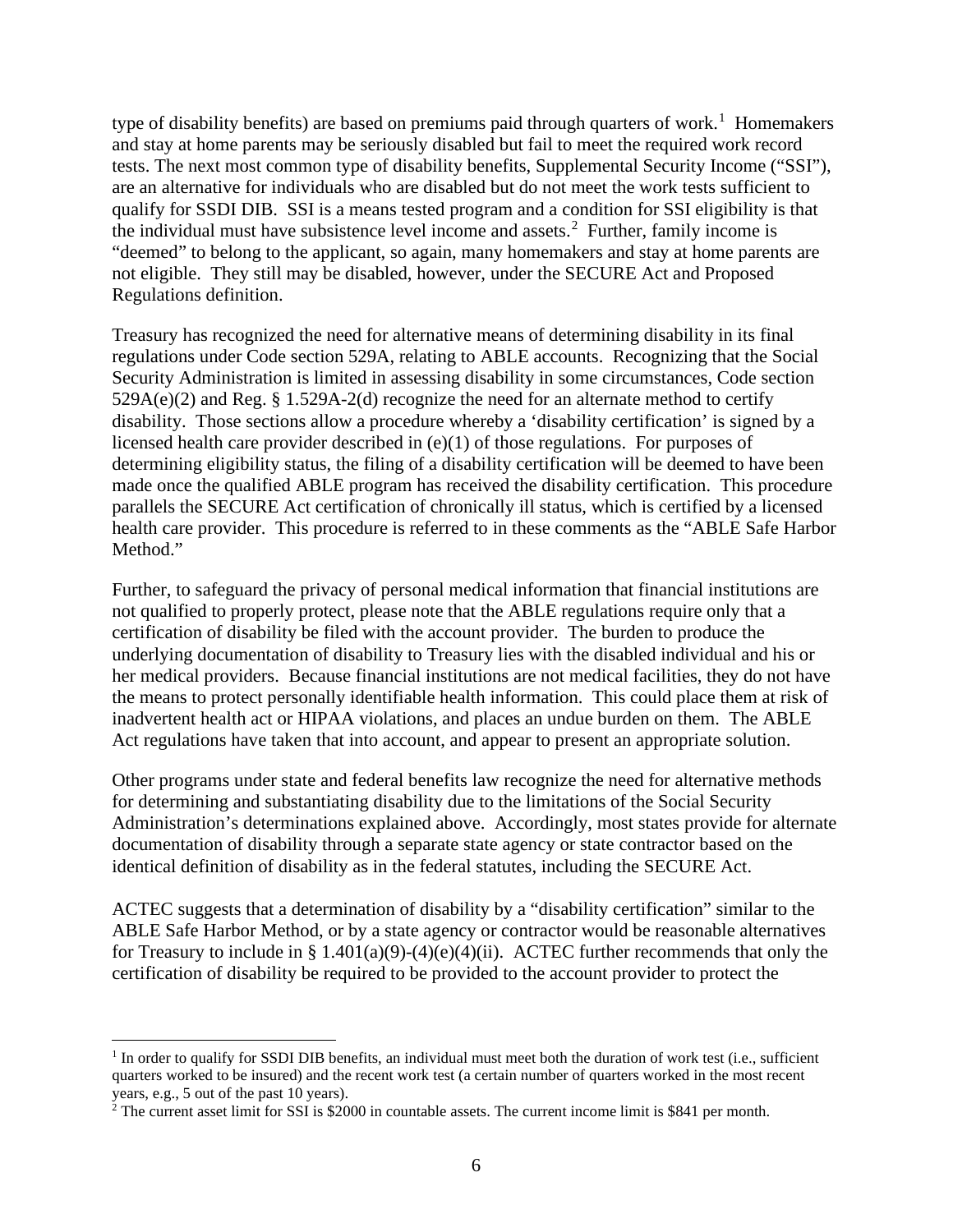medical information of the disabled beneficiary. ACTEC recommends inclusion of examples of alternatives for determining disability of an adult such as the following:

*Example* 5A: Employee P died leaving his Plan benefits to his sister Q, who is legally blind and whom P has supported. Q has never worked. Q applies for and receives a determination of disability existing on or before the date of P's death from the state agency or contractor in her state that makes disability determinations and submits this determination to the Plan administrator by October 31 of the calendar year following the calendar year of Employee P's death. Q would qualify as an EDB with respect to the distributions from P's interest in the Plan based on her disability as of Employee P's death.

*Example* 5B: The facts are the same as in Example 5A, but Q obtains a certificate of disability existing on or before the date of P's death using the criteria under Code section 72(m)(7) from a qualified licensed medical provider and submits this certificate to the Plan administrator by October 31 of the calendar year following the calendar year of Employee P's death. Q would qualify as an EDB with respect to the distributions from P's interest in the Plan based on her disability as of Employee P's death.

#### <span id="page-9-0"></span>**6. Treasury Should Clarify the Methods Available For Determining and Substantiating Disability For Minors in § 1.401(a)(9)-(4)(e)(4)(iii).**

As is recognized in § 1.401(a)(9)-(4)(e)(4)(iii), minors do not typically engage in "substantial gainful activity" so determining disability status through the Social Security Administration remains problematic or impossible for the majority of them. Because the Social Security Administration provides SSI benefits only for those severely disabled minors whose families are also indigent and fall under the SSI income and asset limits, most disabled minors do not qualify for a disability determination if their family is above poverty level.<sup>[3](#page-9-1)</sup> Accordingly, ACTEC requests consideration of the ABLE Safe Harbor Method described in comment 5 for determining and documenting disability for minors as disabled EDBs. ACTEC recommends inclusion of examples of alternatives for determining disability of a minor such as the following:

*Example* 6A: Employee S dies, leaving his Plan benefits to his one minor child T who is 17 years of age. Child T was diagnosed at age 3 with cerebral palsy, a serious and incurable medical condition which results in marked and severe functional limitations for life. T must wait until he attains age 18 before he can be considered eligible for SSI purposes without regard to T's parents' income. Once Child T attains age 18, he promptly applies for a disability determination from the Social Security Administration. Child T is able to obtain such disability determination and submits such determination, including documentation that his cerebral palsy condition existed on or before S's death to the Plan administrator by October 31 of the calendar year following the calendar year of Employee S's death. Child T would qualify as an EDB with respect to the

<span id="page-9-1"></span><sup>&</sup>lt;sup>3</sup> The Social Security Administration "deems" the income and assets of the family with whom the minor resides to belong to the minor in determining eligibility for SSI. Accordingly, SSA will not undertake a finding of disability for the majority of minors, regardless of the severity of the disability. Typically, the family waits until the minor reaches the age of 18 and disability is determined by SSA at that time when deeming is limited to in-kind maintenance and support.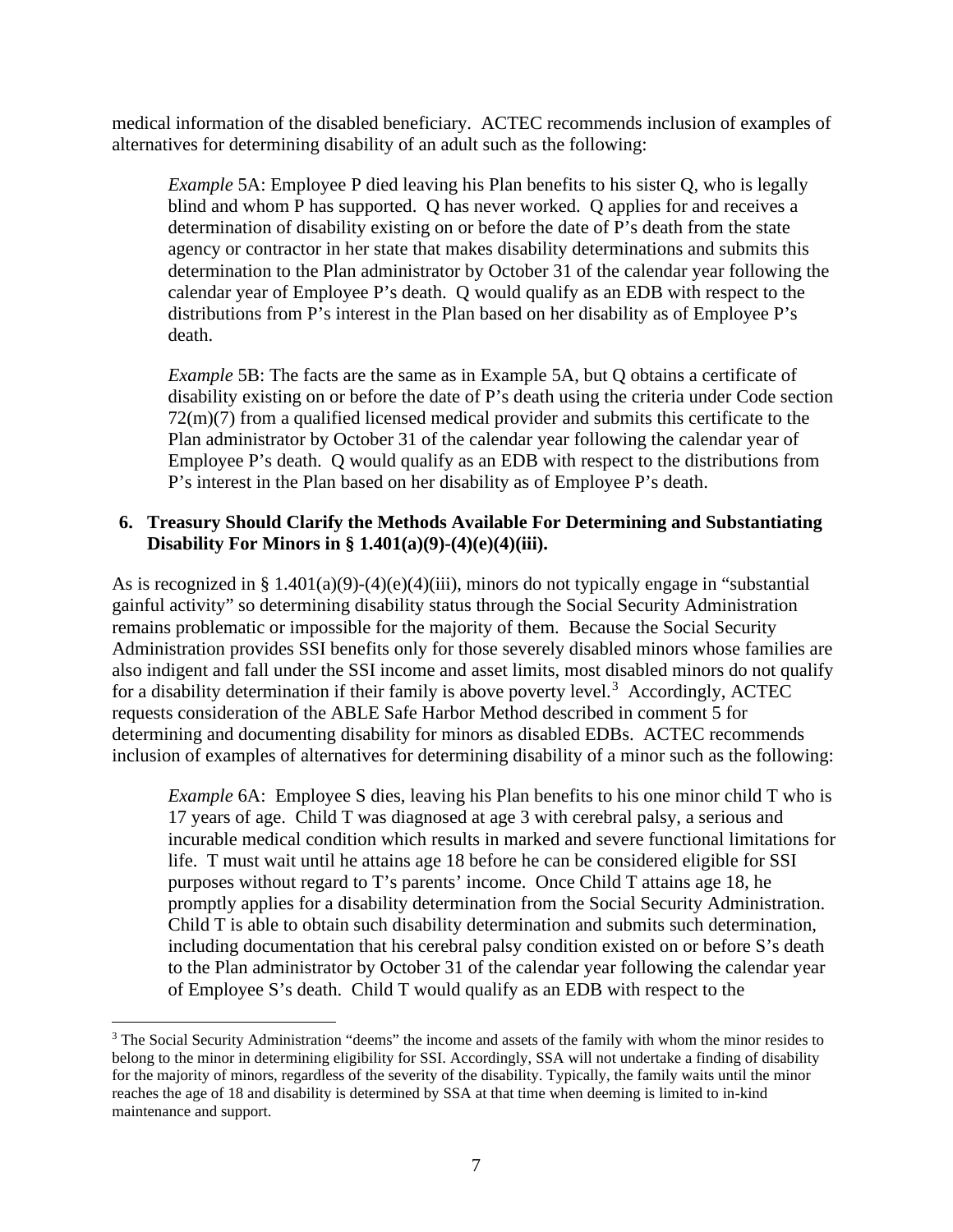distributions from S's interest in the Plan based on his disability as of Employee S's death.

*Example* 6B: The facts are the same as in Example 6A except that the determination of disability for SSI eligibility by the Social Security Administration comes on November 15 of the calendar year following the calendar year of Employee S's death. Child T has also filed a certification of disability existing on or before the date of S's death from a licensed medical provider with the Plan administrator by October 31 of the same year. Child T would qualify as an EDB with respect to the distributions from S's interest in the Plan based on his disability as of Employee S's death.

*Example* 6C: the same facts as in Example 6A except that Child T is age 12 as of the date of Employee S's death. Child T is unable to be considered for SSI eligibility because his parents' income is "deemed" to belong to him by the Social Security Administration. Child T obtains a certificate of disability based on his diagnosis of cerebral palsy from a licensed medical provider utilizing the criteria of Code section 72(m)(7) and files this disability certificate with the Plan administrator by October 31 of the calendar year following the calendar year of Employee S's death. Child T would qualify as an EDB with respect to the distributions from S's interest in the Plan based on his disability as of Employee S's death.

#### <span id="page-10-0"></span>**7. Treasury Should Give Consideration to Permitting an Extended Date, Such as an Alternate Age of 21, for Providing Proof of the Existence of a Minor's Disability as of the Employee's Death.**

Under § 1.401(a)(9)-(4)(e)(4)(iii), the disability of a person who has not yet reached age 18 must be established as of the date of the Employee's death, and under  $\S 1.401(a)(9)-(4)(e)(7)$ , evidence of disability must be submitted by October 31 of the calendar year following the calendar year of the Employee's death. As described above, this may be impractical or impossible for many families with disabled minor children, either because of limitations of the Social Security Administration, or because many disabilities a minor may suffer from as of the Employee's death do not fully manifest until several years later, so that proof of disability may be impossible to provide by that early date. To achieve equivalent treatment for those minors who have the misfortune of both being disabled and losing their parent at a very young age, ACTEC recommends that Treasury consider extending the date for providing proof that a minor was disabled as of the Employee's death to the later of (i) the date the minor attains age 21, and October 31 of the calendar year following the calendar year of the Employee's death.

Because most determinations of disability for young people by the Social Security Administration are in fact made between the ages of 18 and 21, even when the disability relates back to birth, such determinations take some time to evaluate and process. Such a young person could nevertheless qualify to receive distributions of Plan benefits based on the life expectancy method until the time that a determination of disability is made if the young person is a minor child of the Employee or is the primary beneficiary of an Age 31 Trust. Consequently, in many cases a delayed date for proof of disability as of the Employee's date of death would not impose a substantial hardship on the young person or the Plan administrator. Accordingly, ACTEC requests that Treasury provide a longer window for a determination of disability and for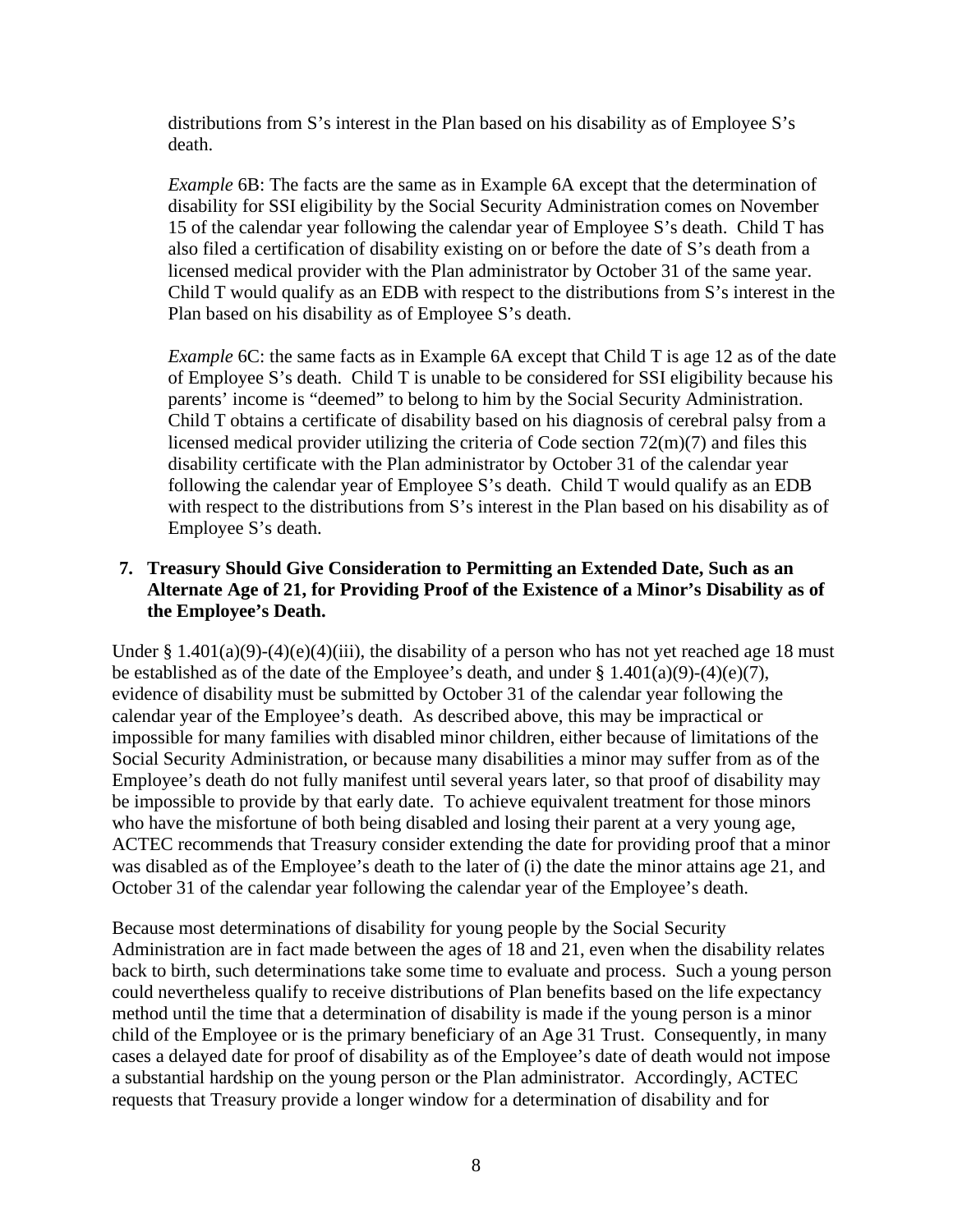obtaining and submitting to the Plan administrator proof of a minor's disability relating back to the date of the Employee's death. This would avoid disparate treatment of individuals who are otherwise similarly situated: Those minors disabled as of the date of the Employee's death who can readily prove such disability because it is diagnosable and those minors disabled as of the date of the Employee's death who have less apparent but equally devastating disabilities that cannot be diagnosed until a later date. The following Example illustrates a "real life" situation in which an extended time period to determine disability at the Employee's death could make a meaningful difference for the disabled minor beneficiary.

*Example* 7A: Employee W dies leaving his Child X, age 3 months old, as beneficiary of Employee W's Plan benefits. The Plan administrator of Employer V begins distributions of Employee W's Plan benefits to Child X the calendar year following the calendar year of Employee W's death, based on Child X's life expectancy. Child X's congenital disability of cerebral palsy will last for Child X's lifetime, and existed as of the date of Employee W's death, but the disability is not formally diagnosed until Child X is age 3. It was therefore impossible for Child X, or Child X's legal guardian, to submit a certification of Child's X's disability that existed as of Employee W's death until 3 years after Employee W's death at the earliest. Furthermore, the earliest date for a determination by the Social Security Administration that Child X is disabled would be when Child X reaches age 18, more than 18 years after Employee W's death. Child X should be able to provide proof to the Plan administrator no later than age 21 when Child X will have obtained a determination that Child X was suffering from the congenital disability of cerebral palsy when Employee W died, in order to qualify as a disabled EDB for purposes of continuing life expectancy distributions to Child X of Employee W's interest in the Plan beyond age 31.

There are disabilities that are congenital that cannot be diagnosed until a later date. In Example 7A, cerebral palsy may have been the likely diagnosis at birth, but because its symptoms may actually be another disease, the diagnosis cannot be confirmed until age 3. Likewise, some extreme mental health issues are present at birth but do not present until the late teens. In many cases, the child may not be able to work because of the nature of the illness. There are many such illnesses that cause disability in children that cannot even be diagnosed, much less documented sufficiently to provide proof of such disability until years later when the child is a teenager. Accordingly, ACTEC recommends that Treasury provide a longer window, until the later of (i) the date the minor reaches age 21, or (ii) October 31 of the calendar year following the calendar year of the Employee's death, to provide documentation that the minor was disabled as of the Employee's death.

#### <span id="page-11-0"></span>**8. Treasury Should Clarify that a Beneficiary's Unilateral Withdrawal Right is Equivalent to a Mandatory Distribution from a Conduit Trust.**

ACTEC observes that some individuals choose to structure trusts that, in lieu of mandating distributions, provide the beneficiary with an unlimited withdrawal right over the intended portion of the trust. This leaves it up to the beneficiary to choose between taking current distribution from the trust and leaving assets in the trust.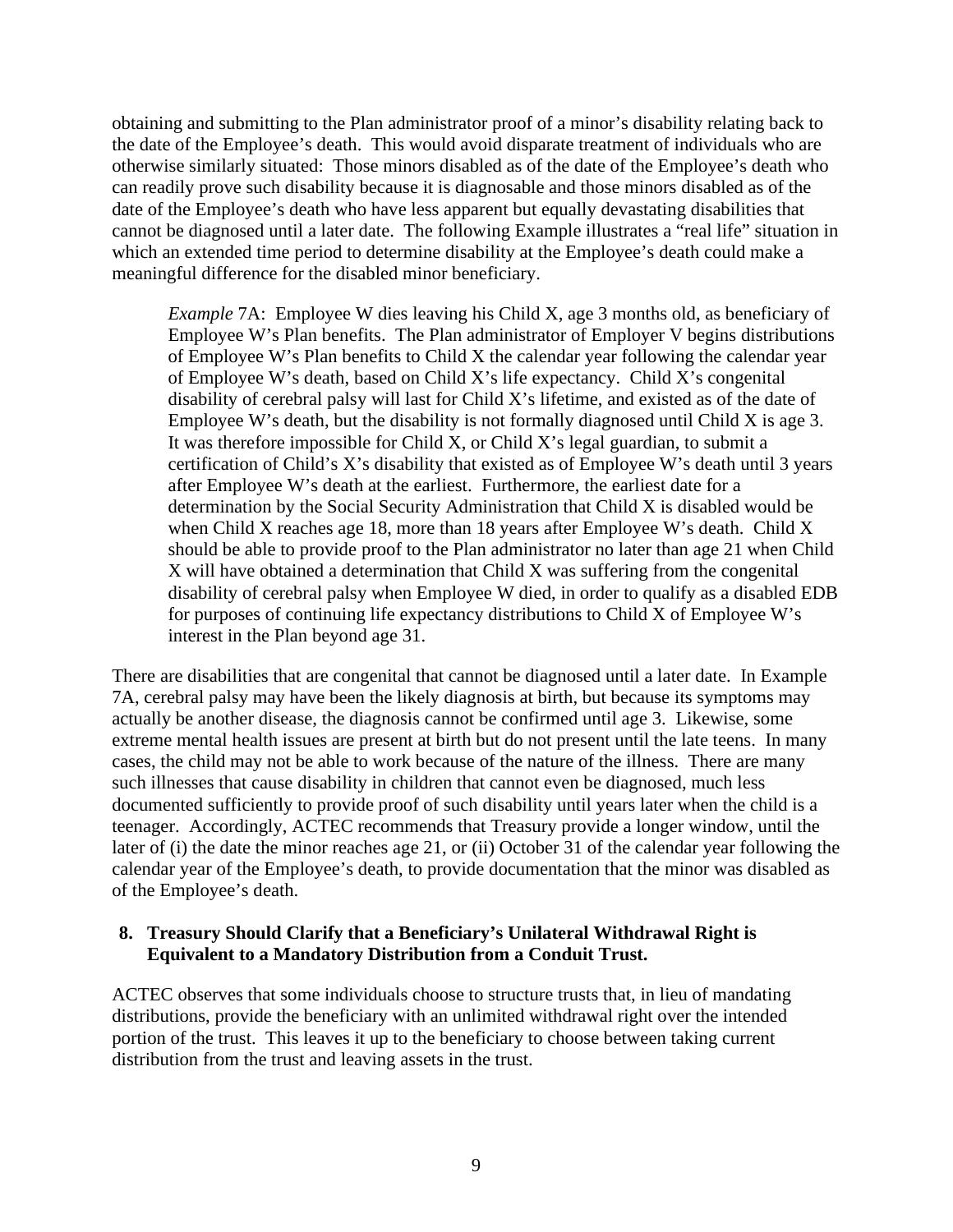This flexibility enhances the beneficiary's interest in the trust by allowing the beneficiary to leave in the trust some or all of the amounts that might otherwise be distributed, where these amounts will continue to benefit from other valuable non-tax estate planning objectives, including continued management of the assets by the trustee, continued creditor protection in some jurisdictions, protection from divorce in some jurisdictions, and protection from spousal elective share rules in some jurisdictions. Depending on the non-tax estate planning objectives that are intended, a trust may provide either (i) that the withdrawal right does not expire until the beneficiary's death, or (ii) that the withdrawal right for a given year may expire if the beneficiary has not exercised the withdrawal right after some reasonable period of time. One time period that is commonly provided in this regard is the time period ending at the later of thirty days from when the withdrawal right arises or thirty days after the beneficiary attains age 21.

ACTEC observes that there is interest among employees when naming Conduit Trusts as beneficiaries of Plan benefits to provide the flexibility of such a withdrawal right in lieu of mandatory conduit trust distributions, and that clarification of this point will ease the burdens of compliance and enforcement, and will reduce the need for private letter ruling requests.

Accordingly, ACTEC requests that Treasury add examples such as the following to these regulations in order to clarify whether a see-through trust is a Conduit Trust if the trust provides (i) that whenever the trustee receives a distribution from the deceased employee's interest in the Plan, one or more specified beneficiaries shall have the unilateral right to withdraw all of such Plan distribution, (ii) in one case, that the withdrawal right does not expire until the beneficiary's death, and in another case, that the withdrawal right expires after the later of thirty days from when the withdrawal right arises or thirty days from when the beneficiary attains age 21, and (iii) that for so long as any amounts of such Plan distribution remain in the trust, such amounts are to be held for the exclusive benefit of such one or more specified beneficiaries for so long as any one or more of them are living.

*Example 8A*. Employee E dies at age 65, naming Trust X for the benefit of her nephew Y, who is age 40 but not disabled or chronically ill, as beneficiary of her Plan. Trust X provides that, whenever the trustee receives a distribution from E's Plan benefit, Y shall have the right to withdraw any part or all of such Plan distribution. Trust X provides that each such withdrawal right does not expire until Y's death, and that for so long as any amounts of such Plan distribution remain in the trust, they are to be held for the exclusive benefit of Y for so long as Y shall live.

*Example 8B*. Same facts as Example 8A, except that Trust X provides that each such withdrawal right expires after thirty days from when the withdrawal right arises.

*ACTEC's Analysis of Examples 8A and 8B*: ACTEC believes that both versions of Trust X described in Examples 8A and 8B satisfy the requirements under  $\S 1.401(a)(9) - 4(f)(1)(ii)(A)$  to be a Conduit Trust because (i) Y's unfettered right to withdraw any part or all of each distribution from the Employee's interest in the Plan is equivalent to being entitled to such Plan distributions, and (ii) to the extent Y elects to take distribution of less than all of a given distribution, such distribution remains in the trust where it continues to be held for Y's exclusive benefit for so long as Y shall live, and no one else.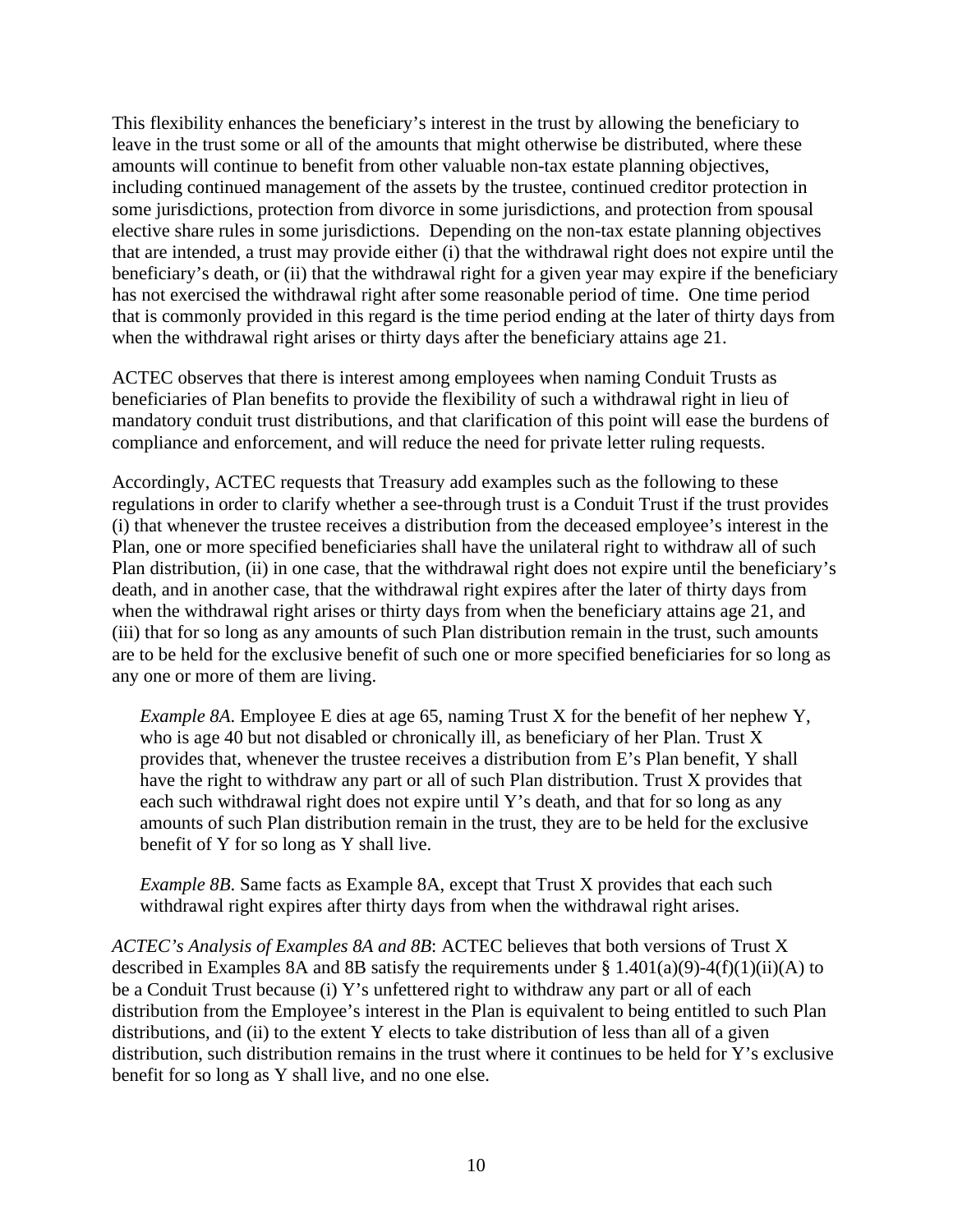Multiple tax authorities support treating a trust beneficiary as owning the trust assets that the beneficiary has a right to withdraw. In the income tax area, the beneficiary of a trust is treated as the owner of the trust assets under Code section 678 if the beneficiary holds a withdrawal right. See Treas. Reg. § 1.678(a)-1(a) and Rev. Rul. 74-43, 1974-1 C.B. 285. See also Code section  $661(a)(2)$ , which treats the beneficiary of a trust essentially as the owner of income that a trustee has credited to the beneficiary, effectively creating a withdrawal right for that beneficiary.

In the estate tax area, one of the requirements for a trust to qualify for the marital deduction for estate tax in a decedent's estate under either Code section 2056(b)(5) or 2056(b)(7) is that the decedent's spouse must be entitled to all trust income for life. Treas. Reg. § 20.2056(b)-5(f)(8) explains that that this requirement is satisfied if the trust either mandates distributions of the trust income or provides the spouse with a withdrawal right over the trust income, stating "… under the terms of the trust the income referred to must be currently … distributable to the spouse or … she must have such command over the income that it is virtually hers." This regulation specifically approves such a withdrawal right that expires if unexercised, causing the income not withdrawn to be added to corpus. Treas. Reg. § 20.2056(b)-5(f)(8) also applies to marital trusts described in Code section 2056(b)(7). Treas. Reg. § 20.2056(b)-7(d)(2).

A spouse's withdrawal right over the undistributed income in an IRA was specifically recognized and approved as satisfying the "entitled to all income" requirement of Code section 2056(b)(7) in the context of an IRA designated at death to a qualified terminable interest property ("QTIP") marital trust in both Rev. Rul. 2006-26, 2006-1 Cum. Bul. 939, May 4, 2006, and its predecessor Rev. Rul. 2002-2, 2000-1 Cum. Bul. 305, January 5, 2000 (modified and suspended by Rev. Rul. 2006-6).

For purposes of Code section 401(a)(9), the QTIP marital trusts described in Rev. Rul. 2006-26 resemble the trust described in Reg. § 1.401(a)(9)-5, A-7(c)(3) Example 1. These trusts provide the spouse the right to compel the trustee to withdraw undistributed income from the employee's Plan interest and to distribute it to the spouse. Because such trusts do not require that all amounts distributed from Employee's Plan interest are to be paid directly to the spouse, when these trusts are analyzed under § 1.401(a)(9)-4(f)(1)(ii), they would be classified as Accumulation Trusts and not Conduit Trusts. Rev. Rul. 2006-26 contains the following statement regarding the determination of designated beneficiaries, which reflects the appropriate treatment for a trust that is not a Conduit Trust:

Taxpayers should be aware, however, that in situations such as those described in this revenue ruling in which a portion of any distribution from the IRA to Trust may be held in Trust for future distribution rather than being distributed to [the spouse] currently, [the spouse] is not the sole designated beneficiary of [the Employee's] IRA. As a result, both [the spouse] and the remainder beneficiaries must be taken into account as designated beneficiaries in order to determine the shortest life expectancy and whether only individuals are designated beneficiaries. See A-7(c) of § 1.401(a)(9)-5.

However, to the extent that the spouse's withdrawal right results in distribution directly to the spouse, these statements show how a spouse's withdrawal right is recognized as equivalent to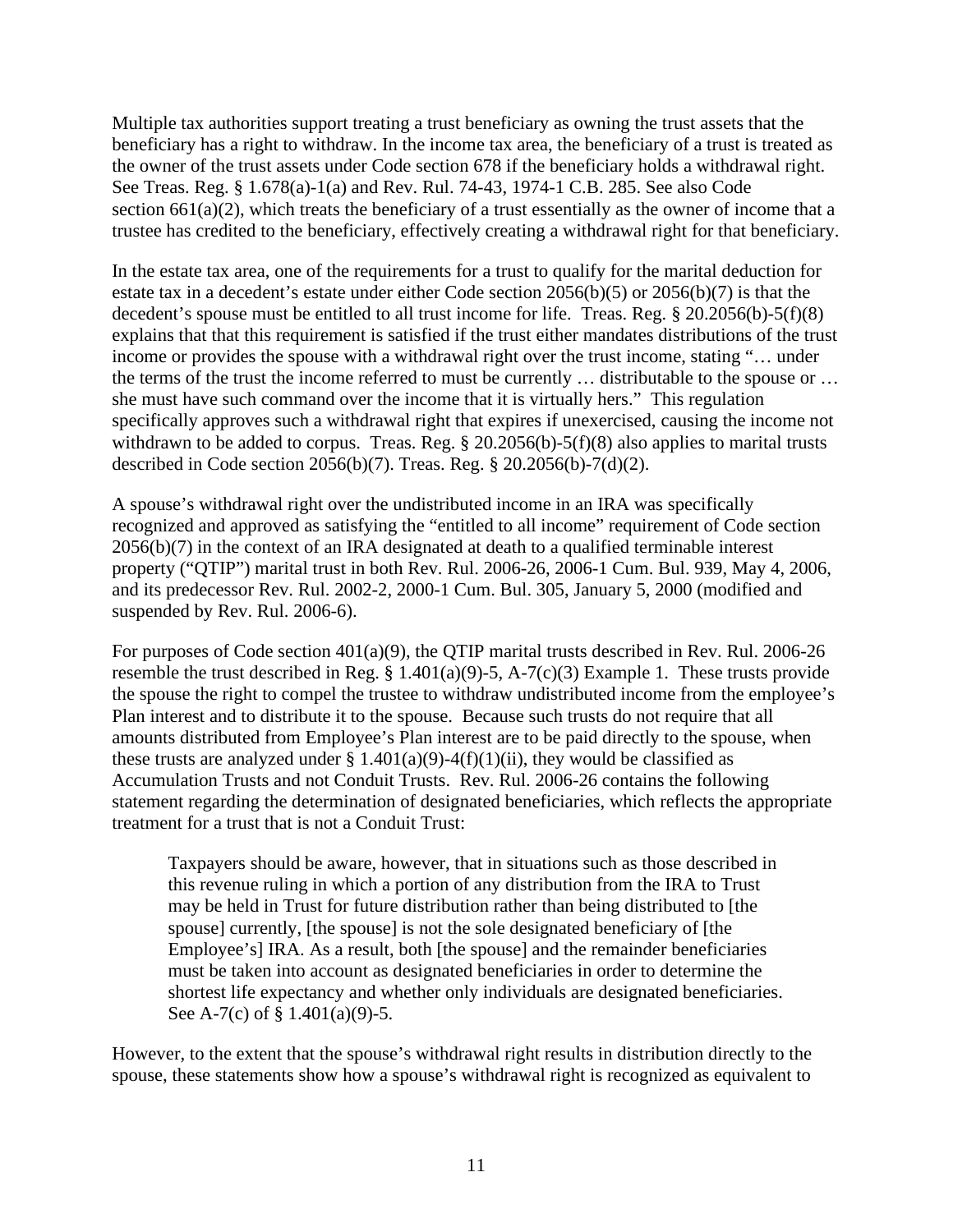ownership for purposes of determining those trust beneficiaries who are treated as the employee's designated beneficiaries for an Accumulation Trust.

It is reasonable to conclude that withdrawal rights should also be recognized as equivalent to ownership for purposes of determining whether a see-through trust is a Conduit Trust, which supports ACTEC's conclusion that each trust described in Examples 8A and 8B satisfies the requirements under § 1.401(a)(9)-4(f)(1)(ii)(A) to be a Conduit Trust. Note that any taxable income associated with an amount that is to be distributed to a beneficiary or that is subject to a withdrawal right in the hands of that beneficiary will be taxed to the beneficiary in either case. ACTEC recommends that Treasury include the Examples 8A and 8B in defining Conduit Trusts in § 1.401(a)(9)-4(f)(1)(ii)(A).

#### <span id="page-14-0"></span>**9. Treasury Should Clarify that a Beneficiary's Unilateral Withdrawal Right is Equivalent to a Mandatory Distribution from an Age 31 Trust.**

Pursuant to  $\S 1.401(a)(9)-4(f)(3)(ii)(B)$  when the Primary Beneficiary of a see-through trust is a young individual and the trust is by its terms an Age 31 Trust, then any other beneficiary of the trust who is not a Primary Beneficiary and who could receive amounts in the trust representing the Employee's interest in the Plan if such individual dies prior to receiving full distribution is not treated as having been designated as a beneficiary of the employee under the Plan.

As mentioned in Comment 8, ACTEC observes that some individuals choose to structure trusts that, in lieu of mandating distributions, provide the beneficiary with an unlimited withdrawal right over the intended portion of the trust.

ACTEC also observes that there is interest among Employees in naming an Age 31 Trust as beneficiary of the Employee's Plan benefits in providing the flexibility of such a withdrawal right in lieu of a mandatory Age 31 Trust distribution. ACTEC believes that clarification of this point will ease the burdens of compliance and enforcement, and will reduce the need for private letter ruling requests.

Accordingly, ACTEC requests that Treasury add examples such as the following to these regulations in order to clarify whether a see-through trust that has only one Primary Beneficiary is an Age 31 Trust if the trust provides (i) that at the later of the end of the calendar year following the calendar year of the Employee's death and the end of the tenth calendar year following the calendar year in which such Primary Beneficiary attains age 21, such Primary Beneficiary shall have the unilateral right to withdraw all amounts in the trust representing the Employee's interest in the Plan, (ii) in one case, that the withdrawal right does not expire until the beneficiary's death, and in another case, that the withdrawal right expires thirty days after the withdrawal right arises, and (iii) that for so long as any amounts of the Employee's interest in the Plan remain in the trust, such amounts are to be held for the exclusive benefit of the sole Primary Beneficiary for so long as such Primary Beneficiary shall live.

*Example 9A*. Employee E dies at age 65, naming Trust Y for the benefit of her niece F, who is age 23 and not disabled or chronically ill, as the beneficiary of her Plan. F is the only beneficiary of Trust Y. Trust Y provides that at the later of the end of the calendar year following the calendar year of E's death and the end of the tenth calendar year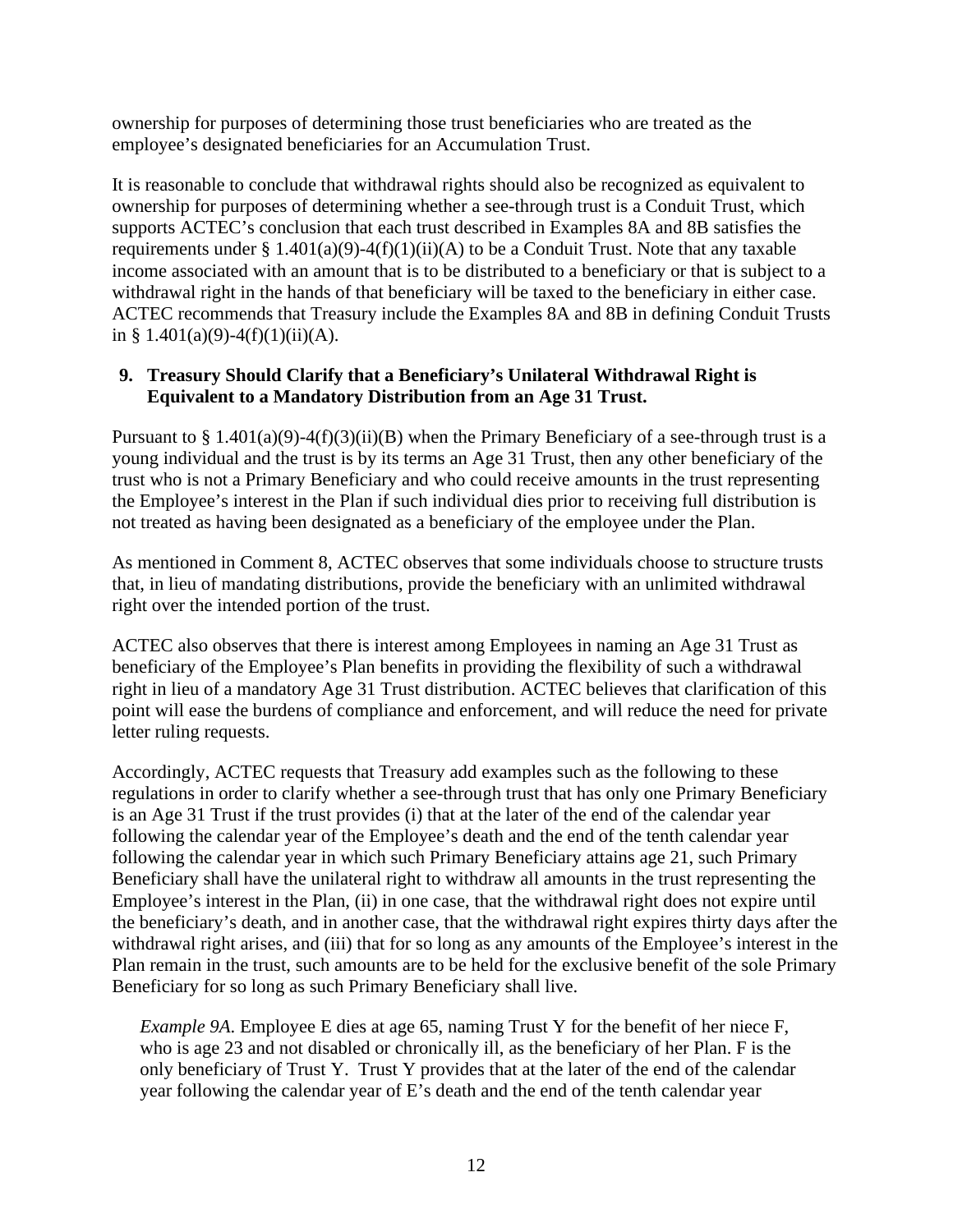following the calendar year in which F attains age 21, F shall have the right to withdraw all amounts in Trust Y representing Employee E's interest in the Plan. Trust Y provides that such withdrawal right does not expire until F's death, and that for so long as any amounts of Employee E's interest in the Plan remain in Trust Y, such amounts are to be held for the exclusive benefit of F for so long as F shall live.

*Example 9B*. Same facts as Example 9A, except that Trust Y provides that such withdrawal right expires thirty days after the withdrawal right arises.

*ACTEC's Analysis of Examples 9A and 9B*: ACTEC believes that each of the trusts described in Examples 2A and 2B satisfies the requirements under  $\S 1.401(a)(9) - 4(f)(3)(ii)(B)$  to be an Age 31 Trust because (i) F is the sole Primary Beneficiary, (ii) F has the unfettered right to exercise F's withdrawal right unilaterally and take full distribution from the trust of any part or all of the amounts in the trust representing Employee E's interest in the Plan from Trust Y, and (ii) to the extent F elects to take a distribution of less than all of the amounts representing the Employee E's interest in the Plan, such distribution remains in Trust Y where it continues to be held for F's exclusive benefit for so long as F shall live.

This interpretation is consistent with other tax authorities that treat a trust beneficiary as owning assets the beneficiary has a right to withdraw, as discussed in Comment 8.

In particular, the discussion in Comment 8 describes how Rev. Rul. 2006-26 recognizes a spouse's withdrawal right as equivalent to ownership for purposes of determining those trust beneficiaries who are treated as the Employee's designated beneficiaries. It is reasonable to provide that such withdrawal rights should also be recognized as equivalent to ownership for purposes of determining whether a see-through trust is an Age 31 Trust, which supports ACTEC's conclusion that each trust described in Examples 9A and 9B satisfies the requirements under § 1.401(a)(9)-4(f)(3)(ii)(B) to be an Age 31 Trust. ACTEC recommends that Treasury include the Examples 9A and 9B in defining the characteristics of the Age 31 Trust provided for in § 1.401(a)(9)-4(f)(3)(ii)(B).

#### <span id="page-15-0"></span>**10. Treasury Should Clarify Whether Certain Contingent Beneficiaries of an Accumulation Trust Are Disregarded if the Trust Continues for Secondary Beneficiaries.**

Section  $1.401(a)(9)-4(f)(3)(ii)(A)$  explains when contingent trust beneficiaries of an Accumulation Trust who are entitled to receive distributions solely because of the death of another beneficiary may be disregarded in determining an Employee's designated beneficiaries. This issue has historically generated much debate and uncertainty.

There is one question, in particular, that needs to be answered, which relates to a trust structure that is common and in certain cases, essential. Under this trust structure, the trust continues for the benefit of the Secondary Beneficiary(ies) rather than terminating and distributing to them outright. This trust structure is not addressed in Example 2 of  $\S 1.401(a)(9) - 4(f)(6)(ii)$ , which illustrates how the rule of Section  $1.401(a)(9) - 4(f)(3)(ii)(A)$  is applied when a trust terminates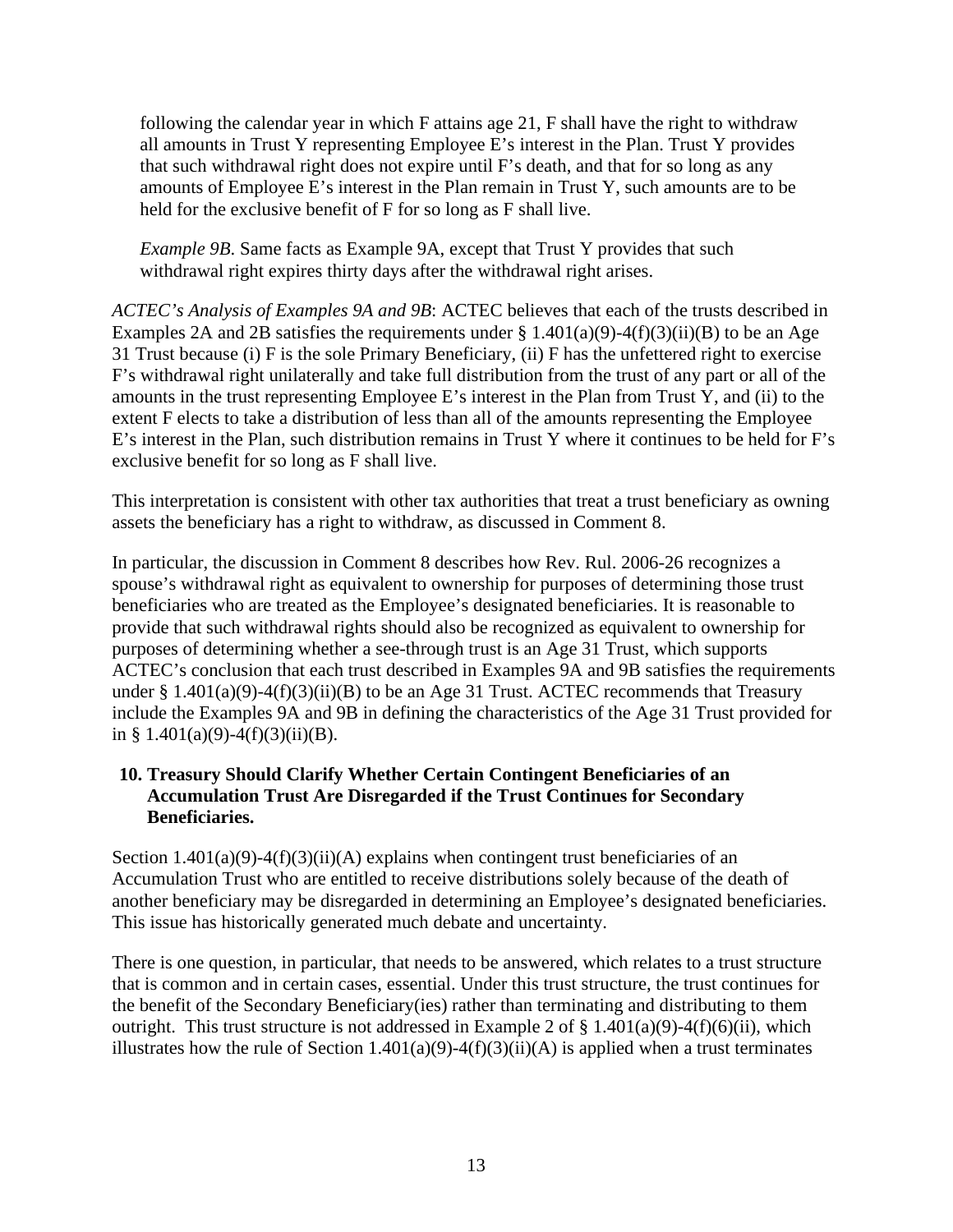and distributes outright to Secondary Beneficiaries.<sup>[4](#page-16-0)</sup> ACTEC urges Treasury to include another example, such as that proposed below, which explains how the rule of  $\S$  1.401(a)(9)- $4(f)(3)(ii)(A)$  is applied when a trust continues for the Secondary Beneficiary(ies).

There are many situations where an employee will need to design a trust to continue for Secondary Beneficiaries for important reasons that have little or nothing to do with tax planning and required minimum distributions. A common example is a trust for a child that will continue for young grandchildren. Another example is a trust for a spouse that will continue for a disabled sibling of the Employee. Trusts are often designed and named as beneficiaries at a time that the age and health of the Secondary Beneficiaries is uncertain.

The inclusion of such an example will be an important and valuable step toward clarity that will substantially ease the burden on taxpayers and on Treasury in administering these rules and will substantially reduce the need for private letter ruling requests in this area.

Accordingly, ACTEC requests Treasury to include the following proposed Examples in the final regulations in order to clarify when certain contingent trust beneficiaries of a see-through, Accumulation Trust may be disregarded when the trust continues for its Secondary Beneficiary(ies), rather than terminating and distributing outright to the Secondary Beneficiary(ies).

*Example 10A.* Employee V died in 2022 at the age of 65. Employee V was survived by a nephew, A, who was then age 53 and was not then disabled or chronically ill. A has a child, B, who was then age 32 and was not then disabled or chronically ill. Employee V named Trust W as the beneficiary of all amounts payable from V's account in Plan U after V's death. Trust W satisfied the see-through trust requirements of  $§ 1.401(a)(9)-4(f)(2).$ 

Under the terms of Trust W, the trustee is to distribute to A those amounts of income and principal necessary for A's health, education, and support for the remainder of A's lifetime. Upon A's death, the trust is to continue for B if she survives or if B does not survive A, the trust terminates and is distributed outright to Charity D (an organization exempt from tax under Code section  $501(c)(3)$ ). If B survives A, the trustee of the continuing trust is to distribute to B those amounts of income and principal necessary for B's health, education, and support for the remainder of B's lifetime, and upon B's death the trust terminates and is distributed outright to Charity D.

*Example 10B*. Same facts as Example 10A, except that Trust W provides that if B survives A, the trustee of the continuing trust is to distribute to B those amounts of income and principal necessary for B's health, education, and support until B attains 60 years of age, at which time the trust terminates and the entire trust is distributed outright to B. If B dies prior to attaining 60 years of age, the trust terminates and is distributed outright to Charity D.

<span id="page-16-0"></span><sup>4</sup> ACTEC noticed that Example 2 contains a citation in the "Analysis" of Example 2 that may be erroneous. ACTEC believes the citation may have been intended to cite § 1.401(a)(9) 4(f)(3)(ii)(A). (The actual citation is to  $§ 1.401(a)(9)-4(f)(2)(iii)(A)$ , which does not exist.)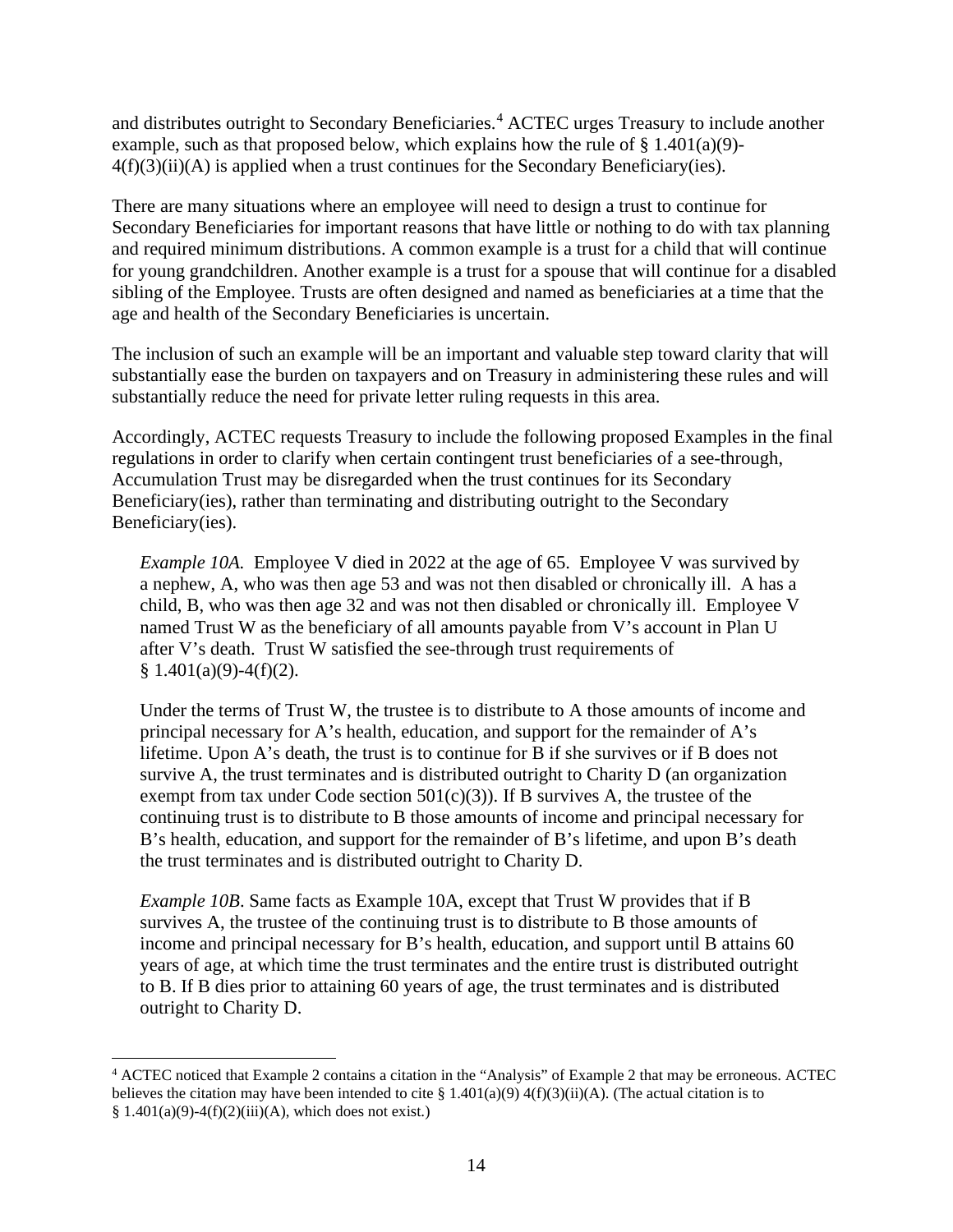*ACTEC's Analysis of Examples 10A and 10B.* ACTEC believes, with respect to each of the Accumulation Trusts described in Examples 10A and 10B, that A and B are taken into account in determining the Employee V's designated beneficiaries, and that Charity D is disregarded in determining Employee V's designated beneficiaries because, as provided in  $\S 1.401(a)(9)$ -4(f)(3)(ii)(A), Charity D can receive amounts in the trust representing the Employee's interest in the Plan solely contingent upon or delayed until the death of another trust beneficiary who is not described in § 1.401(a)(9)-4(f)(3)(i)(B), and Charity D is not a beneficiary described in  $§ 1.401(a)(9)-4(f)(3)(i)(A).$ 

The Preamble explains, "a beneficiary of a see-through trust is treated as a beneficiary of the employee if the beneficiary could receive amounts in the trust representing the employee's interest in the Plan *that are neither contingent upon nor delayed until the death of another trust beneficiary*."(Emphasis added.)

ACTEC reaches its conclusion based on the provisions of  $\S 1.401(a)(9) - 4(f)(3)(ii)$  and the Preamble's explanation of this section. ACTEC requests that Treasury either confirm this analysis or clarify how these rules are applied in determining whether Charity D is disregarded in determining Employee V's designated beneficiary with respect to Trust W described in Examples 10A and 10B.

#### <span id="page-17-0"></span>**11. Treasury Should Allow Contingent Beneficiaries of Certain Accumulation Trusts to be Disregarded Even Though the Secondary Beneficiaries May Receive Current "Sprinkling Distributions" Under Limited Conditions.**

Section  $1.401(a)(9)-4(f)(3)(ii)(A)$  explains when certain contingent trust beneficiaries of an Accumulation Trust may be disregarded in determining an Employee's designated beneficiaries. This section provides that a beneficiary of an Accumulation Trust who could receive amounts from the trust that represent the Employee's interest in the Plan is not treated as having been designated as a beneficiary of the Employee under the Plan if such beneficiary could receive amounts from the trust that represent the Employee's interest in the Plan only because of the death of another beneficiary who is described in § 1.401(a)(9)-4(f)(3)(i)(B) (the Secondary Beneficiary). However, § 1.401(a)(9)-4(f)(3)(ii)(A)(2) further provides that this rule does not apply if

- (i) such other Secondary Beneficiary predeceased the Employee,  $\S 1.401(a)(9)$ - $4(f)(3)(ii)(A)(1)$ , or
- (ii) such other Secondary Beneficiary is also a Primary Beneficiary described in § 1.401(a)(9)-4(f)(3)(i)(A).

A commonly used form of Accumulation Trust provides for a certain Primary Beneficiary until his or her death and also allows discretionary "sprinkling distributions" to some or all of the Secondary Beneficiaries while that certain Primary Beneficiary is still living if such distributions can be made without jeopardizing the trustee's ability to provide for that certain Primary Beneficiary from the trust assets.

There are many nontax reasons why an Employee might name this form of an Accumulation Trust as the beneficiary of Plan benefits. For example, an Employee may want to designate such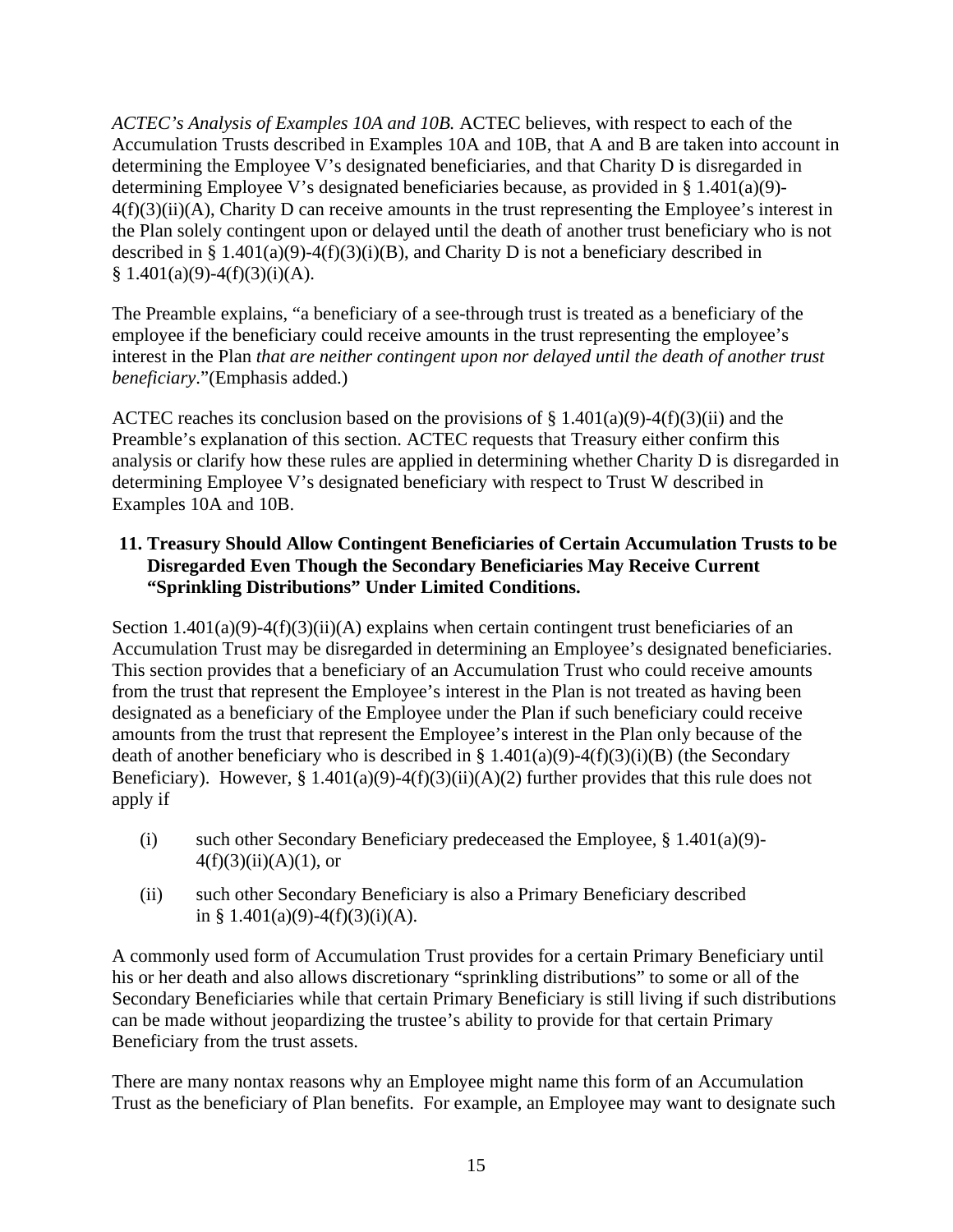a trust as the beneficiary of Plan benefits to provide for her spouse and also allow the trustee to make discretionary sprinkling distributions to her children during her spouse's lifetime if such distributions can be made without jeopardizing the trustee's ability to provide for her spouse from the trust assets during her spouse's lifetime. As another example, an Employee may want to name as beneficiary of her Plan three such trusts to provide for her three children, and allow the trustee to make discretionary sprinkling distributions from each child's trust to that child's children if such distributions can be made without jeopardizing the trustee's ability to provide for the child from the trust assets during the child's lifetime.

ACTEC recognizes that the Primary Beneficiary(ies) of an Accumulation Trust may receive less than all of the Employee's interest in the Plan and that it is generally necessary to treat some, but not all, of the other trust beneficiaries along with the Primary Beneficiary(ies) as DBs of the Plan benefits. However, with respect to an Accumulation Trust that allows sprinkling distributions to Secondary Beneficiaries while the Primary Beneficiary is living, ACTEC is concerned that the provisions of § 1.401(a)(9)-4(f)(3)(i)(A)(2) could be interpreted as treating such Secondary Beneficiaries as Primary Beneficiaries. Under such an interpretation, other contingent beneficiaries who would normally be disregarded as trust beneficiaries might not be disregarded. The interest of a beneficiary that is contingent on the death of all members of a class of Primary Beneficiaries and Secondary Beneficiaries should be disregarded regardless of whether the trust allows this type of sprinkling distributions.

ACTEC requests Treasury to clarify that, under the rule stated in §  $1.401(a)(9)-4(f)(3)(ii)(A)(2)$ , any Secondary Beneficiary of a trust who may receive current distributions from a trust solely at the discretion of the trustee should not be treated as a Primary Beneficiary for purposes of § 1.401(a)(9)-4(f)(3)(ii)(A)(2), particularly where that discretion is subordinated to the interest of another beneficiary who is a Primary Beneficiary. ACTEC submits that any discretionary distributions made to a Secondary Beneficiary whose interest is subordinate to that of a Primary Beneficiary are best viewed as "advancements" to that beneficiary of his or her Secondary Beneficiary interest. Without this clarification, if an Employee designates an Accumulation Trust that allows sprinkling distributions to Secondary Beneficiaries to receive Plan benefits, an additional tier of contingent trust beneficiaries who are quite unlikely to receive any interest in the Employee's Plan benefits may be treated as having been designated as beneficiaries by the Employee because the Secondary Beneficiaries are treated as Primary Beneficiaries on the basis of potential discretionary distributions that they may or may not ever receive. The degree of remoteness of the interest of the contingent beneficiary of an Accumulation Trust that allows sprinkling distributions to Secondary Beneficiaries is no less, and may even be more remote, as compared to an Accumulation Trust that does not allow such sprinkling distributions. There is no apparent policy reason to require a trust to have Secondary Beneficiaries who are not eligible to benefit during the lifetime of the Primary Beneficiaries in order to be able to disregard the interest of a contingent beneficiary who takes solely by reason of the death of those Secondary Beneficiaries.

ACTEC suggests that Treasury could best clarify  $\S 1.401(a)(9) - 4(f)(3)(ii)(A)(2)$  by including an Example such as the following:

*Example 11:* Employee E died in 2025 at age 75, survived by his spouse, S, who was then age 74, and his only child, F, who was then age 40. Neither S nor F was then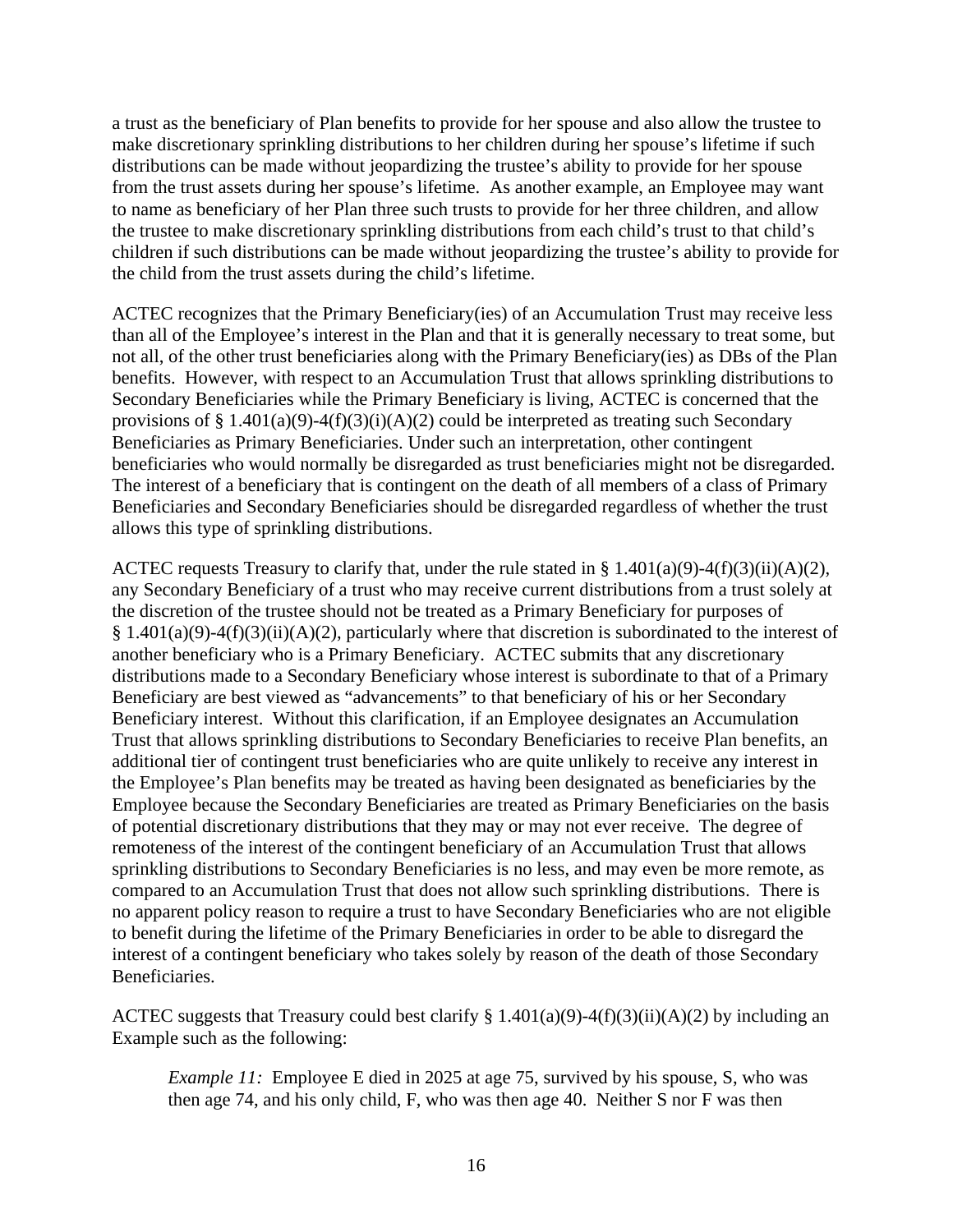disabled or chronically ill. Employee E named Trust T as the beneficiary of his Plan benefits. Trust T satisfies the see-through trust requirements of  $\S 1.401(a((9)-4(f)(2))$ .

Under the terms of Trust T, the trustee is to distribute to S those amounts of income and principal necessary for S's health, education, and support for the remainder of A's lifetime. Upon S's death, the trust terminates and is to be distributed to F, or if F is not then living, to Charity G (an organization exempt from tax under Code section  $501(c)(3)$ ). Trust T also authorizes, but does not require, the trustee, in the trustee's sole discretion, to make distributions to F during S's lifetime, provided such discretionary distributions can be made without jeopardizing the trust's ability to provide for S.

*ACTEC's Analysis of Example 11.* S is the Primary Beneficiary of Trust T. F is a Secondary Beneficiary of Trust T. F could also be treated as a Primary Beneficiary of Trust T under the verbiage of § 1.401(a)(9)-4(f)(3)(ii)(A)(2), but ACTEC suggests Treasury clarify that, under these circumstances, F is not to be treated as a Primary Beneficiary for purposes of § 1.401(a)(9)-4(f)(3)(ii)(A)(2) and is only to be treated as a Secondary Beneficiary of Trust T because F's right to distributions are contingent on the trustee's sole discretion and are subordinated to S's rights. F has no entitlement to any distributions, and no assurance that any distributions will be made to him at all. Only if F is only treated as a Secondary Beneficiary will Charity G be disregarded as a DB under § 1.401(a)(9)-4(f)(3)(ii)(A). Because the only way Charity G will ever receive any Plan benefits is solely because of the death of S and F, only S and F, and not G, should be treated as a beneficiary of E's Plan benefits.

#### <span id="page-19-0"></span>**12. Treasury Should Clarify the Application of the Provisions in §§ 1.401(a)(9)-4(f)(5)(ii) and (iv) regarding Powers of Appointment.**

ACTEC observes that many individuals include "powers of appointment" in their trusts to provide flexibility in future planning for changes in circumstances. A power of appointment allows the powerholder to appoint the trust to one or more members of a stated class of potential beneficiaries in a certain manner as provided in the trust instrument. It is customary for the creator of the trust instrument to also name "takers in default" who will receive the trust interest if such power of appointment is not exercised.

Treasury has clarified in § 1.401(a)(9)-4(f)(5)(ii) that a see-through trust does not fail to satisfy the requirement that beneficiaries be identifiable merely because the trust includes a power of appointment, and has also clarified when certain actions taken with respect to a power of appointment impact the determination of the trust's beneficiaries as of the September 30 of the calendar year following the year of the Employee's death.

Treasury has also required in § 1.401(a)(9)-5(f)(iv) that if certain actions are taken after the September 30 determination date, including an exercise of a power of appointment, that result in additional beneficiaries being counted as beneficiaries of the trust, then the rules of  $§ 1.401(a)(9)-5(f)(1)$  will be re-applied to take such additional beneficiary(ies) into account, effective the following calendar year. This redetermination requirement could be problematical for certain trustees, beneficiaries, and Plan administrators, as it is foreseeable that a power of appointment might be exercised after the September 30 determination date in a way that adds a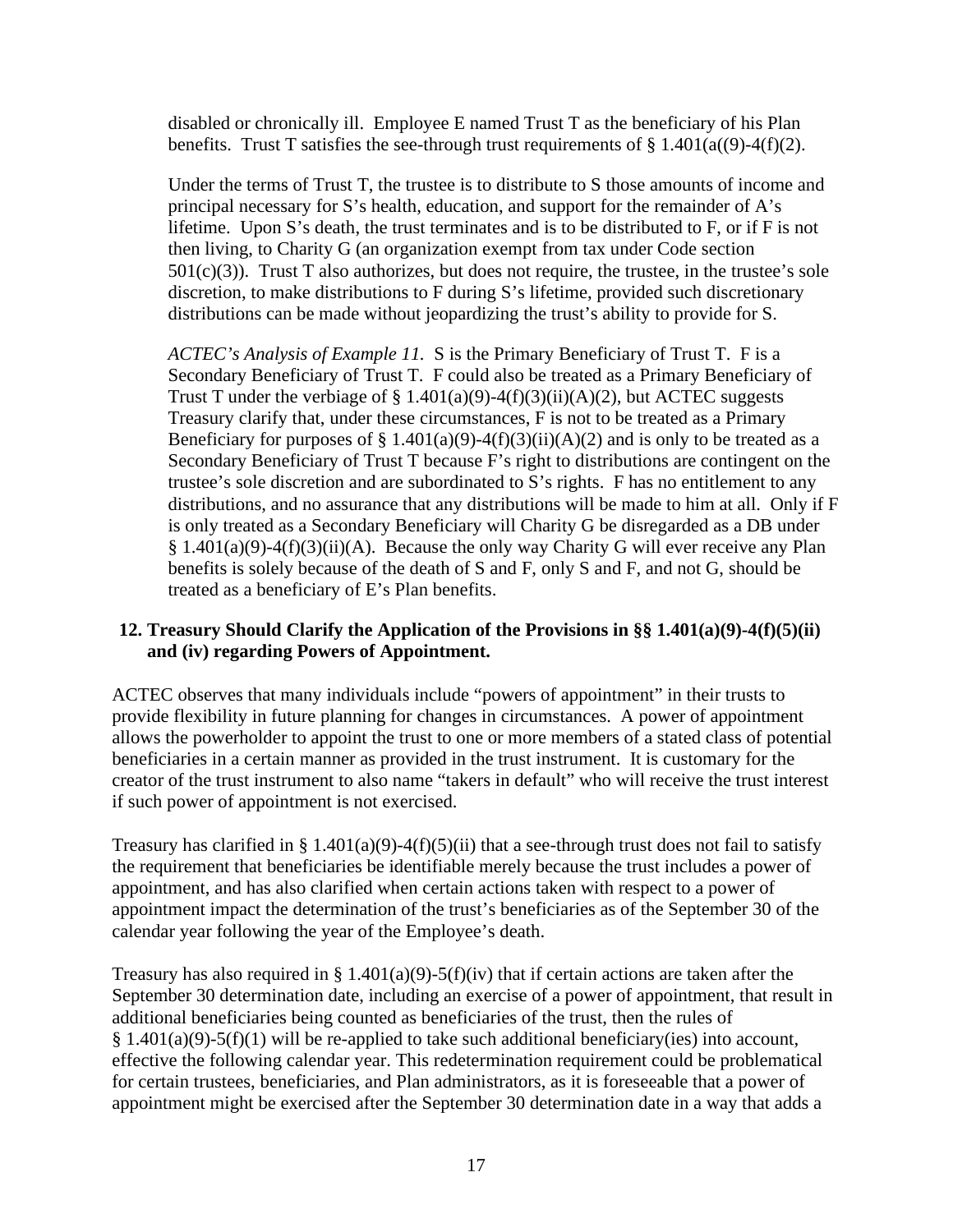new beneficiary, and those involved in the exercise of the power fail to recognize the need to redetermine RMDs. As a result, less than all of the RMDs for subsequent years may be timely distributed and the Plan administrator may be completely unaware that such a power has even been exercised.

ACTEC recognizes why the clarifications that are so helpful in the design and initial determination of trust beneficiaries must be accompanied by the requirement of a redetermination when a post-September 30 determination date exercise of a power of appointment or other actions result in new beneficiaries. On balance, ACTEC commends the approach Treasury has taken, because ACTEC anticipates that:

- (i) The clarifications provided in § 1.401(a)(9)-4(f)(5)(ii) will be helpful in the vast number of situations where see-through trusts contain powers of appointment. These clarifications will help the Employee determine which terms to include in the seethrough trust that will be designated as the beneficiary of the Employee's Plan, and will help in the determination of the designated beneficiaries of such a trust as of the September 30 determination date after an Employee's death; and
- (ii) There will be relatively few situations in which an exercise of a power of appointment will occur before the Employee's Plan interest is fully distributed that adds one or more beneficiaries in a way that would increase RMDs, but a redetermination of RMDs is inadvertently not made.

ACTEC recommends that Treasury consider adding clarification in the Proposed Regulations that any such failure to redetermine RMDs does not result in exposure to the Plan administrator, and does not disqualify the Plan. ACTEC also recommends adding clarification in the Proposed Regulations that any such failure constitutes "reasonable error" for purposes of § 54.4974-  $1(g)(1)$ .

Finally, ACTEC also requests that Treasury add examples such as the following to these Regulations to clarify further the application of these proposed rules.

*Example* 12A. Employee A named her Trust Z as sole beneficiary of Employee A's plan interest upon A's death. Trust Z provides that, after A's death, B is entitled to receive all of the income for B's life. Trust Z grants B a power of appointment, exercisable by B's Last Will and Testament or other written instrument, to appoint the trust assets remaining at B's death to any one or more recipients consisting of B's descendants or Code section  $501(c)(3)$  organizations. Trust Z provides that, if B does not exercise the power of appointment, then B's three children C, D and E will receive the trust assets. B survives A and is still living on September 30 of the year following the year of A's death. Additionally, on or before September 30 of the calendar year following the calendar year of A's death, B executes a new Will that exercises B's power of appointment in favor of B's child C only. On or before October 31 of the calendar year following the calendar year of A's death, B provides a copy of Trust Z and a copy of B's new Will to the Plan administrator together with a written statement to the effect that if B revises B's Will at any future date, B will promptly provide a copy of the revised Will to the Plan administrator.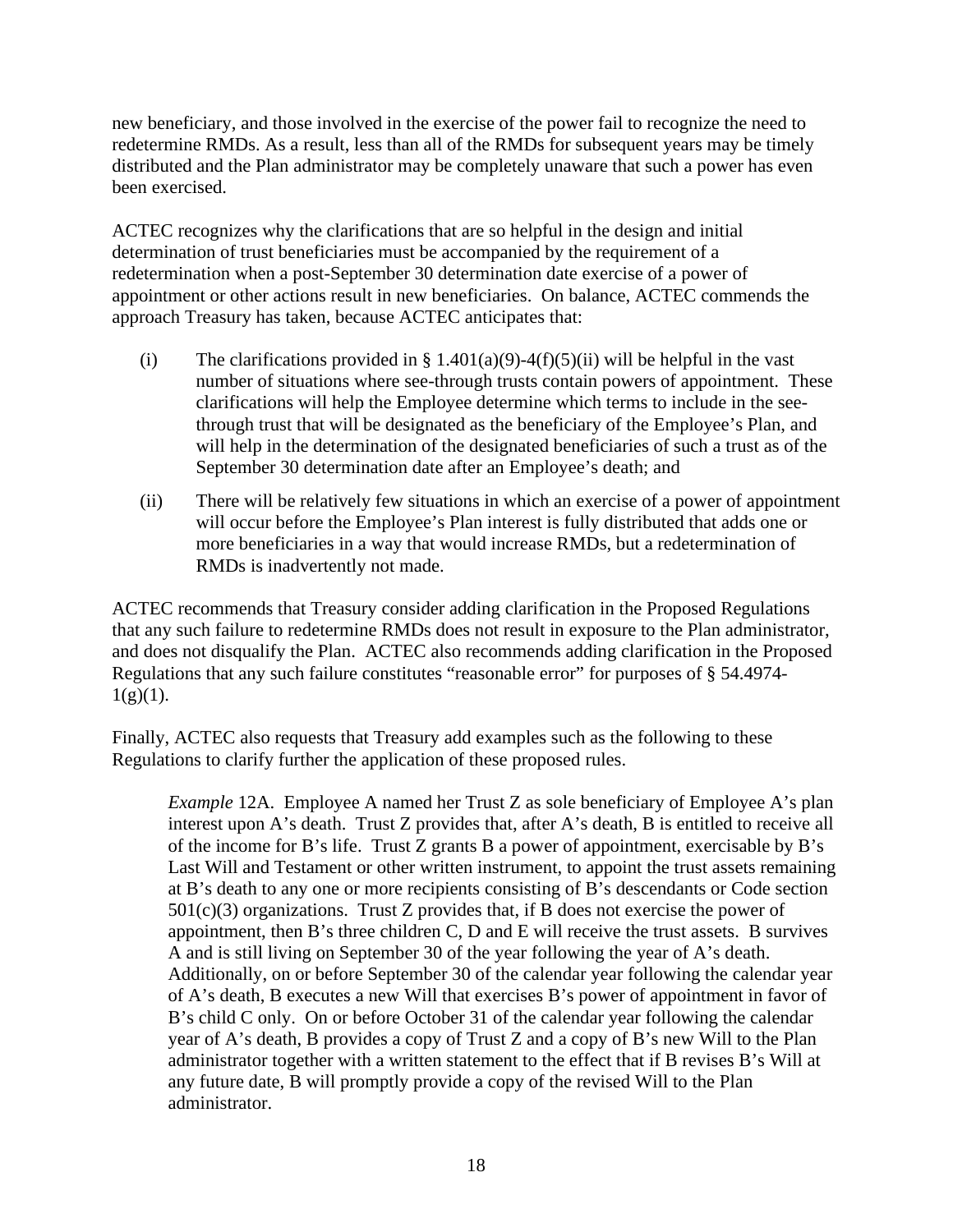*Analysis.* Pursuant to  $\S 1.401(a)(9) - 4(f)(5)(ii)(A)$ , only B and C are treated as beneficiaries designated under the Plan.

*Example* 12B. The same facts as Example 12A, except there is no exercise of the power of appointment by B on or before September 30 of the calendar year following the calendar year of A's death. However, on or before the September 30 date, B signs a document that irrevocably restricts the power of appointment so that it can be exercised at a later time but only in favor of B's children C and E. On or before October 31 of the calendar year following the calendar year of A's death, B provides a copy of the irrevocable restriction of the power of appointment to the Plan administrator.

*Analysis.* Pursuant to  $\S 1.401(a)(9) - 4(f)(5)(ii)(A)$ , only B, C and E are treated as beneficiaries designated under the Plan.

*Example* 12C. The same facts as Example 12A, except there is no exercise of the power of appointment by B on or before September 30 of the calendar year following the calendar year of A's death. On January 10 of the second year following the year of A's death, B executes a new Will revoking all prior Wills. The Will executed on January 10 exercises B's power of appointment in favor of X charitable organization and the children of child C (B's grandchildren). On or before the end of the second calendar year following the year of A's death, B provides a copy of the new Will to the Plan administrator together with a statement to the effect that if B revises B's Will at any future date, B will promptly provide a copy of the revised Will to the Plan administrator.

*Analysis.* Pursuant to § 1.401(a)(9)-4(f)(5)(ii)(B), only B and the takers in default, C, D, and E are initially treated as beneficiaries designated under the Plan. However, B's execution of a new Will on January 10 requires a prospective redetermination of the trust's required minimum distributions pursuant to the rules of  $\S 1.401(a)(9) - 4(f)(5)(iv)$ .

These Examples illustrate how the rules set forth in § 1.401(a)(9)-4(f)(5)(ii) apply to (i) an exercise of a power of appointment on or before September 30 of the calendar year following the calendar year of the Employee's death, (ii) a restriction of a power of appointment on or before such September 30 date, and (iii) an exercise of a power of appointment after such September 30 date. In addition, the Examples set forth reasonable examples of the documentation that should be provided to the Plan administrator regarding the exercise or restriction of powers of appointment as set forth in  $\S$  1.401(a)(9)-4(f)(5)(ii).

#### <span id="page-21-0"></span>**13. Treasury Should Clarify How the Division of a Type I AMBT Is to Work.**

Code section  $401(a)(9)(H)(iv)(I)$  and § 1.401(a)(9)-4(g)(2) provide that a trust will qualify as a Type I AMBT if the terms of the trust provide that it is to be divided immediately upon the death of the Employee into separate trusts for each beneficiary. ACTEC requests the addition of the following examples to clarify how the division of a Type I AMBT will work in practice:

*Example* 13A: Employee E dies on or after his RBD having named Trust Q, a revocable living trust, as the beneficiary of his Plan benefits. E has three adult children, F, G, and H. G is disabled at the time of E's death. The terms of Trust Q provide that upon E's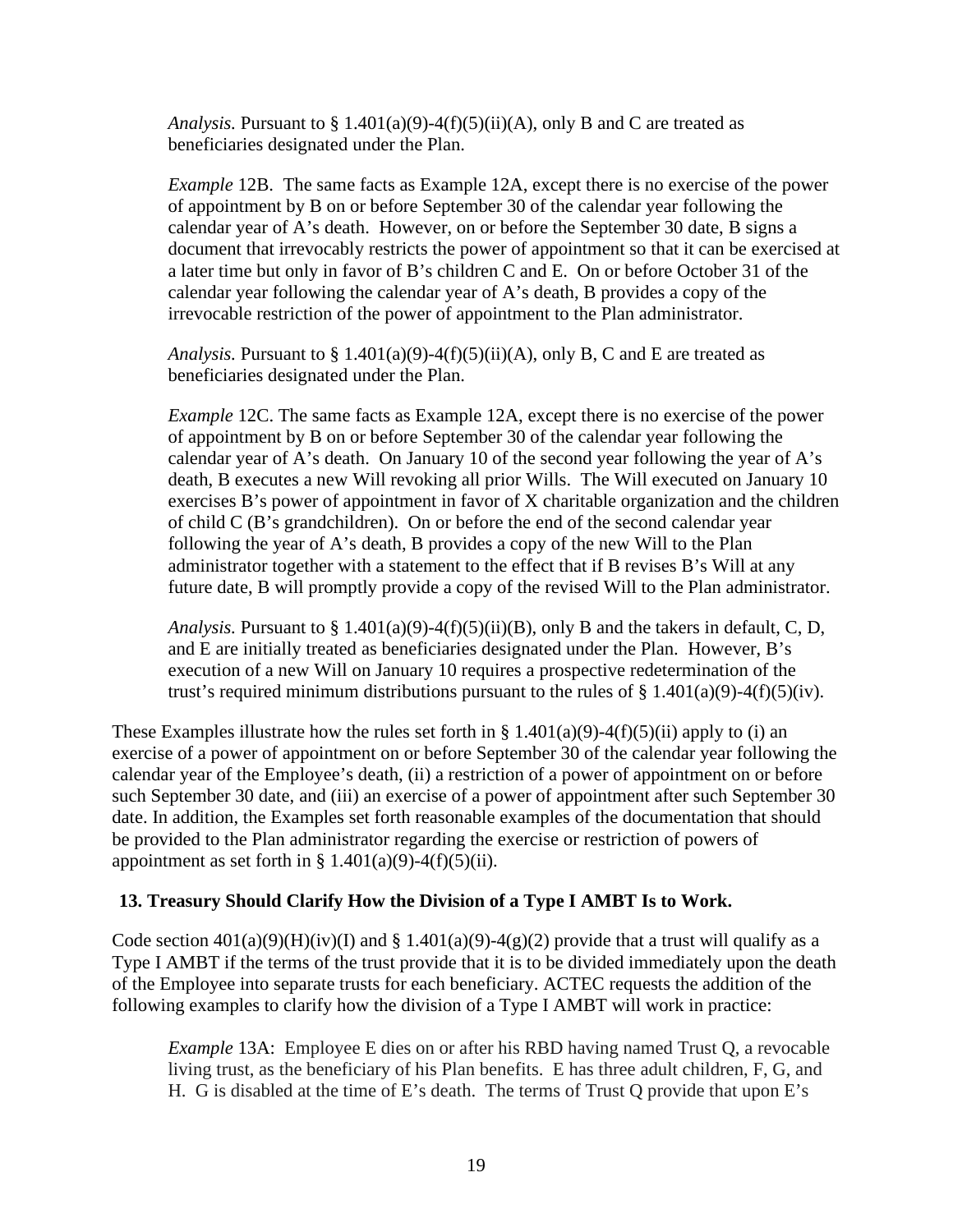death, Trust Q will be divided into three separate see-through trusts, one for each of E's children. Because Trust Q requires division at E's death into separate see-through trusts and G is disabled, Trust Q is a Type I AMBT. Each child is the sole Primary Beneficiary of that child's trust. F is the oldest child and H is the youngest child. The separate seethrough trusts for F and H are Accumulation Trusts. The separate see-through trust for G is a Type II AMBT. No other beneficiary of G's trust is entitled to E's Plan benefits during G's lifetime. In addition, prior to October 31 of the calendar year following the calendar year of G's death, the trustee submitted the documentation required by §  $1.401(a)(9)-4(e)(7)$  as evidence of G's disability on the date of G's death. The trustee has allocated all post-death distributions, as well as post-death gains and losses to each of the separate trusts in proportion to their shares of the Plan benefits in their respective trusts in accordance with the separate accounting requirements of  $\S 1.401(a)(9) - 8(a)(2)$ .

*Analysis*: Because G is disabled and no trust beneficiary other than G is entitled to Plan benefits during G's lifetime, and all other requirements of a Type II AMBT are met, G's trust qualifies as a Type II AMBT pursuant to  $\S 1.401(a)(9) - 4(g)(3)(i)$ . As provided in  $§ 1.401(a)(9)-4(g)(3)(ii)$ , G's life expectancy will be used to determine the RMDs payable to G's Type II AMBT over G's lifetime even though the other trust beneficiaries are not EDBs. In addition, since Trust Q is a Type I AMBT, the special rule under  $§ 1.401(a)(9)-8(a)(1)(iii)(B)$  allows Code section  $401(a)(9)$  to be applied separately with respect to the separate interests of the beneficiaries reflected in the separate trusts of each beneficiary of Trust Q. Because E died on or after the RBD, the trustee of F's and H's separate see-through trusts, as DBs, will be required to begin taking RMDs in the calendar year following the calendar year of E's death, subject to the 10 year limit. Therefore, the trustee will use F's life expectancy to determine the RMDs payable to F's trust, and H's life expectancy to determine the RMDs payable to H's trust, for the first nine years after E's death. By December 31 of the year that includes the tenth anniversary of E's death, the balance in the Plan accounts payable to F's trust will be distributed to F's trust and the balance in the Plan accounts payable to H's trust will be distributed to H's trust. In accordance with  $\S 1.401(a)(9) - 5(e)(3)$ , governing the complete distribution of the Plan benefits after the death of an EDB, after G's death, the remainder beneficiaries of G's trust must liquidate the Plan benefits payable to G's trust by December 31 of the year that includes the tenth anniversary of G's death.

*Example* 13B: Same facts as Example 13A except that E dies before his RBD and F, G and H are minors at E's death. F and H are the Primary Beneficiaries of their respective trusts, which are Accumulation Trusts. In accordance with  $$1.401(a)(9)-4(f)(3)(2)(B)$ , the trust for F and the trust for H state that upon each beneficiary attaining age 31, the remaining Plan benefits, and any trust accumulations derived from the Plan benefits, will be distributed to the Primary Beneficiary of the trust.

*Analysis*: Because Trust Q is a Type I AMBT, the separate account rule will apply to Trust Q as in Example 13A. The trustee will determine the RMD for F's trust using F's life expectancy until the year when F attains age 31, when, by December 31 of that year, all of the remaining Plan benefits will be distributed from the Plan to F, along with any accumulated income derived from the Plan benefits. Similarly, the trustee will determine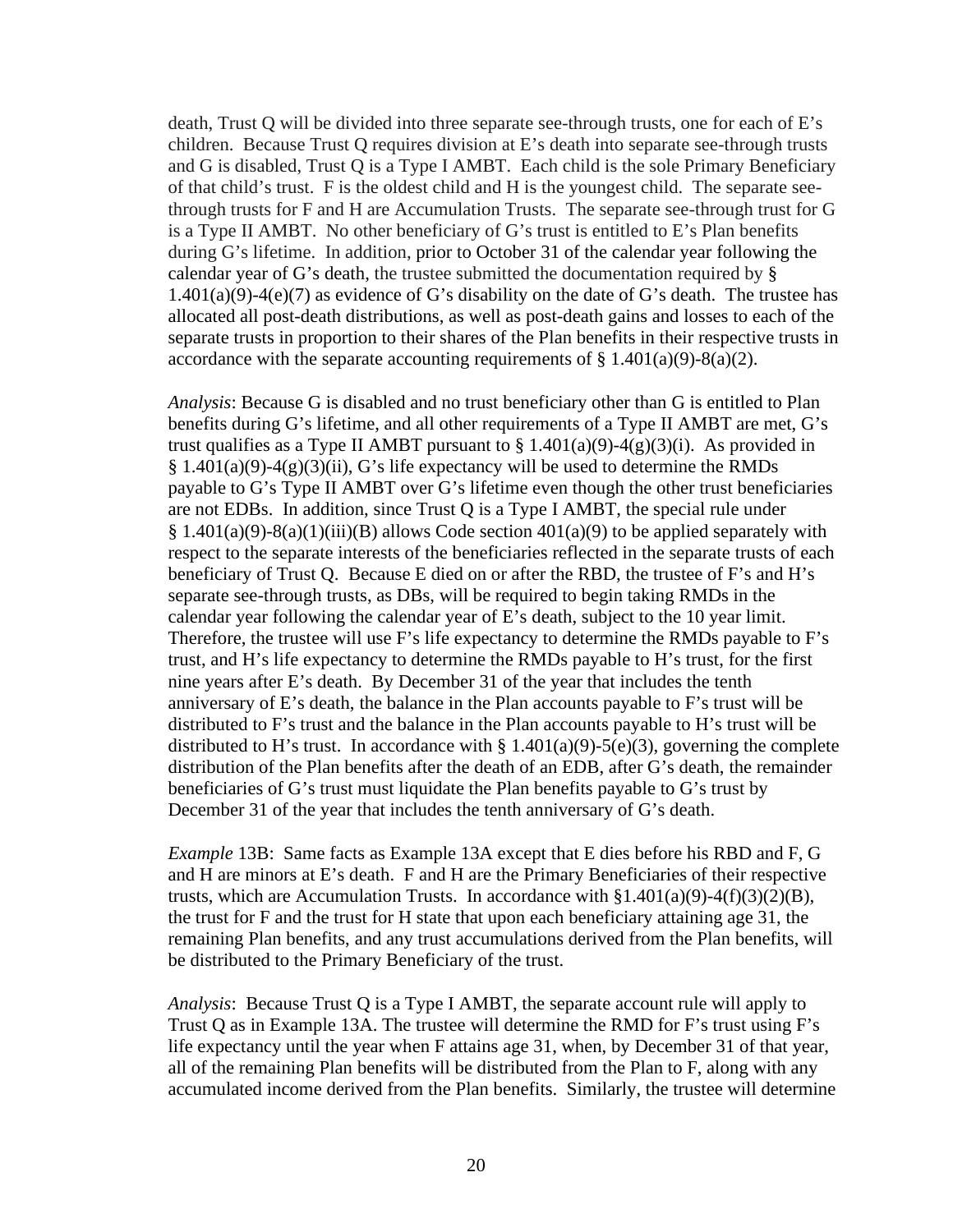the RMD for H's trust using H's life expectancy for RMDs payable to H's trust until the year when H attains age 31, when, by December 31 of the year that H attains age 31, all of the remaining Plan benefits will be distributed from the Plan to H, along with any accumulated income derived from the Plan benefits. The Type II AMBT for G will use G's life expectancy to determine the RMDs payable to G's trust throughout G's lifetime.

*Example* 13C: Same as Example 13A except that at E's death, F is age 28, G is age 20 and H is age 14. F is the Primary Beneficiary of his trust, which is an Accumulation Trust that will continue for F's lifetime. The trustee of F's trust has complete discretion to distribute to F or accumulate RMDs and other withdrawals from E's Plan benefits payable to F's trust. G is the Primary Beneficiary of a Type II AMBT. H is the Primary Beneficiary of an Age 31 Trust and, in accordance with  $$1.401(a)(9) - 4(f)(3)(2)(B)$ , upon H attaining age 31, the remaining Plan benefits and any trust accumulations derived from the Plan benefits will be distributed to H.

*Analysis*: Because Trust Q is a Type I AMBT, the special rule of § 1.401(a)(9)-  $8(a)(1)(iii)(B)$  that allows Code section  $401(a)(9)$  to be applied separately with respect to the separate interests of the beneficiaries applies to Trust Q as in Example 13A. F is an adult at the time of E's death, and is treated as a DB. Accordingly, by December 31 of the year that includes the tenth anniversary of E's death, the trustee of F's trust must take a distribution of the entire balance of that portion of E's Plan benefits payable to F's trust as provided in §  $1.401(a)(9)-3(c)(3)$ . H is a minor EDB. Therefore, the trustee will determine the RMD for H's trust using H's life expectancy until the year when H attains age 31. By December 31 of the year that H attains age 31, all of the remaining Plan benefits payable to H's trust must be distributed from the Plan to H, including any accumulated income derived from the Plan benefits. The Type II AMBT for G will use G's life expectancy to determine the RMDs payable to G's trust throughout G's lifetime.

#### <span id="page-23-0"></span>**14. Treasury Should Clarify the Meaning of "Entitled to Benefits" in § 1.401(a)(9)- 4(g)(3)(i)(A).**

The definition of a Type II AMBT states that the trust terms must identify one or more disabled or chronically ill beneficiary or beneficiaries who are "entitled to benefits" during their lifetime. The use of the term "benefits" here may confuse some taxpayers and their advisors who counsel families with disabled or chronically ill family members who might otherwise think "benefits" refers not to the plan assets but to government programs such as Medicaid or SSI.

To clarify the use of this term, ACTEC suggests the following example:

*Example* 14: Employee R dies having designated a trust as the beneficiary of her Plan benefits. The sole Primary Beneficiaries of the trust are her disabled sons, S and T, who were disabled at the time of her death. S and T are not receiving any government benefits. The remainder beneficiaries of the trust are her other two children, U and V, who are not disabled. The trust is a see-through trust and qualifies as a Type II AMBT. The trust terms provide that only S and T are entitled to any of the Plan benefits during their lifetimes. Since S and T are the only beneficiaries of the trust entitled to benefits, the trust qualifies as a Type II AMBT.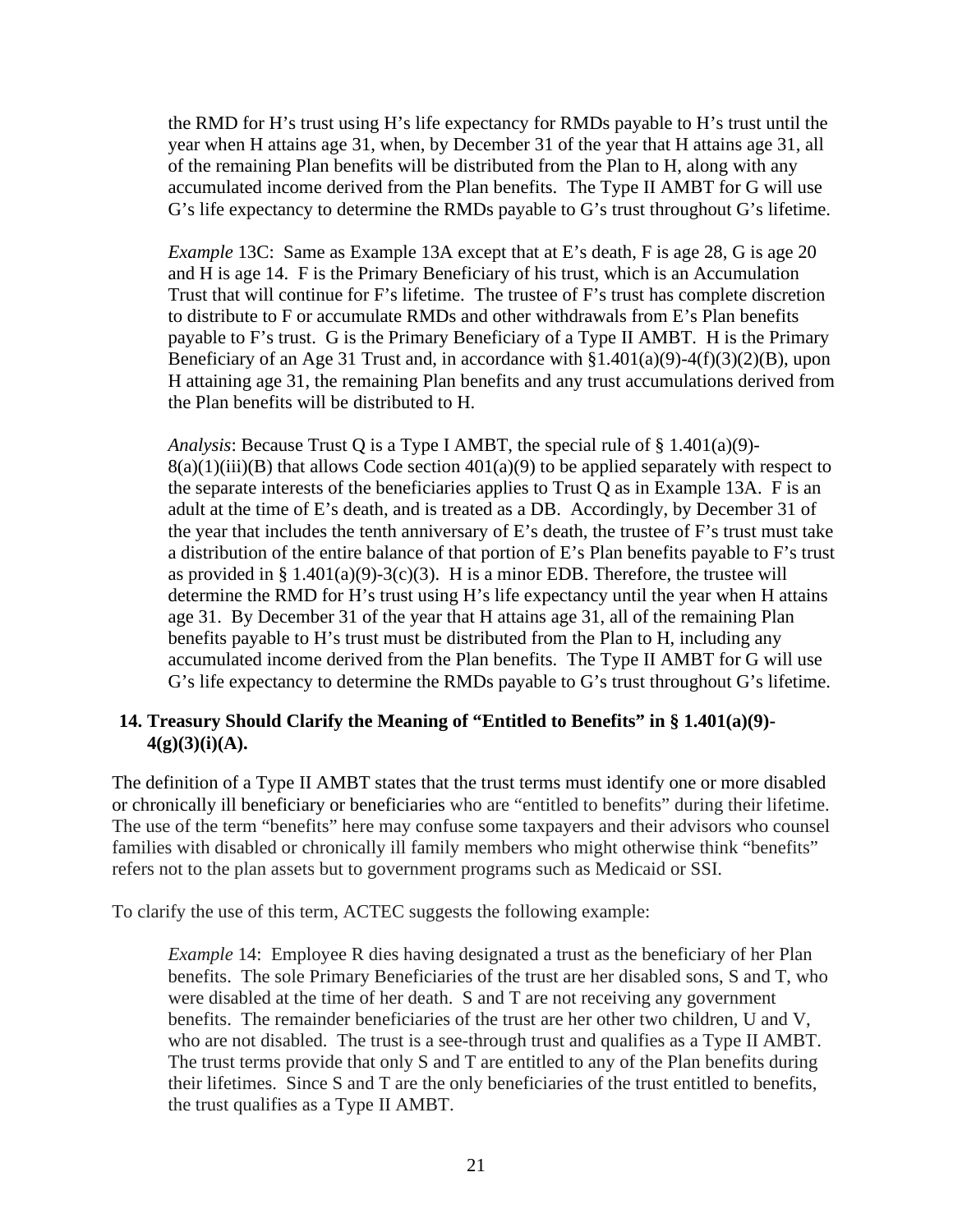*Analysis*: The reference that the disabled or chronically ill individuals are "entitled to benefits" appears to mean that the trustee must use the Plan benefits payable to the trust for the benefit of all of the disabled or chronically ill beneficiaries named in the Type II AMBT. However, attorneys and others who regularly counsel families with disabled or chronically ill beneficiaries might conclude that the reference, "entitled to benefits" in  $§ 1.401(a)(9)-4(g)(3)(i)(A)$  refers to government benefits such as SSI or Medicaid or benefits under a long-term care contract. Code Section 401(a)(9)(E)(ii)(III) does not require a beneficiary to be receiving government benefits to qualify as a disabled eligible designated beneficiary. Likewise, Code section 401(a)(9)(E)(ii)(IV) does not require a chronically ill beneficiary to be receiving benefits under a long-term care contract to qualify as a chronically ill eligible designated beneficiary. The above example would clarify that  $\S 1.401(a)(9)-4(g)(3)(i)(A)$  does not refer to the disabled or chronically ill beneficiary receiving government benefits of any type.

#### <span id="page-24-0"></span>**15. Treasury Should Clarify the Provisions of Sections 1.401(a)(9)-3(d), 1.401(a)(9)- 5(d)(3)(iv), and 1.401(a)(9)-5(f)(1)(ii) When the Spouse is Sole Beneficiary of a Type II AMBT.**

If a spouse is the Primary Beneficiary of a Conduit Trust, the spouse is treated as the sole beneficiary of the trust and the remainder beneficiaries of the trust are disregarded for purposes of determining the RMDs. In that case, the spouse, as the deemed sole beneficiary of the trust, may wait until the deceased Employee would have reached the RBD for the trustee to begin taking RMDs from the Plan. In addition, once distributions to the trust begin, the spouse's life expectancy is redetermined each year to determine the applicable denominator for that year's RMD.

ACTEC requests clarification on the following two points when the Employee's spouse is the sole disabled or chronically ill beneficiary of a Type II AMBT:

Under Proposed § 1.401(a)(9)-5(f)(1)(ii), only the life expectancies of the disabled or chronically ill beneficiaries of a Type II AMBT are taken into account in determining the oldest beneficiary of the trust. Because all non-EDB beneficiaries of the Type II AMBT are disregarded during the life of the disabled or chronically ill EDB, the Employee's disabled or chronically ill spouse would be the sole Primary Beneficiary of the Type II AMBT. Accordingly, the trustee should be able to delay the start of RMDs to the end of the calendar year in which the Employee would have reached age 72 as provided in § 1.401(a)(9)-3(d). ACTEC requests Treasury to confirm that this is the case with respect to a Type II AMBT for the disabled or chronically ill spouse who is the sole Primary Beneficiary of such trust. ACTEC suggests that Treasury include the following example to clarify this point.

*Example* 15: L dies in 2022 at age 65. L's spouse, M, age 63, was chronically ill at the time of L's death. L established a Type II AMBT that is the beneficiary of his Plan benefits. M is the sole current beneficiary of the Type II AMBT.

*Analysis:* Because M is the only beneficiary taken into account in determining the trust's RMDs, the trustee of the Type II AMBT may wait until December 31, 2029 to begin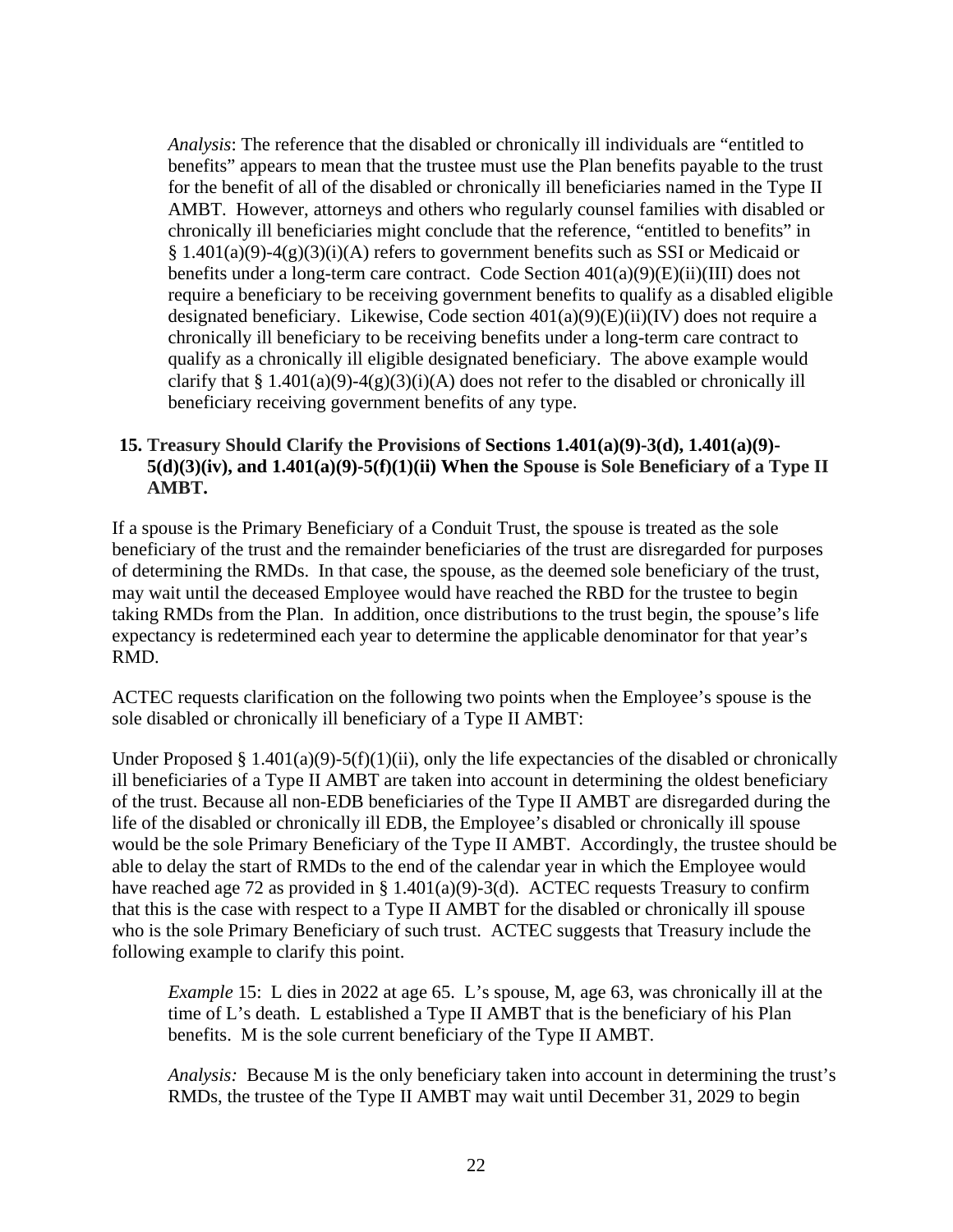taking RMDs. *2029* would have been L's first distribution calendar year. In addition, because M is the *sole* beneficiary of the Type II AMBT, the trustee may redetermined M's life expectancy each year in accordance with  $\S 1.401(a)(9) - 5(d)(3)(iv)$ .

If a Type II AMBT is drafted in such a way that it also functions as a third-party special needs trust, the trust will not be considered an available asset for the spouse in determining the availability of governmental benefits. For that reason, a Type II AMBT may be necessary in many states that would require the surviving spouse, absent a Type II AMBT, to "spend down" the Plan benefits in order to be eligible for Medicaid long-term care benefits.

#### <span id="page-25-0"></span>**16. Treasury Should Clarify Whether Certain Trust Distributions For the Benefit of a Disabled or Chronically Ill EDB Cause the Trust to Fail to be a Type II AMBT.**

Code section  $401(a)(9)(H)(iv)(II)$  and §  $1.401(a)(9)-4(g)(3)(i)(B)$  require that a Type II AMBT provide that the trust terms must provide that no individual, other than a chronically ill or disabled EDB, has any right to the interests in the Plan until the death of all the chronically ill and disabled trust beneficiaries. ACTEC requests that examples be incorporated to clarify that a trust satisfies this condition even if it authorizes distributions for the benefit of the disabled or chronically ill beneficiary payable to a third party who is not a disabled or chronically ill EDB. ACTEC recommends inclusion of examples such as the following in the final regulations:

*Example* 16A: A died in 2022 at age 75, survived by her son B who was then age 40 and disabled. A named Trust S as the beneficiary of her Plan benefits. Trust S is a special needs trust. B is the sole Primary Beneficiary of Trust S for his lifetime. At B's death, A's daughters, D and E, receive the balance of Trust S in equal shares. The trustees of Trust S are given discretion to pay for B's travel expenses and that of a companion, including a sibling, a close friend, or a direct support professional, none of whom is disabled or chronically ill, if doing so makes it possible for B to travel, attend family gatherings, or go on a family vacation. In addition, Trust S gives the trustee discretion to pay a reasonable fee to such companion to take B to necessary appointments. These payments are for B's benefit, because without a companion B would be unable to attend family gatherings, go on vacations, or keep necessary appointments.

*Analysis:* The payments from Trust S to a companion for such travel expenses and services for B's benefit to enable B to get to travel, attend family gatherings, go on family vacations, or keep necessary appointments are distributions for the benefit of B, and are not distributions to the companion as a trust beneficiary. Trust S satisfies the requirements of Code section  $401(a)(9)(H)(iv)(II)$  and § 1.401(a)(9)-4(g)(3)(i)(B) and qualifies as a Type II AMBT.

*Example* 16B: Same facts as Example 16A, except B was chronically ill at the time of A's death, as B is no longer able to perform two activities of daily living without the substantial assistance of another person. The trustees of Trust S are given discretion to pay a reasonable fee to a companion to assist B in performing the activities of daily living.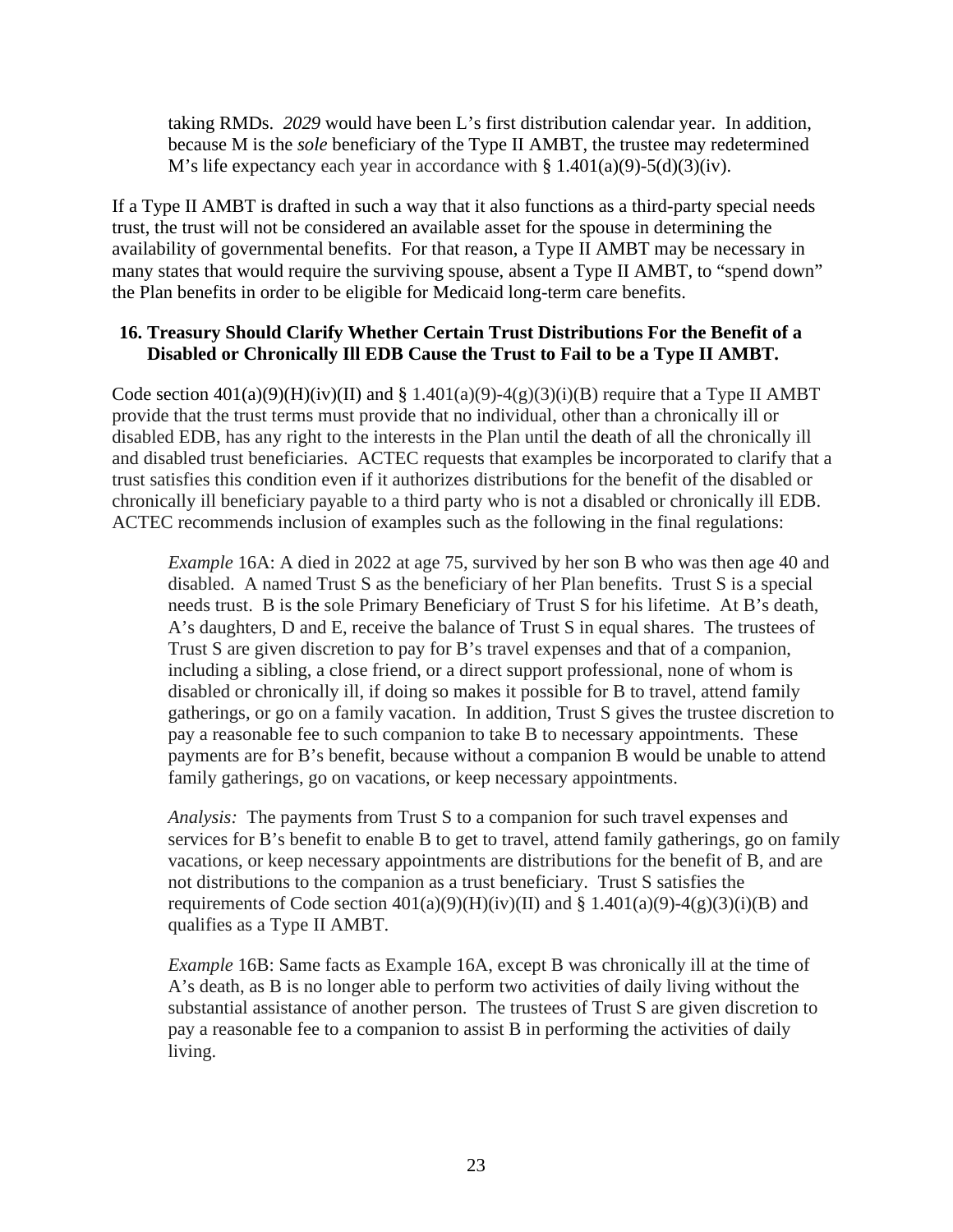*Analysis:* The payments to a companion to assist B in performing the activities of daily living are distributions for the benefit of B, and are not distributions to the companion as a trust beneficiary. Trust S satisfies the requirements of Code section  $401(a)(9)(H)(iv)(II)$  and § 1.401(a)(9)-4(g)(3)(i)(B), and qualifies as a Type II AMBT.

*Example* 16C: The same facts as Example 16A, except that B is unable to live alone and lives with his sister D in D's home. D is a Secondary Beneficiary of Trust S along with E. The trustee is authorized to pay D directly for B's share of expenses while living in D's home. D is not disabled or chronically ill.

*Analysis:* These direct payments to D from Trust S are for the benefit of B, and are not distributions to D's companion as a trust beneficiary. Trust S satisfies the requirements of Code section  $401(a)(9)(H)(iv)(II)$  and § 1.401(a)(9)-4(g)(3)(i)(B), and qualifies as a Type II AMBT.

Many special needs trusts for disabled or chronically ill beneficiaries explicitly give the trustee discretion to use trust funds to provide benefits to the beneficiary that result in payments to relatives or close friends of the beneficiary who are not disabled or chronically ill. These relatives or close friends may, in some cases, also be the remainder beneficiaries of the special needs trust. These payments, made in the discretion of the trustee and as part of the administration of the trust, are for the primary benefit of the beneficiary who is the disabled or chronically ill EDB and do not make the companion receiving such payments a beneficiary of the trust.

For fiduciary income tax purposes, these payments, while not made directly to the disabled or chronically ill beneficiaries, are treated as distributions for the benefit of the disabled or chronically ill beneficiary. The distributions will carry out income to the disabled or chronically ill beneficiary under Code sections 643 and 661.

This approach is also taken in the public benefits area. The Social Security Administration Programs Operations Manual Section (POMS) SI 01120.201F.3 addresses collateral/derivative benefits to third parties directly in discussing the "sole benefit rule."<sup>[5](#page-26-0)</sup> The Social Security Administration's (POMS) SI 01120.201F.3 makes it clear that derivative benefits to others do not violate the sole benefit rule. A special needs trust that provides derivative benefits to others likewise should not violate the sole beneficiary rule of  $\S 1.401(a)(9)-4(g)(3)(i)(B)$ .

ACTEC requests that Treasury add examples such as those above to clarify this point in the final regulations.

<span id="page-26-0"></span><sup>&</sup>lt;sup>5</sup> *Available at* [https://secure.ssa.gov/poms.nsf/lnx/0501120201;](https://secure.ssa.gov/poms.nsf/lnx/0501120201) The POMS in its directive states in its explanation of the sole benefit rule that "the key to evaluating this provision is that, when the trust makes a payment to a third party for goods or services, or services must be for the primary benefit of the trust beneficiary. You should not read this so strictly as to prevent a collateral benefit to anyone else…."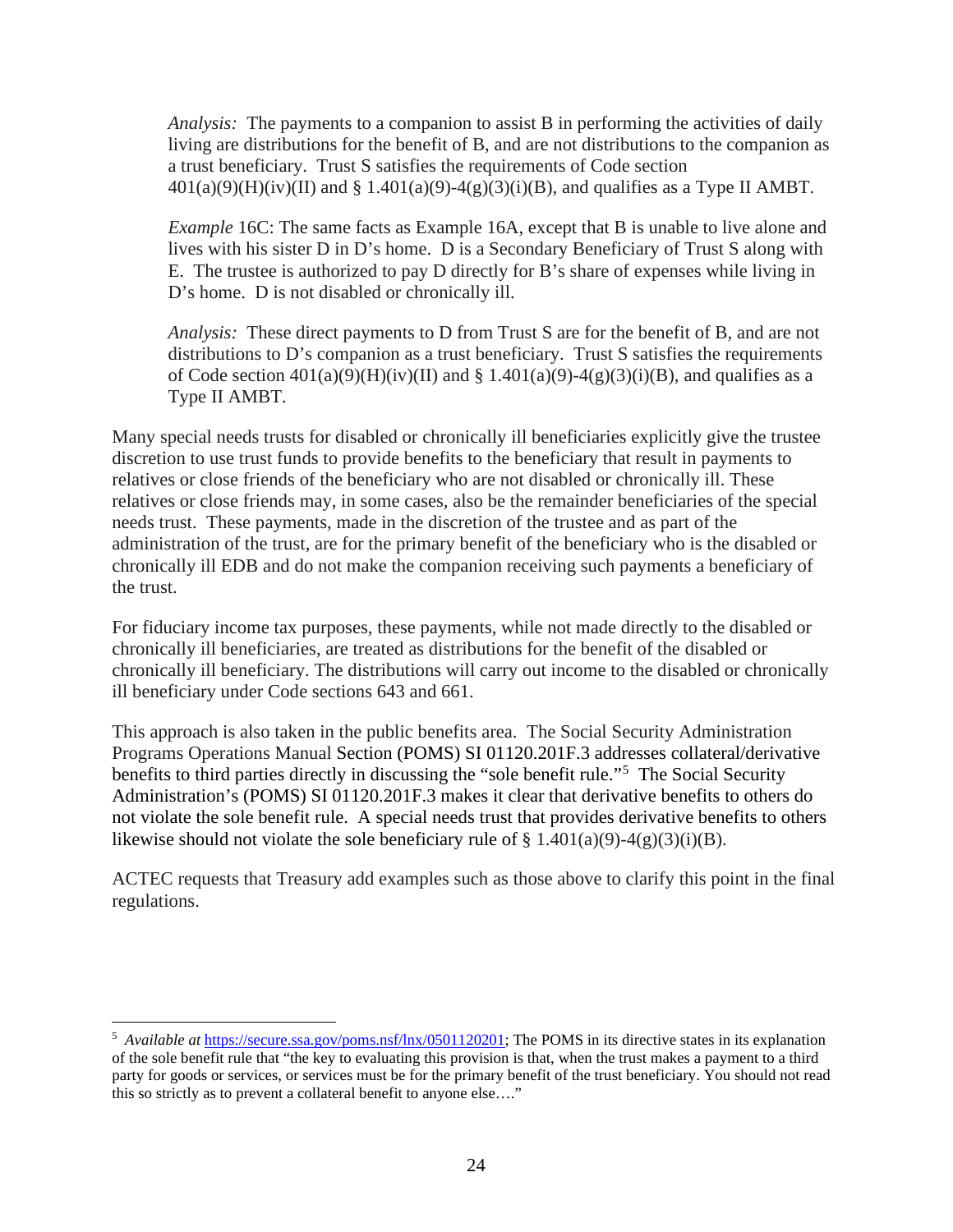#### <span id="page-27-0"></span>**17. Treasury Should Expressly Provide in §1.401(a)(9)-4(g)(3) That an Inherited IRA may be Transferred by a Disabled or Chronically Ill EDB to such Beneficiary's First Party Special Needs Trust as was authorized in Private Letter Ruling 200620025 (February 21, 2006).**

PLR 200620025 addressed a fact pattern in which the Employee's disabled son was a beneficiary of his deceased father's IRA. The son was at risk of losing his Medicaid and other public benefits as a result of being named as an outright beneficiary of his father's IRA. The son's mother was his guardian. She established a first party special needs trust under 42 U.S.C. § 1396p(d)(4)(A) of the Social Security Act (a "(d)(4)(A) trust") and she was the trustee of the trust. The (d)(4)(A) trust was a grantor trust under Code  $\S$ § 677(a)(1) and (2) because the son was entitled to trust income in the discretion of the trustee and the trustee could also accumulate the trust income for her son's benefit. His mother was a nonadverse party, having disclaimed her right to any portion of the trust as a potential remainder beneficiary. The ruling allowed the son's inherited IRA share to be transferred by trustee-to-trustee transfer into an inherited IRA in the name of the grantor trust. After such transfer, RMDs were taken based on the son's life expectancy. The Service ruled (i) that the son's transfer of the IRA to the trust was not a taxable sale or exchange and was not a transfer for purposes of Code section  $691(a)(2)$ , and (ii) that based on these facts, particularly the necessity of forming a special needs trust, it was appropriate for RMDs from the IRA to be calculated using the life expectancy method allowed under the law at that time.

ACTEC recommends that the result of PLR 200620025 be incorporated into the final Section 401(a)(9) regulations that pertain to Type II AMBTs, using the following example:

*Example 17*: J died before his RBD in 2022. He has named his four adult sons as the beneficiaries of his IRA. His youngest son, N, was disabled as of J's death and was receiving Medicaid. N was at risk of losing his medical assistance as a result of being named the beneficiary of his father's IRA. N possessed the capacity to establish a first party special needs in accordance with 42 U.S.C. § 1396p(d)(4)(A) of the Social Security Act (a " $(d)(4)(A)$  trust"). Prior to September 30, 2023, the  $(d)(4)(A)$  trust was established by a petition to the probate court. N is the sole beneficiary of the  $(d)(4)(A)$  trust. No one other than N has an entitlement to the IRA benefits during N's lifetime. N's mother is the trustee. N's mother made a qualified disclaimer of any contingent interest she might have in the trust and is a nonadverse party because she is not a trust beneficiary. The  $(d)(4)(A)$  trust is a grantor trust under Code §§ 677(a)(1) and (2) since N is entitled to trust income in the discretion of the trustee and the trustee may also accumulate the trust income for N's benefit. At N's death, as a statutory condition of establishing a  $(d)(4)(A)$ trust, the state Medicaid agency where N resides is the primary creditor of the trust. After payment of any claim made by the state Medicaid agency, the remaining trust property, including the undistributed balance of the inherited IRA payable to N's trust will be distributed to the Secondary Beneficiaries, who are N's brothers. The court ordered the establishment of the  $(d)(4)(A)$  trust and a trustee-to-trustee transfer of the IRA benefits from J's IRA to the inherited IRA established by the trustee for N's  $(d)(4)(A)$  trust.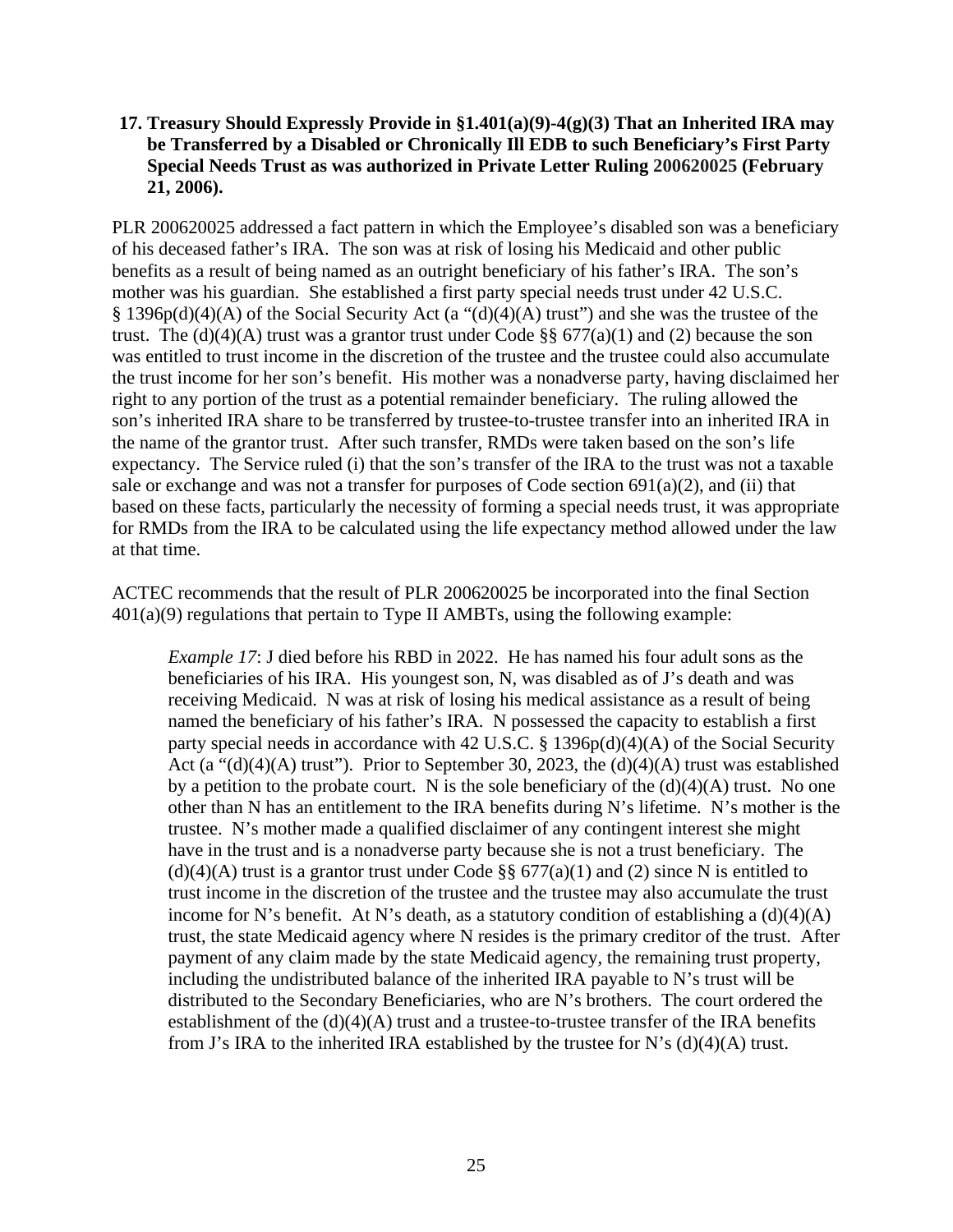*Analysis*: N is a disabled EDB. The trust is a Type II AMBT and is allowed to determine RMDs using the life expectancy method based on N's life expectancy. N's brothers are Secondary Beneficiaries and are disregarded in accordance with  $\S 1.401(a)(9) - 4(g)(3)(ii)$ .

A (d)(4)(A) trust requires that, upon N's death, the State or States that provide Medicaid services be named as the first creditor to recover medical assistance paid during N's lifetime. Deferring payment to the State until N's death allows the trustee to preserve resources within the  $(d)(4)(A)$ trust during N's lifetime and to be repaid after N's death, unlike other creditors that would require payment as services are rendered to N.

There should no tax effect as a result of the transfer to N's  $(d)(4)(A)$  trust. Firstly, as stated in § 1.408-8(d)(4), the transfer from the father's IRA to an inherited IRA held in N's (d)(4)(A) trust is a trustee-to-trustee transfer and as such is not a taxable distribution. Moreover, allowing N's  $(d)(4)(A)$  trust to be considered a Type II AMBT is tax neutral. N will pay the same amount of taxes on the RMDs and other withdrawals from the inherited IRA payable to N's  $(d)(4)(A)$  trust as he would have if N were still the outright beneficiary of the inherited IRA because of the  $(d)(4)(A)$  trust's status as a grantor trust.

PLR 200620025 has been a very important private letter ruling for the special needs community. Many families do not understand that an IRA payable to a special needs beneficiary must be held in a specially drafted trust to avoid losing the medical benefits that the special needs beneficiary relies upon. It is notable that the benefits that may be forfeited may include not only cash payments but special services that can only be obtained if the beneficiary is covered by Medicaid. It is common for a class gift by a well-meaning relative who is not familiar with these issues could trigger the need for a  $(d)(4)(A)$  trust. A  $(d)(4)(A)$  trust is not the trust of choice for special needs planners. A third-party special needs trust that is structured as a Type II AMBT is the standard planning tool, but the Employee may not realize that their preferred beneficiary has a need for such a special needs trust until it is too late.

#### <span id="page-28-0"></span>**18. Treasury Should Clarify in § 1.401(a)(9)-5(d) the Requirement to Take the Employee's Remaining RMD in the Year of Death.**

ACTEC notes that § 1.401(a)(9)-5(d) specifically states that in the year of a beneficiary's death, the deceased beneficiary's remaining RMD must be distributed to the beneficiary of the deceased beneficiary. However,  $\S 1.401(a)(9) - 5(d)$  does not also expressly state that the remaining RMD of a deceased Employee must be taken by the Employee's beneficiary. ACTEC suggests adding the following language to § 1.401(a)(9)-5(d)(1)(i) to deal with the event of an Employee not having taken the RMD in the year of death as indicated in bold as follows:

(d) *Applicable denominator after employee's death –* (1) *Death on or after the employee's required beginning date—(i) In general.* If an employee dies after distribution has begun as determined under  $\S 1.410(a)(9) - 2(a)(3)$  (generally, on or after the employee's required beginning date), distributions must satisfy section  $401(a)(9)(B)(i)$ . In order to satisfy this requirement, the applicable denominator after the employee's death is determined under the rules of this paragraph (d)(1). **In the calendar year of the employee's death, a required minimum distribution must be taken by the employee's beneficiary, to the extent not already distributed to the employee.**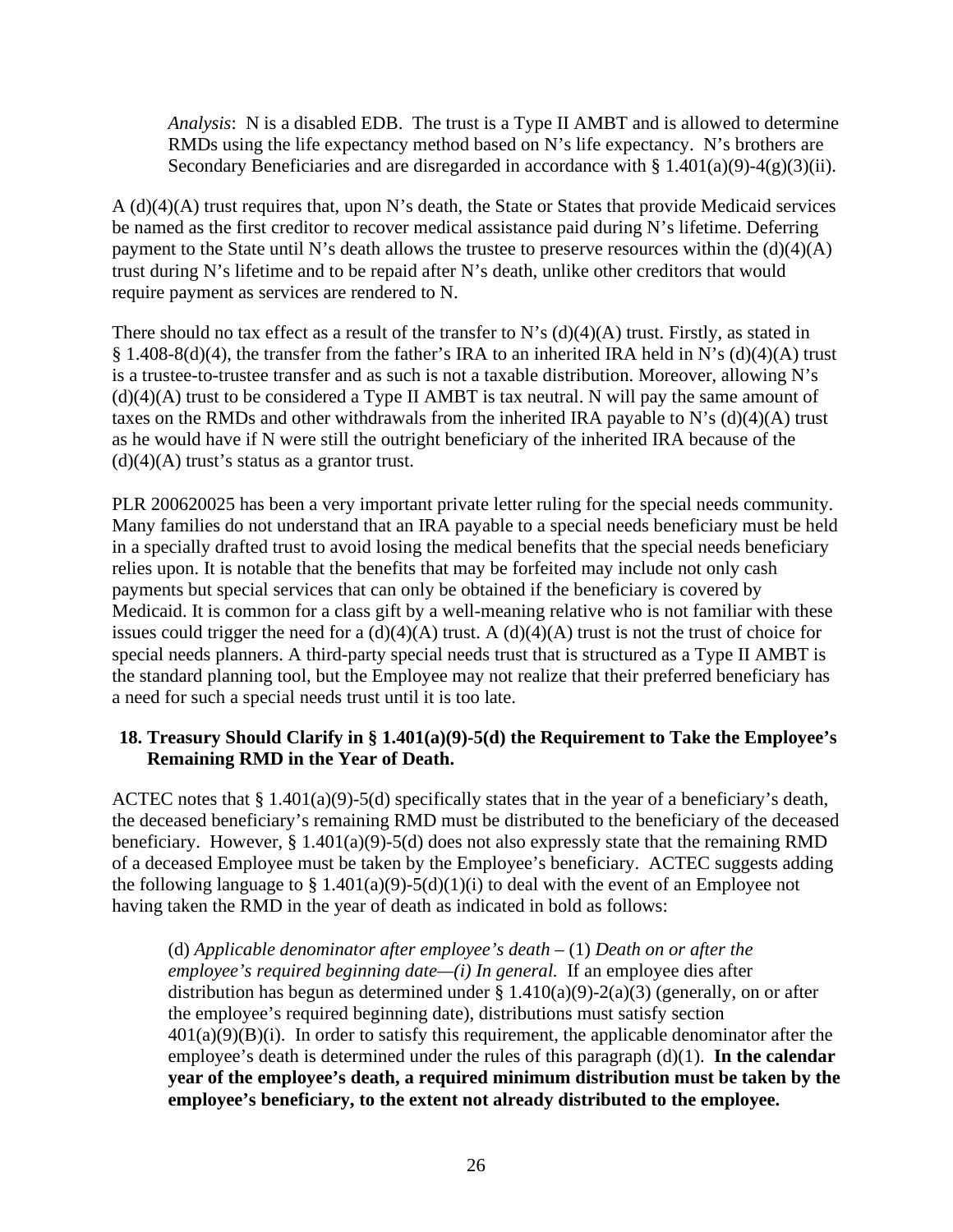**Furthermore,** the requirement to take an annual distribution in accordance with the preceding **sentences continues to apply** for distribution calendar years up to and including the calendar year that includes the beneficiary's death.

ACTEC believes making this change to include the RMD of the deceased Employee would clarify Treasury's intention that this requirement applies to the RMD in the year of death of both the deceased beneficiary and also the deceased Employee, and will also clarify that it is the beneficiaries of such decedents, and not such decedents' estates, who are required to take this remaining RMD.

#### <span id="page-29-0"></span>**19. Treasury Should Reconsider Section 1.401(a)(9)-5(e)(5), as this Section Appears to be Contrary to Congressional Intent.**

ACTEC believes that the provisions of  $\S 1.401(a)(9) - 5(e)(5)$  are contrary to Congressional intent to benefit EDBs by authorizing distribution over life expectancy and not limiting the distribution to the 10-year period applicable to DBs. In the event the Employee dies on or after the RBD,  $§ 1.401(a)(9)-5(d)(1)(ii)$  provides the distribution period for all designated beneficiaries, including an EDB, as the longer of the designated beneficiary's remaining life expectancy and the Employee's remaining life expectancy. However,  $\S 1.401(a)(9)-5(e)(5)$ , without explanation, adds a restricting limitation on an EDB's life expectancy distribution not found in the statute or prior Regulations. It would apply to beneficiaries older than the Employee who are disabled, chronically ill, or not more than 10 years younger than the Employee. [6](#page-29-1) Such beneficiaries are those that Congress included in the class of beneficiaries of Plan benefits-expressly excluded from the 10-year limit created in the SECURE Act. Reg.  $\S$  1.401(a)(9)-5, Q&A-5, on which Congress based the life expectancy distribution carve out for EDBs, provides that life expectancy distribution for a DB when the Employee dies on or after the RBD is

...the longer of (i) The remaining life expectancy of the of the employee's designated beneficiary determined in accordance with paragraph (c)(1) or (2) of this A-5; and (ii) The remaining life expectancy of the employee determined in accordance with paragraph  $(c)(3)$  of this A-5.

Nowhere in this existing Regulation or the SECURE Act is there any indication that this "longer of" life expectancy distribution period should be limited for an EDB.

Congress expressly created the class of EDBs excluding from the application of the 10-year limit those DBs who are disabled, chronically ill and those not more than 10 years younger than the Employee. DBs are subject to the 10 year limit, but EDBs are not. However,  $\S 1.401(a)(9)$ -5(e)(5) would accelerate the distribution period for these EDBs when the Employee is younger than age 81 and the EDB is older than age 82, but a similarly situated regular DB would end up with a longer distribution period limited only by the 10-year rule. Certainly Congress did not intend that an older EDB was to be treated *less* favorably than a regular DB.

<span id="page-29-1"></span><sup>&</sup>lt;sup>6</sup> The "not more than 10 years younger than the Employee" includes beneficiaries who are not only younger but also includes any beneficiary who is the same age or older than the Employee.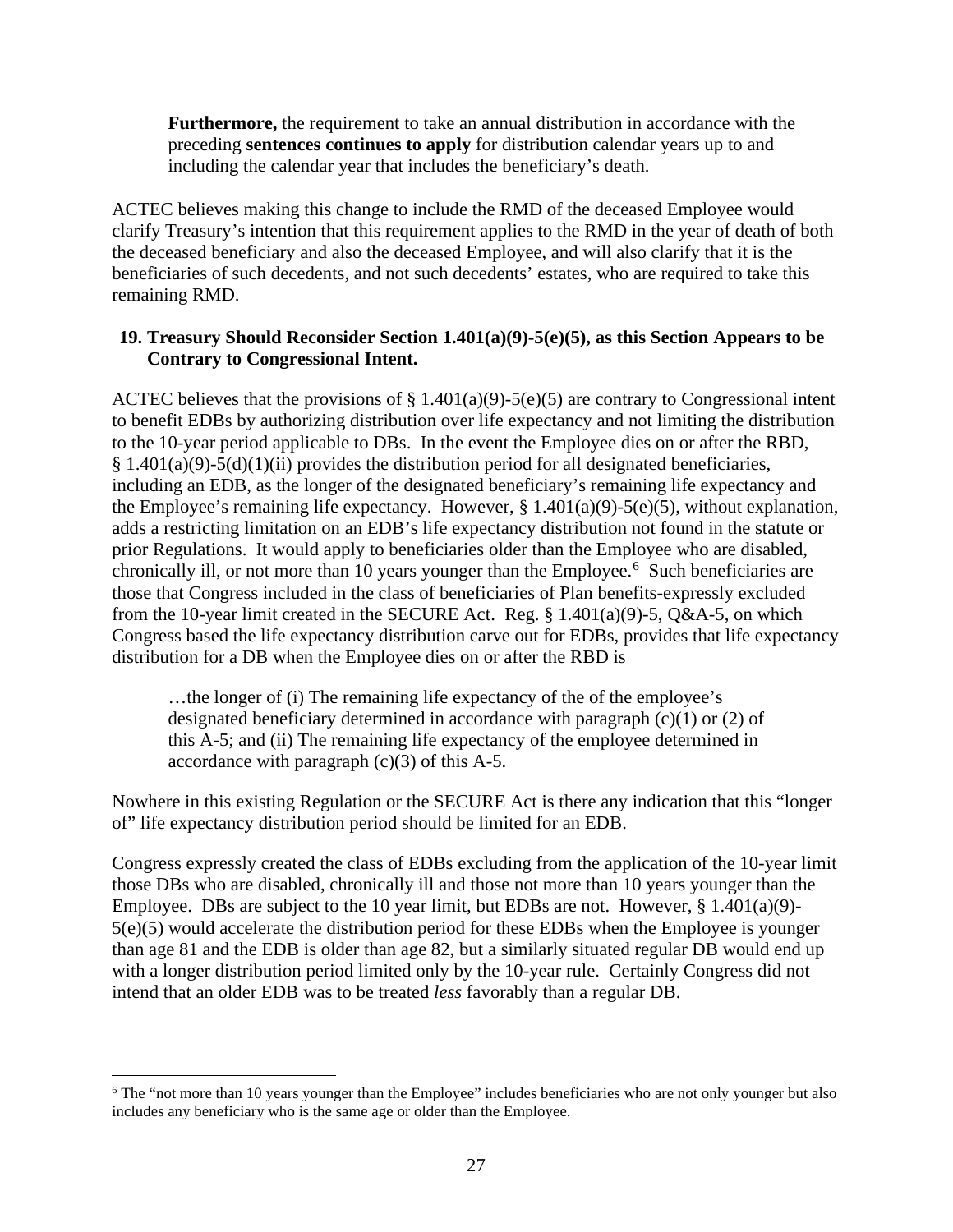For example, if the Employee died in 2022 at age 75, and the disabled EDB is age 90 in the year of the Employee's death, the applicable denominator under the single life table for the first distribution year would be 13.8 (the Employee's life expectancy of 14.8 reduced by 1); but § 1.401(a)(9)-5(e)(5) would require complete distribution by the end of 2027, the 5<sup>th</sup> year following the Employee's death, upon reaching the end of the EDB's life expectancy. But if this beneficiary was *not* an EDB, and instead was simply a DB, distributions would continue until the end of 2032, the  $10<sup>th</sup>$  year following the Employee's death. ACTEC suggests that Congress intended that such EDBs would have a longer distribution period than a regular DB, or at the very least would not have a shorter distribution period. The sudden switch from the Employee's life expectancy to the EDB's life expectancy cuts against this principle and is not supported by the existing Regulations, the Code or Congressional expression in enacting the SECURE Act.

In addition, ACTEC is concerned that, because Plan administrators of inherited IRAs are not required to notify the beneficiaries of their annual RMDs, older EDB beneficiaries of inherited IRAs will miss the transition to the older EDBs life expectancy required by  $\S$  1.401(a)(9)-5(e). This will result in such older EDBs, or their estate after their deaths, having to file Forms 56 for all of the years such RMDs were missed.

Accordingly, ACTEC requests that Treasury reconsider the inclusion of this provision in  $§ 1.401(a)(9)-5(e).$ 

#### <span id="page-30-0"></span>**20. In the Event Treasury Determines to Retain § 1.401(a)(9)-5(e)(5) in the Final Regulations, Treasury Should Clarify the Meaning of § 1.401(a)(9)-5(e)(5).**

In the event Treasury decides to retain §  $1.401(a)(9)$ -5(e)(5) in the final regulations, ACTEC believes that  $§ 1.401(a)(9)-5(e)(5)$  is confusing, and that examples would be helpful in clarifying the meaning of  $\S 1.401(a)(9) - 5(e)(5)$ . Accordingly, ACTEC requests that Treasury include the following examples in § 1.401(a)(9)-5(e)(5) if it is part of the final regulations to clarify its intended meaning.

*Example* 20A. Employee A died in 2022 at age 74 after the required beginning date. A named B, a non-spouse eligible designated beneficiary who was age 85 at A's death, as the sole beneficiary of A's IRA. Pursuant to  $\S 1.401(a)(9) - 5(d)(1)(ii)$ , B began taking distributions from A's IRA in 2023, the year following A's death using the applicable denominator of 14.6 (A's life expectancy under the Single Life Table in 2022, subtracting one for 2023). Based on B's life expectancy of 7.6 years in the year following A's death, B must withdraw the entire interest in A's IRA in 2030, the year in which B's applicable denominator is less than one, even though the applicable denominator in 2030 using Employee A's remaining life expectancy is 7.6, and even though B, then age 93, is still alive.

ACTEC believes this is what  $\S 1.401(a)(9)-5(e)(5)$  would require as currently set out. However, it is also unclear what the result would be if the Employee's older EDB were to die before reaching the year in which the applicable denominator is less than one. ACTEC suggests that, in such case,  $§$  1.401(a)(9)-5(e)(3) would extend such distribution to the tenth calendar year following the calendar year of the EDB's death despite the provisions of  $\S$  1.401(a)(9)-5(e)(5).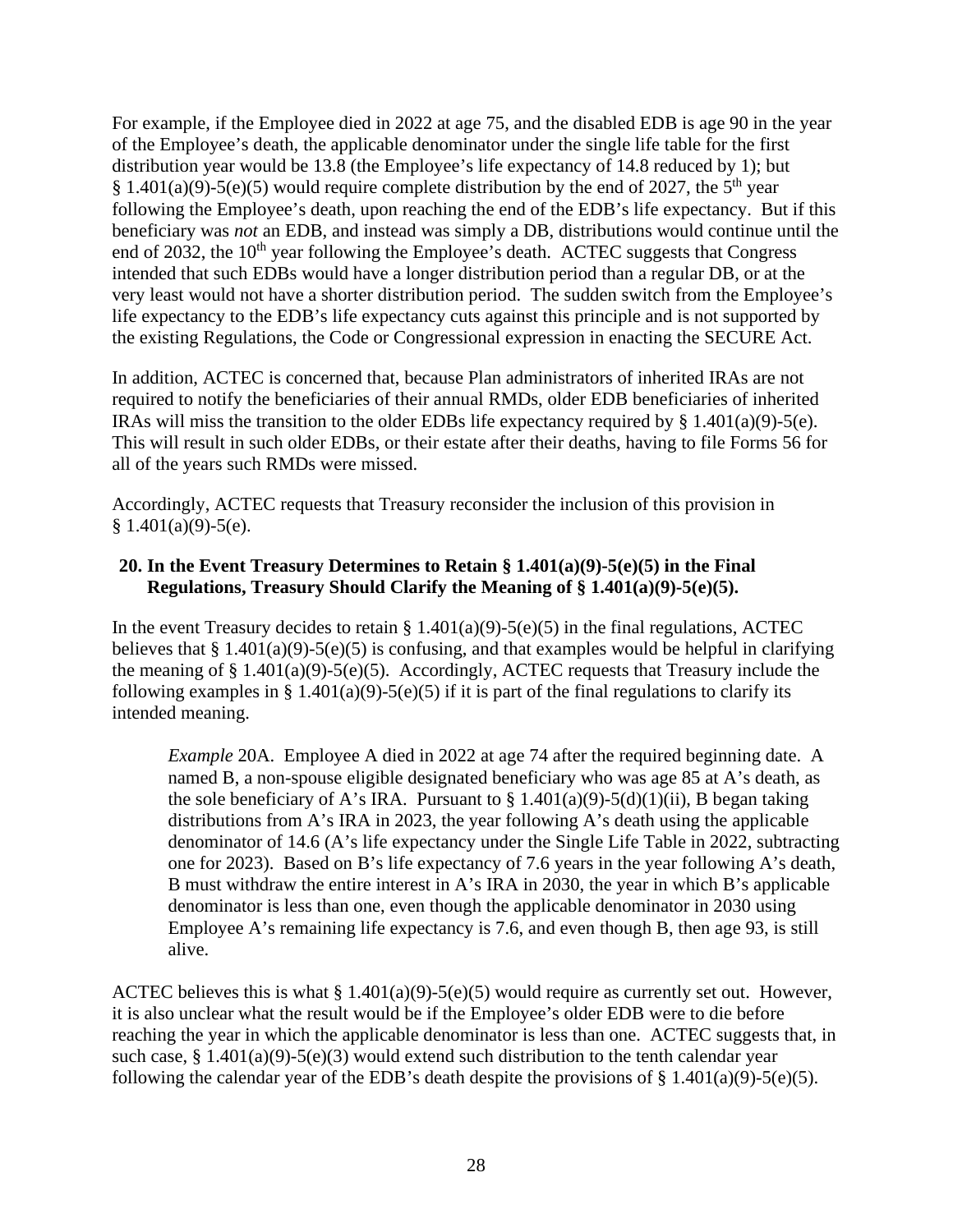*Example* 20B. Same facts as Example 20A except that B dies in 2024 at age 87. Under the "at least as rapidly" rule set out in  $\S 1.401(a)(9) - 5(d)$ , following B's death, B's beneficiary would continue to take distributions over A's then remaining 13.6 years, but would be required to withdraw the balance of the IRA by the end of 2034, within the 10 year limit set out in  $§ 1.401(a)(9)-5(e)(3)$ .

Accordingly, ACTEC requests that Treasury add the above example to  $\S 1.401(a)(9)-5(e)(5)$  to coordinate the application of  $\S 1.401(a)(9) - 5(e)(5)$  with the application of  $\S 1.401(a)(9) - 5(e)(3)$ .

#### <span id="page-31-0"></span>**21. Treasury Should Clarify How the Separate Interests of the Beneficiaries of a See-Through Trust Work Under § 1.401(a)(9)-8(a)(1)(iii).**

Section 1.401(a)(9)-8 generally retains the separate account rules in the existing Regulations, and continues the statement that, except as otherwise stated in  $\S 1.401(a)(9) - 8(a)(1)(iii)(B)$ , the separate account rule does not apply separately to the separate interests of each of the beneficiaries of a see-through trust. However, a special rule provided in § 1.401(a)(9)- $8(a)(1)(iii)(B)$  for Type I AMBTs states:

Section  $401(a)(9)$  may be applied separately with respect to the separate interests of the beneficiaries reflected in the separate trusts of each beneficiary of a type I applicable multi-beneficiary trust described in § 1.401(a)(9)-4(g)(2), provided that the separate accounting rules of paragraph (a)(2) of this section are satisfied.

These separate accounting rules require the trustee to allocate (1) post-death distributions with respect to each beneficiary's interest to the separate account of the beneficiary receiving that distribution, and (2) all post-death investment gains and losses, contributions and forfeitures on a pro rata basis.

Sections  $1.401(a)(9)-8(a)(1)(iii)(A)$  and (B) are unclear as to exactly how the Plan is to be administered for separate interests of the trust beneficiaries of a Type I AMBT, when there are other trust beneficiaries who are neither disabled nor chronically ill. ACTEC suggests that Treasury clarify how the rules in these two subparagraphs work in certain situations by including examples of how the Plan is to be administered when the Employee names Type I AMBT as the Plan beneficiary, such as the following:

*Example 21A:* Employee A dies in 2022 before her RBD, having designated Trust Q as beneficiary of 100% of her Plan. Pursuant to the terms of Trust Q, on the death of the Employee, Trust Q is to divide immediately into three equal separate trusts (Trust Q1, Trust Q2 and Trust Q3). The Primary Beneficiary of Trust Q1 is Child 1, who is a regular DB. The Primary Beneficiary of Trust Q2 is Child 2, who is a minor EDB. The Primary Beneficiary of Trust Q3 is Child 3, who is a disabled EDB. Trust Q3 qualifies as a Type II AMBT because Child 3 is the sole beneficiary during Child 3's lifetime and no other beneficiary has any rights in Trust Q3 until Child 3's death.

Because the terms of Trust Q provide that it is to divide immediately into separate trusts upon the Employee's death, Trust Q is a Type I AMBT. The trustee of Trust Q promptly divides the assets of Trust Q into the three separate trusts, allocating all post death investment gains and losses, contributions and forfeitures among the three accounts on a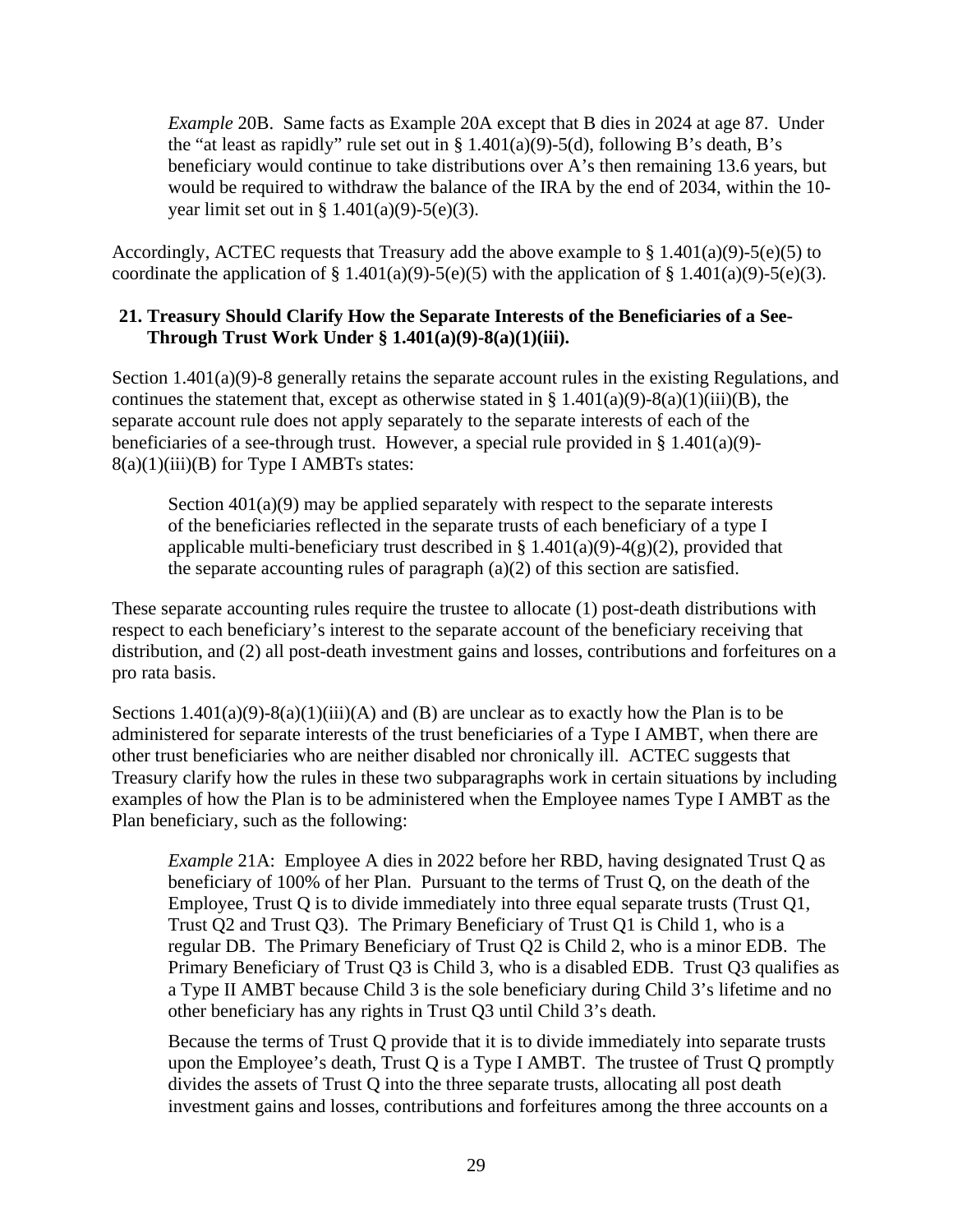pro rata basis; no distributions have occurred prior to such division, and the division is not a taxable distribution. Because Trust Q3 is a Type II AMBT, distributions may be made over the life expectancy of Child 3. Pursuant to  $\S 1.401(a)(9) - 8(a)(1)(iii)(B)$ , Code section  $401(a)(9)$  is applied separately to each of Trust Q1 and Trust Q2 notwithstanding the provisions of § 1.401(a)(9)-8(a)(1)(iii)(A) because Trust Q is a Type I AMBT. Therefore, as provided in as provided in § 1.401(a)(9)-4(e)(2)(ii), since Child 2 is Employee A's minor child, Child 2 is treated as an EDB, even though there are other beneficiaries of Trust Q who are not eligible designated beneficiaries. Accordingly, Trust Q2 may use the life expectancy of Child 2 until the age of majority, after which time the 10 year limit would apply. Finally, due to the provisions of  $\S$  1.401(a)(9)-8(a)(1)(iii)(B), the separate account rule would also apply to Trust Q1, which would use the 10 year rule.

*Example* 21B: Employee B dies in 2022 before her RBD, having designated Trust Q as beneficiary of 100% of her Plan. Pursuant to the terms of Trust Q, on the death of the Employee, Trust Q divides into three equal separate trusts: Trust Q1, a Conduit Trust for Child 1 (age 20); Trust Q2 a Conduit Trust for Child 2 (age 16); and Trust Q3 a Conduit Trust for Child 3 (age 3). The division of the Plan by the Trustee of Trust Q into separate trusts as required by Trust Q is not a taxable distribution.

Trust Q is not an AMBT because no beneficiary is disabled or chronically ill. Consequently, pursuant to  $\S 1.401(a)(9)-8(a)(1)(iii)(A)$  the separate account rule does not apply. Because the separate account rule is not available to the Trust Q, and because minor EDBs are the beneficiaries of all three trusts, all three trusts will use the life expectancy rule for determining RMD, but must use the life expectancy of the oldest trust beneficiary, Child 1, for determining the RMDs. If Trust Q had provided for a single Conduit Trust for all three children, then, as provided in  $\S 1.401(a)(9)-5(f)(2)(ii)$ , all of the assets in Trust Q would have to be distributed no later than the end of the tenth calendar year after Child 1 attains age 21. Here, since Trust Q divides into separate Conduit Trusts for minor EDBs, and even though the separate account rule does not apply, ACTEC suggests that all of the assets of Trust Q1 must be distributed no later than the end of the tenth calendar year after Child 1 attains age 21, all of the assets of Trust Q2 must be distributed no later than the end of the tenth calendar year after Child 2 attains age 21, and all of the assets of Trust Q3 must be distributed no later than the end of the tenth calendar year after Child 3 attains age 21.

*Example 21C*: The facts are the same as in Example 21B except that Trust Q1, Trust Q2 and Trust Q3 are Accumulation Trusts with each child as Primary Beneficiary of his/her own trust and the other two children as the Secondary Beneficiaries to receive funds outright if the Child who is the Primary Beneficiary dies prior to complete distribution of the Plan to the other respective trusts. All three children are minor EDBs of each trust. The result would be the same as in Example 21B for RMDs for each trust, but the amounts may be accumulated in Trust Q1 for Child 1, in Trust Q2 for Child 2, and in Trust Q3 for Child 3.

*Example* 21D: The facts are the same as in Example 21B except that Employee B designates in the Plan beneficiary designation form Trust Q1, Trust Q2 and Trust Q3 as equal direct beneficiaries of Employee B's Plan benefits. Because trusts were separately designated in the beneficiary designation form as beneficiaries of the Plan, the separate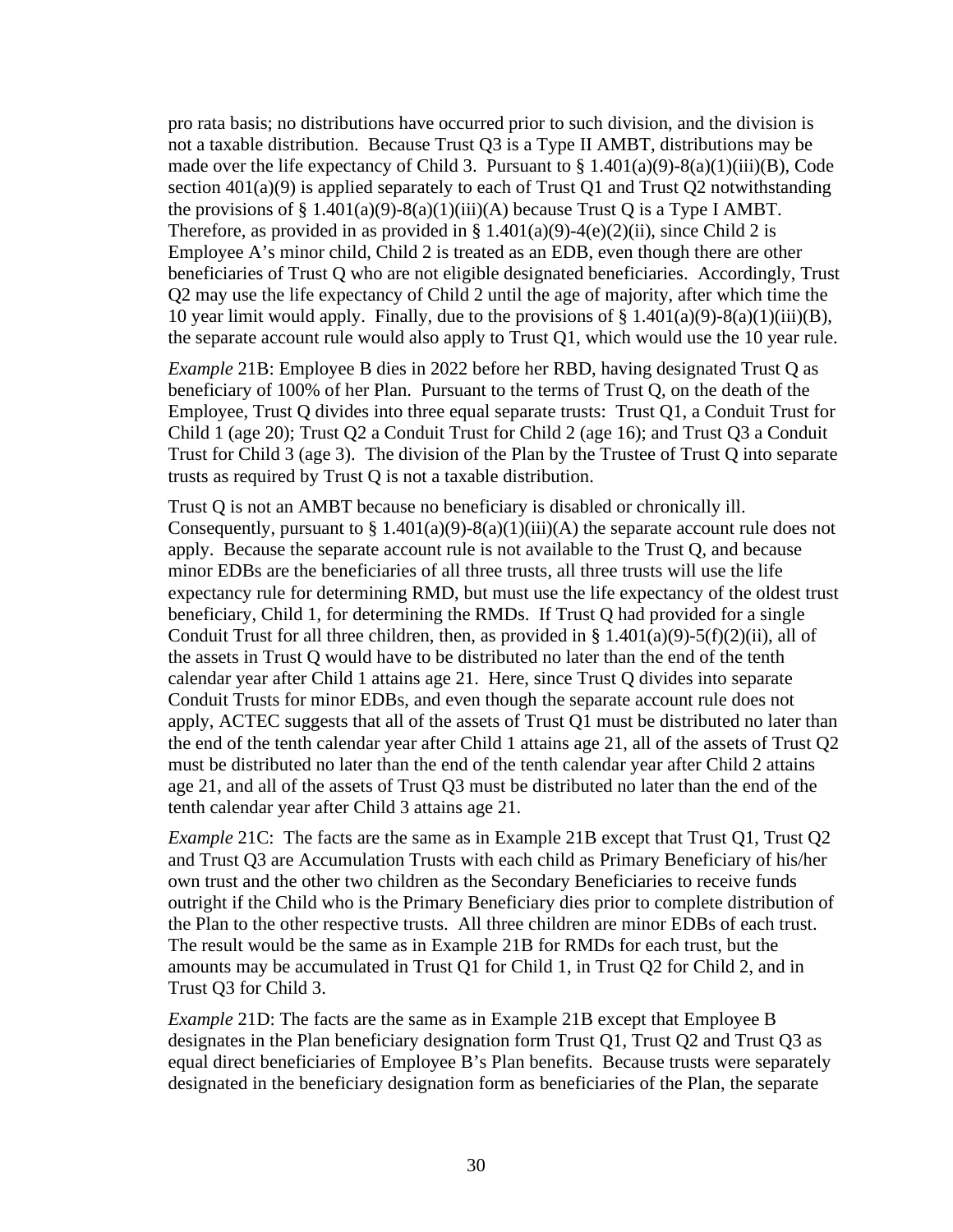account rule applies, and each trust may use the separate life expectancy of the minor child EDB until that Child reaches age 21, after which time the 10 year rule will apply.

#### <span id="page-33-0"></span>**22. Treasury Should Extend the Timeframe for the Automatic Waiver of Penalty Contained in § 54.4974-1(g)(3).**

Section 54.4974-1(g)(3) provides an automatic waiver of the 50% penalty that would have been imposed for failure to take the remaining RMD of the deceased Employee in the year of death. This automatic waiver only applies, however, if the Employee's beneficiary takes such distribution no later than the tax filing deadline (including extensions) for the taxable year of that beneficiary that begins with or within that calendar year. Since the calendar year is almost always used by the Employee and beneficiaries, such deadline for taking the remaining RMD would expire at the latest on October 15 of the year following the year of the Employee's death. However, pursuant to the beneficiary determination provisions of  $\S$  1.401(a)(9)-4(c)(1) the Employee's beneficiary is not finally determined until September 30 of the year following the year of death. The Employee's beneficiary should have a reasonable time after the beneficiary determination date to arrange to take the Employee's remaining RMD without the imposition of the 50% penalty and without having to request a waiver of such penalty for reasonable cause.

Accordingly, ACTEC suggests that the automatic waiver of the 50% penalty for failure to take the Employee's remaining RMD for the year of Employee's death needs to be expanded to provide that the penalty is automatically waived so long as the Employee's RMD is taken by the end of the calendar year following the calendar year of the Employee's death.

#### <span id="page-33-1"></span>**23. Treasury Should Provide an Automatic Waiver of Penalty in § 54.4974-1(g) for Certain 2021 RMDs Arising Due to Application of the At Least as Rapidly Rule for a Designated Beneficiary to Whom the 10-Year Limit Also Applies.**

Prior to the issuance of the Proposed Regulations, most if not all taxpayers and their advisors understood that the requirements of the 10-year rule would be identical to the 5-year rule in that no distributions would be required until the end of the tenth year following the year of the Employee's death regardless of whether the Employee died before or on or after the Employee's RBD. This understanding was reasonably based on the provisions of Code section  $401(a)(9)(H)(i)$  added by the SECURE Act, in which Congress stated in subparagraph  $(H)(i)$  that it was amending (B)(ii) of Code section  $401(a)(9)$  simply by "substituting '10 years' for '5 years', and shall apply *whether or not* distributions of the employee's interests have begun." Thus, if the 10-year rule applied due to the addition of Code section  $401(a)(9)(H)(i)$  by the SECURE Act, this provision seemed only to require distribution of the account in full no later than the end of the calendar year in which the tenth anniversary of the Employee's death occurred, based on its comparison to the 5-year rule applicable to accounts with no designated beneficiary.

Notwithstanding the provisions of Code section  $401(a)(9)(H)(i)$ , however, § 1.401(a)(9)- $5(d)(1)(ii)$  would require the designated beneficiary to begin taking distributions in the year following the year of the Employee's death over the longer of the DB's remaining life expectancy and the Employee's life expectancy if the Employee died on or after the RBD. Because Code section 401(a)(9)(H)(i) applies to Employees who died after the Effective Date,